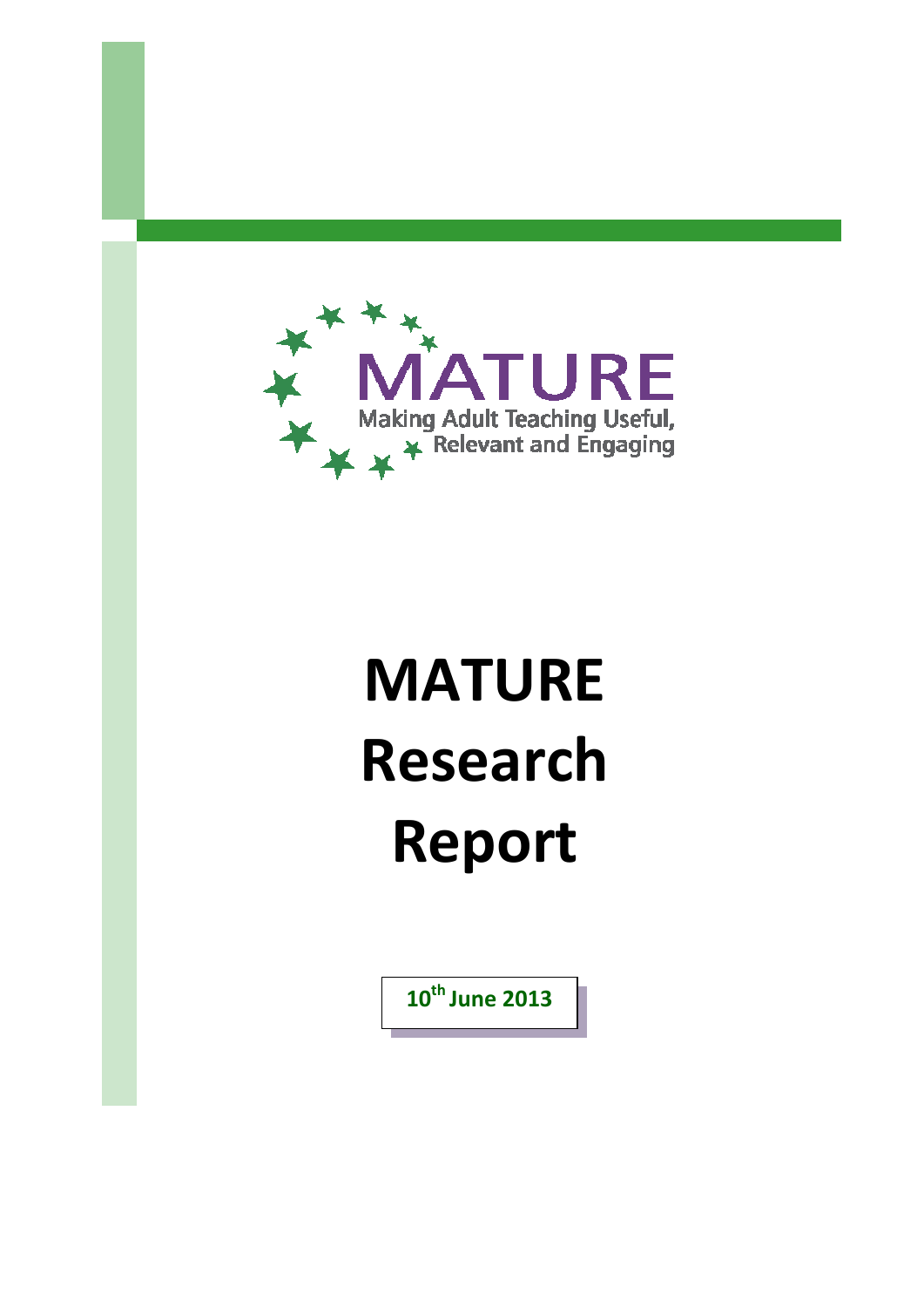# **CONTENTS LIST**

| Paragraph      | <b>Section</b> | Subject                                                      | Page           |
|----------------|----------------|--------------------------------------------------------------|----------------|
| 1              | 1              | <b>INTRODUCTION</b>                                          | $\overline{2}$ |
|                | 1.1            | <b>Background of the MATURE project</b>                      | $\overline{2}$ |
|                | 1.2            | What do we mean by a research report?                        | 4              |
| $\overline{2}$ | $\overline{2}$ | <b>PARTICIPATION</b>                                         | 5              |
|                | 2.1            | Demography                                                   | 5              |
|                | 2.2            | Doing something about the 'demographic time bomb'            | 6              |
|                | 2.3            | <b>Why participate?</b>                                      | 7              |
|                | 2.4            | Where does learning fit?                                     | 8              |
|                | 2.5            | What do MATURE partners say about participation in group     | 9              |
|                |                | learning?                                                    |                |
| 3              | 3              | <b>DISADVANTAGE</b>                                          | 11             |
|                | 3.1            | Discrimination and age-related disadvantage: the European    | 12             |
|                | 3.2            | perspective<br><b>Healthy ageing in Europe</b>               | 13             |
|                |                |                                                              |                |
|                | 3.3            | <b>Older migrants in Europe</b>                              | 15             |
|                | 3.4            | <b>Attitudes and perceptions</b>                             | 18             |
|                | 3.5            | What do MATURE partners say about disadvantage?              | 19             |
| 4              | 4              | LATER-LIFE TEACHING AND LEARNING                             | 20             |
|                | 4.1            | Lessons from predecessor projects - LISA                     | 21             |
|                | 4.2            | Lessons from predecessor projects - LENA                     | 22             |
|                | 4.3            | Lessons from predecessor projects - LARA                     | 23             |
|                | 4.4            | Lessons from predecessor projects - EuBia                    | 24             |
|                | 4.5            | Lessons from current practice - Case studies (as detailed    | $24 - 38$      |
|                |                | below)                                                       |                |
|                |                | Austria, pages 25 - 27<br>$\overline{\phantom{a}}$           |                |
|                |                | Germany, pages 27 - 29                                       |                |
|                |                | Greece, pages 29 - 31<br>$\sim$                              |                |
|                |                | Poland, pages 31 - 32                                        |                |
|                |                | Portugal, pages 32 - 34                                      |                |
|                |                | Slovenia, pages 34 - 36                                      |                |
|                |                | Switzerland $-$ page 36                                      |                |
|                |                | United Kingdom, pages 37 - 38<br>$\overline{\phantom{a}}$    |                |
| 5              | 5              | <b>MATURE TRAINING</b>                                       | 38             |
|                | 5.1            | Training teachers - competences                              | 39             |
|                | 5.2            | Training teachers - educational theory: andragogy & geragogy | 41             |
|                | 5.3            | Teacher competences - engaging the hard to reach             | 42             |
|                | 5.4            | Training teachers - learner competences                      | 43             |
|                | 5.5            | Training teachers - methods                                  | 45             |
|                | 5.6            | <b>Teacher training - outcomes from learning</b>             | 46             |
|                |                | <b>CONCLUSION</b>                                            | 47             |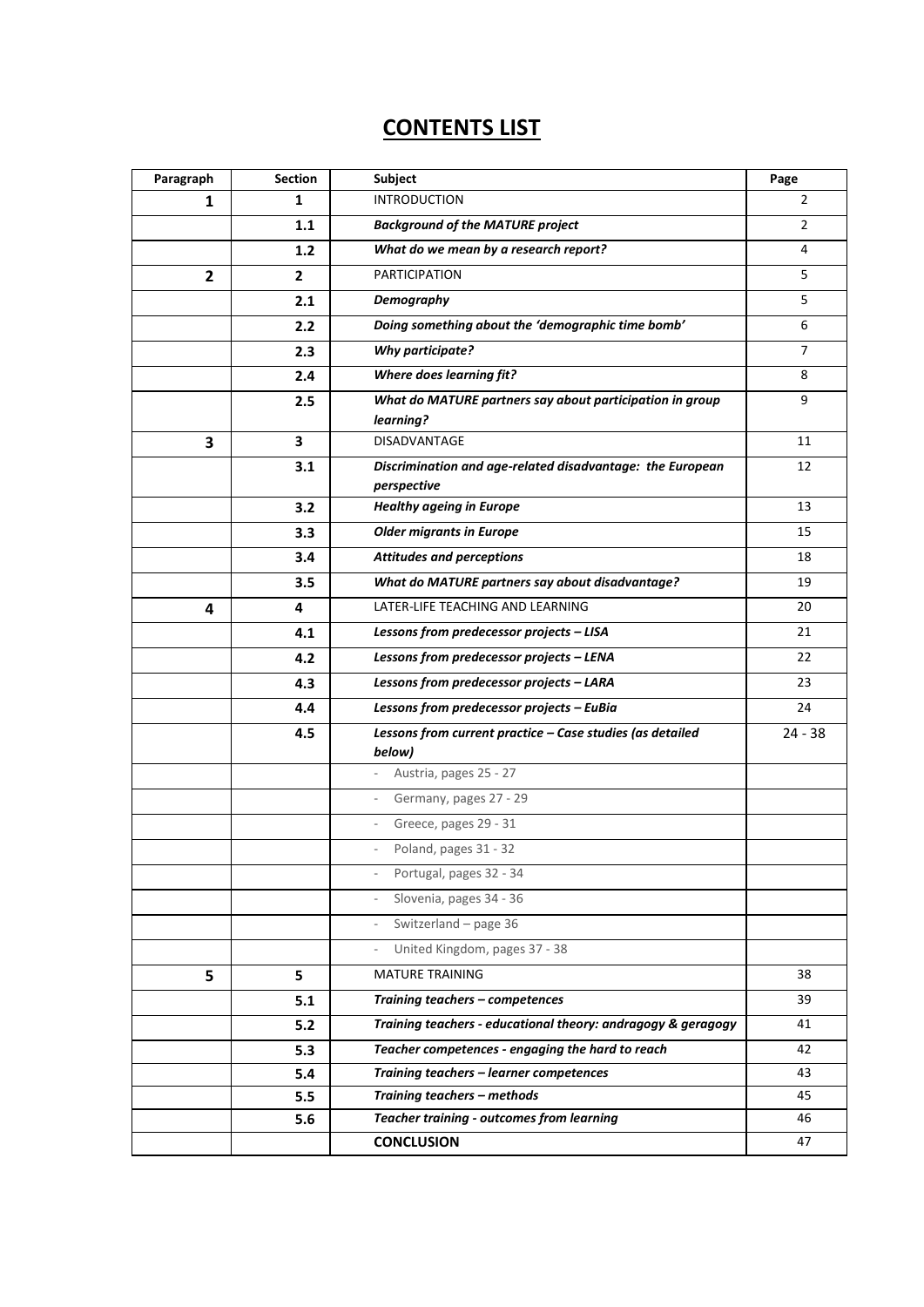# **Research Report**

# **1. Introduction**

*"Inclusion is a sense of belonging: feeling respected, valued for who you are; feeling a level of supportive energy and commitment from others so that you can do your best work."* (Miller, Frederick A. and Katz, Judith H. 2002)

The MATURE project will address the training needs of practitioners in adult education in respect of reaching, engaging and motivating older adults who do not readily participate in learning. Our focus is on overcoming age related barriers, aggravated by additional disadvantage caused by health, dependency, cultural and/or attitudinal issues that impact negatively on participation. The project considers the role of intermediary agencies in empowering older people to take part and presents a model of learning that is collaborative within and beyond education providing for the wellbeing of seniors through integrated responses to learning need.

This report is one of a number of activities that the MATURE team undertakes together in order to create relevant training content for its Continuing Professional Development programme. Here we gather information from a number of sources in partner countries and beyond about participation, disadvantage and successful practice. This information contributes to the theoretical basis for MATURE's work; provides us with key messages to be transmitted through training and affords trainees insight into the provenance of their CPD.

# *1.1 Background of the MATURE project*

MATURE targets group learning in formal and non-formal contexts. We acknowledge that 'learning' happens in a multitude of ways. We know that group learning is a minority pursuit for the majority of adult learners. We don't wish to force people to enlist. We do want to play a part in ensuring that those who do sign up enjoy a relevant experience and that the pathways of those aspiring to join are eased. Part of this process involves 'selling' group learning to the uninitiated and sceptical. Successful selling relies on a quality product. MATURE sets out to enhance later life learning by working with and for group facilitators to ensure that they have the tools they need to do a good job.

In order to discover more about the MATURE project and its team members, visit its website: **[http://matureproject.eu](http://matureproject.eu/)**

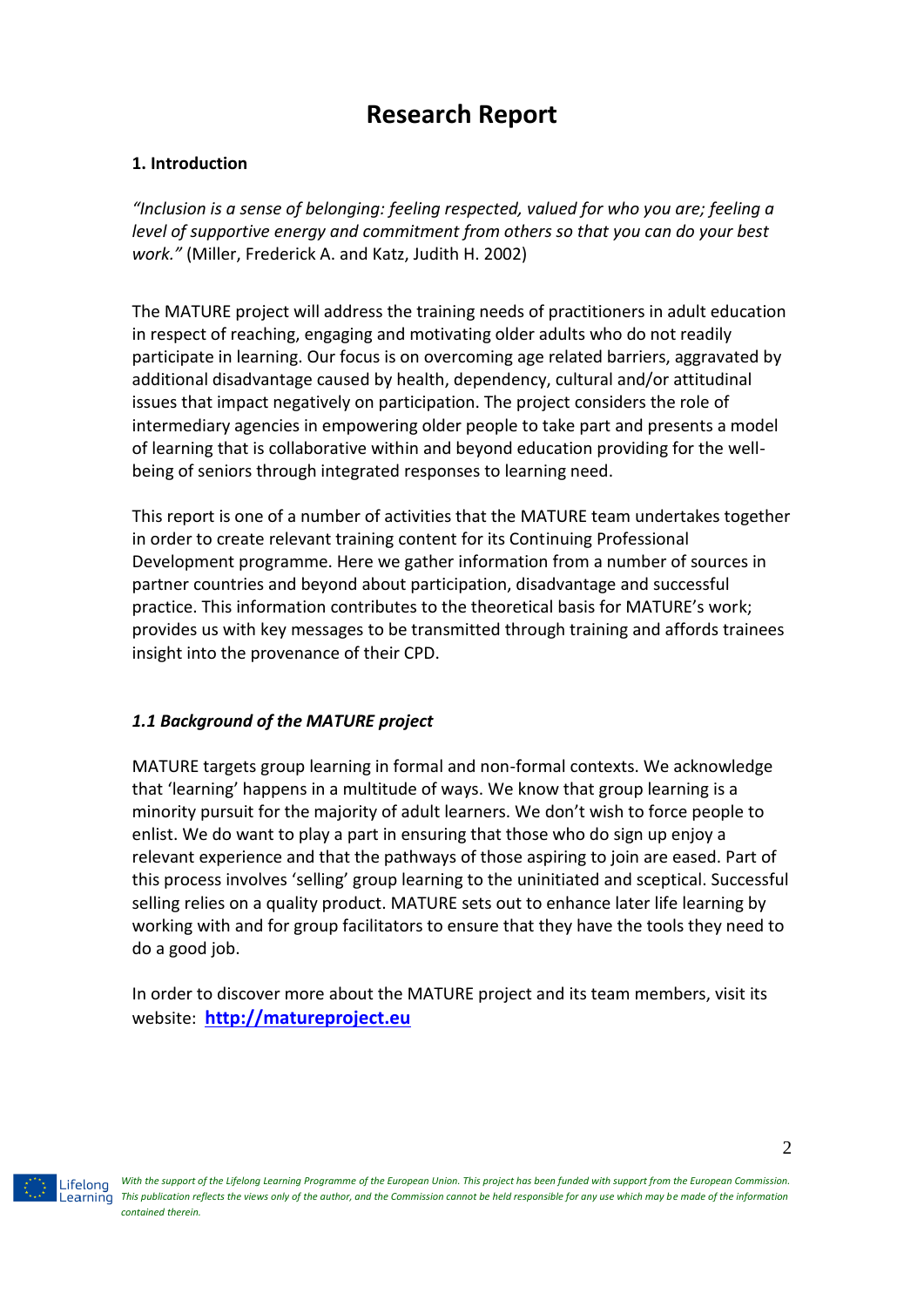MATURE partners have worked together before on later life learning and ageing projects:

- LISA Learning in Senior Age (R3L-LISA-2003-0292-16-09-03, [www.bia-net.org/lisa.](http://www.bia-net.org/lisa) The establishment of regional networks in partner countries with representation from older adults and a wide variety of public, private, voluntary organisations working with seniors directly or as intermediaries. The focus of the network was to open the debate about the real purpose of learning for older adults and to begin to identify the nature and style of new content and delivery modes.
- LENA Learning in the post professional phase (116627-CP-1-2004 1-AT-GRUNDTVIG-G1) [www.bia-net.org/lena.](http://www.bia-net.org/lena) A project to develop a new approach to the planning and delivery of learning for older adults. The LENA guide demonstrates how to develop curricula *with* end users, not for them, to create learning that closely matches the needs of older adults. The guide illustrates the impact in classrooms and on the teaching of placing the learner at the centre of all aspects of planning and delivery and suggests strategies and resources for coping.
- LARA Learning, a Response to Ageing: (142317-LLP-1-2008-1-DE-GRUNDTVIG-GMP), [www.laraproject.net.](http://www.laraproject.net/) The creation of a training package for learning facilitators with a new paradigm of competences for ageing illustrating how learning must evolve to address a major social agenda. The package is for group leaders, teachers and trainers to enable them to tailor delivery and content towards skills that support individual independence and success throughout life.
- EuBiA Broadening People´s Minds in Ageing (2008-1-AT1-GRU06-00057 1), [www.bia-net.org/EuBiA.](http://www.bia-net.org/eubia) A guide 'Getting Older People Involved in Learning' that demonstrates the benefits of networking in the achievement of teaching and learning for older adults that can be defined as 'good practice'.

These projects have considerable influence on the work of MATURE since they highlight themes and hypotheses that have led partners to the point of wishing to apply previous theory and practice to the stubborn issue of non-participation in learning by older adults.

Messages about teaching and learning inherited from these projects are discussed later but, as well as this focus, project work has led us to common perceptions in a number of other areas:

Our views on 'older', 'ageing' and 'later life' learning include:

- Disregard for chronological definitions.
- Consideration of the life course as a non-consecutive series of stages and transitions.
- Belief that a successful later life is an outcome of good ageing.

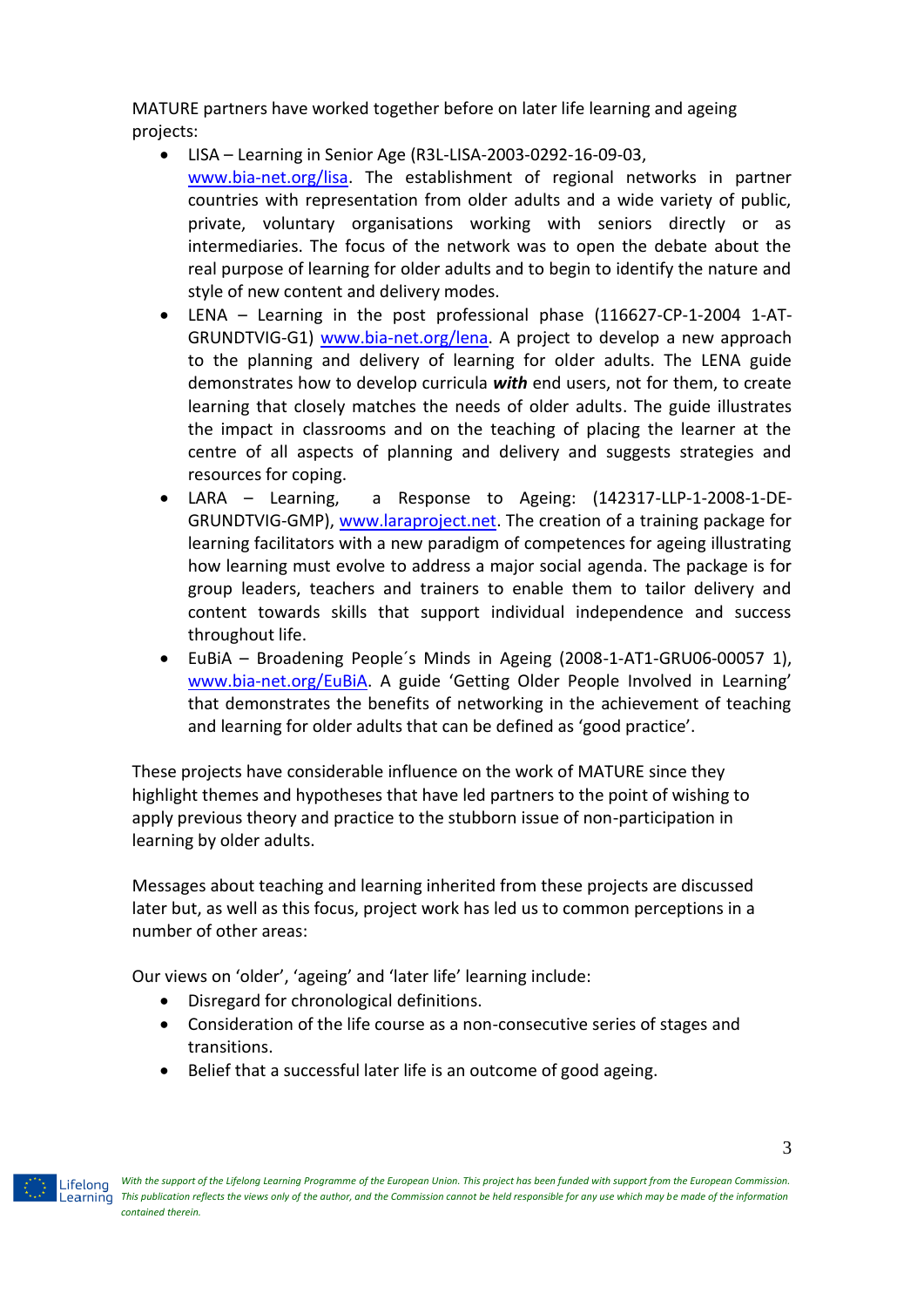- Conviction that good ageing comes about through the lifelong accumulation of knowledge and skills that promote independence and active participation in society, community and family.
- Acknowledgement of synergies between well-being in later life and learning.

We regard group learning facilitators as:

- professional teachers of adults;
- professional teachers from other educational sectors;
- volunteer teachers;
- individuals with a particular skill to share:
- professionals and volunteers in services that do not have education as their main activity (health organisations; housing providers and services within housing, for example);
- facilitators of clubs and other informal meeting groups.

We understand that training for group facilitators can be:

- extremely variable;
- frequently dependent on individual and independent action that is self-funded;
- targeted at organisational not learner need;
- subject not people focussed;
- aimed at rectifying error more than inspiring creativity;
- inclining to the theoretical and pedagogical rather than the practical;
- lacking in consistency and coherence.

MATURE uses the experience of its partners old and new to build on work that has gone before. The project's training will provide one more element of a significant programme, articulated through the outputs of previous projects, that shows how learning for and in later life can be configured to best advantage.

# *1.2 What do we mean by a research report?*

This report presents the outcomes of an initial information gathering exercise along lines of inquiry that we need to pursue in order to develop the project's outputs. It is neither comprehensive nor scientific in its approach. As the project progresses we anticipate further sources, concepts, strategies and ideas will influence our thinking and reference to these will be found in MATURE products and on the website. This is our starting point reminding us of the work that we and others have already undertaken. We do not intend to 'reinvent wheels'; we want MATURE to move forward using what has gone before to create something new for teachers.

Voices within adult education have the potential to generate as effective practice as datasets. In acknowledgement we have sought two kinds of information from MATURE partners: data about participation and disadvantage and case studies to illustrate solutions and good ideas in later life learning.

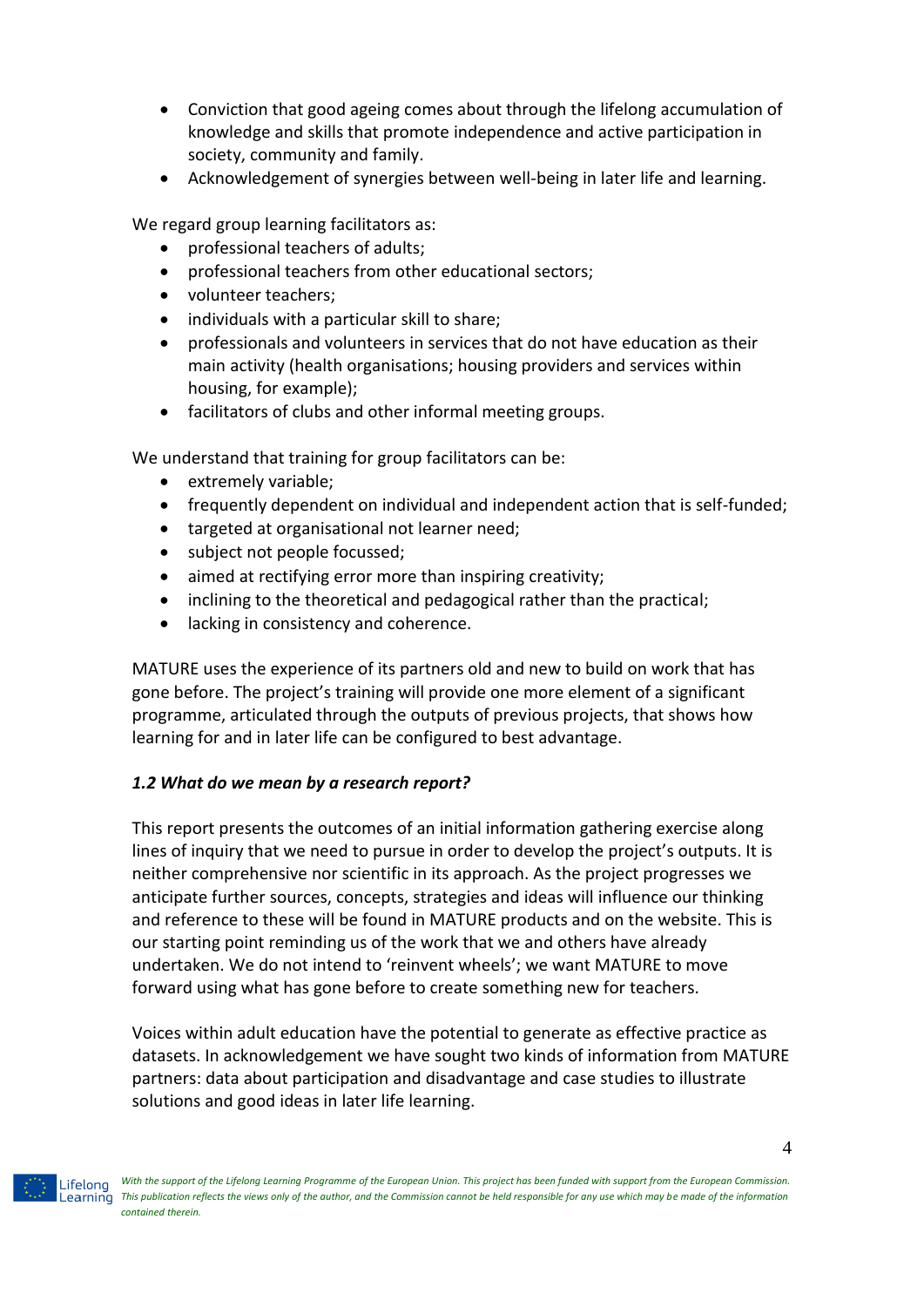We know that the collection and collation of data about adult learning can be an imprecise activity. Partners have been advised to extrapolate key findings from up to 5 data sources concerned with participation and disadvantage in their countries. To this we add material from a number of other sources (projects and thematic networks; EU statistical information; literature review) to enhance our understanding of participation in learning by older people and of the impact of disadvantage.

From this body of information we will extrapolate themes in common and national variations from those themes. This information will inform the development of training content which will address 'European' issues but be sufficiently flexible to account for national variation that demands alternative responses.

Case studies provided by MATURE partners begin to build a picture of actual activity in later life learning that may furnish templates for future action. Training that is based on models of practice that have worked can be more motivating and more reassuring for practitioners than theory based learning. We will continue to collect case studies throughout the project as we meet up with adult educators virtually and through our pilot training sessions and as MATURE makes links with the wider European Lifelong Learning Community.

# *2. Participation*

Our prime concern in MATURE is participation in group learning by older adults. Of late participation has evolved into a measurement of independence, well-being and active ageing for older adults. Participation in learning is viewed as a means of regaining or finding positive ways to be 'engaged' and 'empowered' well into later life.

# *2.1 Demography*

What do we know about older adults in Europe?

The Eurobarometer 2012 Active Ageing Report confirms that:

'Definitions of 'old' and 'young' differ across countries. On average, Europeans believe that people start being considered as old just before 64 years and are no longer considered young from the age of 41.8 years.'

There is a wealth of European demographic information including:

#### Eurostat 2012 Ageing report:

[http://ec.europa.eu/economy\\_finance/publications/european\\_economy/2011/ee4\\_en.htm](http://ec.europa.eu/economy_finance/publications/european_economy/2011/ee4_en.htm) The greying of baby boomers: [http://epp.eurostat.ec.europa.eu/cache/ITY\\_OFFPUB/KS-SF-11-023/EN/KS-SF-11-023-EN.PDF](http://epp.eurostat.ec.europa.eu/cache/ITY_OFFPUB/KS-SF-11-023/EN/KS-SF-11-023-EN.PDF) Ageing characterizes the demographic perspectives of the European Societies: [http://epp.eurostat.ec.europa.eu/cache/ITY\\_OFFPUB/KS-SF-08-072/EN/KS-SF-08-072-EN.PDF](http://epp.eurostat.ec.europa.eu/cache/ITY_OFFPUB/KS-SF-08-072/EN/KS-SF-08-072-EN.PDF)

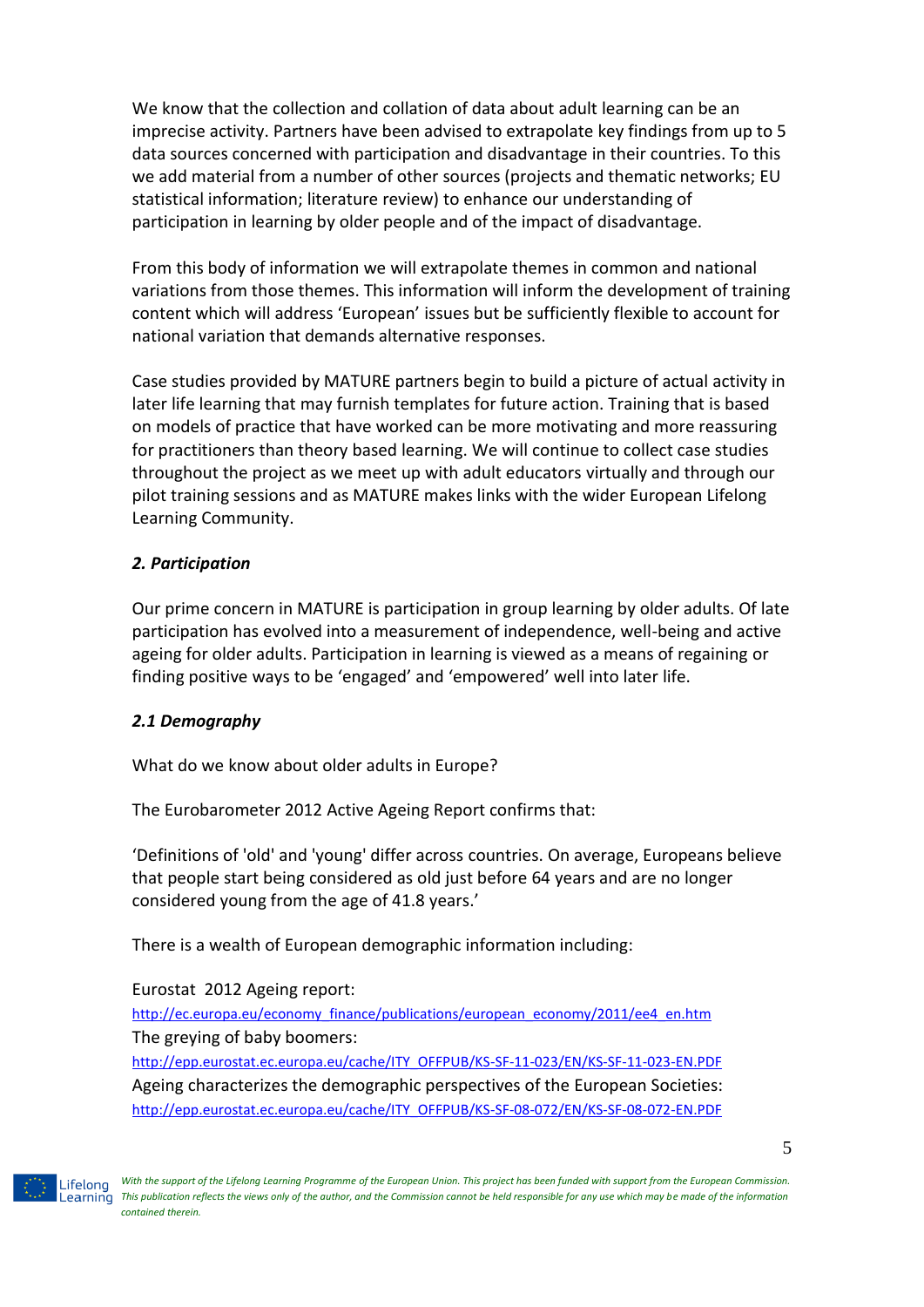Demography, Active Ageing and Pensions – Social Europe guide, volume 3. <http://ec.europa.eu/social/main.jsp?catId=738&langId=en&pubId=6805&type=2&furtherPubs=yes>

On the whole there remains a sense of unease about demographic trends:

'… (by 2060) the demographic old-age dependency ratio (people aged 65 or above relative to those aged 15-64) is projected to increase from 26% to 52.5% in the EU as a whole over the projection period.'

Eurostat 2012 Ageing report [http://ec.europa.eu/economy\\_finance/publications/european\\_economy/2011/ee4\\_en.htm](http://ec.europa.eu/economy_finance/publications/european_economy/2011/ee4_en.htm)

#### *2.2 Doing something about the 'demographic time bomb'*

Unsurprisingly it is the impact on the economy of large numbers of dependent older adults that gives rise to the greatest concerns. A number of actions become necessary to minimise the economic burden of dependency in older age.

'Enabling older people to live full and independent lives for as long as possible is hugely beneficial – to older people themselves but also to the economy and society as a whole.'

Demography, Active Ageing and Pensions – Social Europe guide, volume 3 <http://ec.europa.eu/social/main.jsp?catId=738&langId=en&pubId=6805&type=2&furtherPubs=yes>

'Allowing older people to remain active and independent as they grow older and to continue contributing to society is the key to tackling the challenge of demographic ageing'

[http://ec.europa.eu/public\\_opinion/archives/ebs/ebs\\_378\\_en.pdf](http://ec.europa.eu/public_opinion/archives/ebs/ebs_378_en.pdf)

Health care costs are of particular concern:

'Healthy life years also monitor health as a productive or economic factor. An increase in healthy life years is one of the main goals for EU health policy, given that this would not only improve the situation of individuals (as good health and a long life are fundamental objectives of human activity) but would also lead to lower public healthcare expenditure and would likely increase the possibility that people continue to work later into life. If healthy life years increase more rapidly than life expectancy, then not only are people living longer, but they are also living a greater proportion of their lives free from health problems.'

[http://epp.eurostat.ec.europa.eu/statistics\\_explained/index.php/Healthy\\_life\\_years\\_statistics](http://epp.eurostat.ec.europa.eu/statistics_explained/index.php/Healthy_life_years_statistics)

Overall the focus is on finding, celebrating and increasing activities undertaken in later life that support both the individual and societies. Recognition of the value of the roles that older people regularly undertake (volunteering and caring) is matched by the

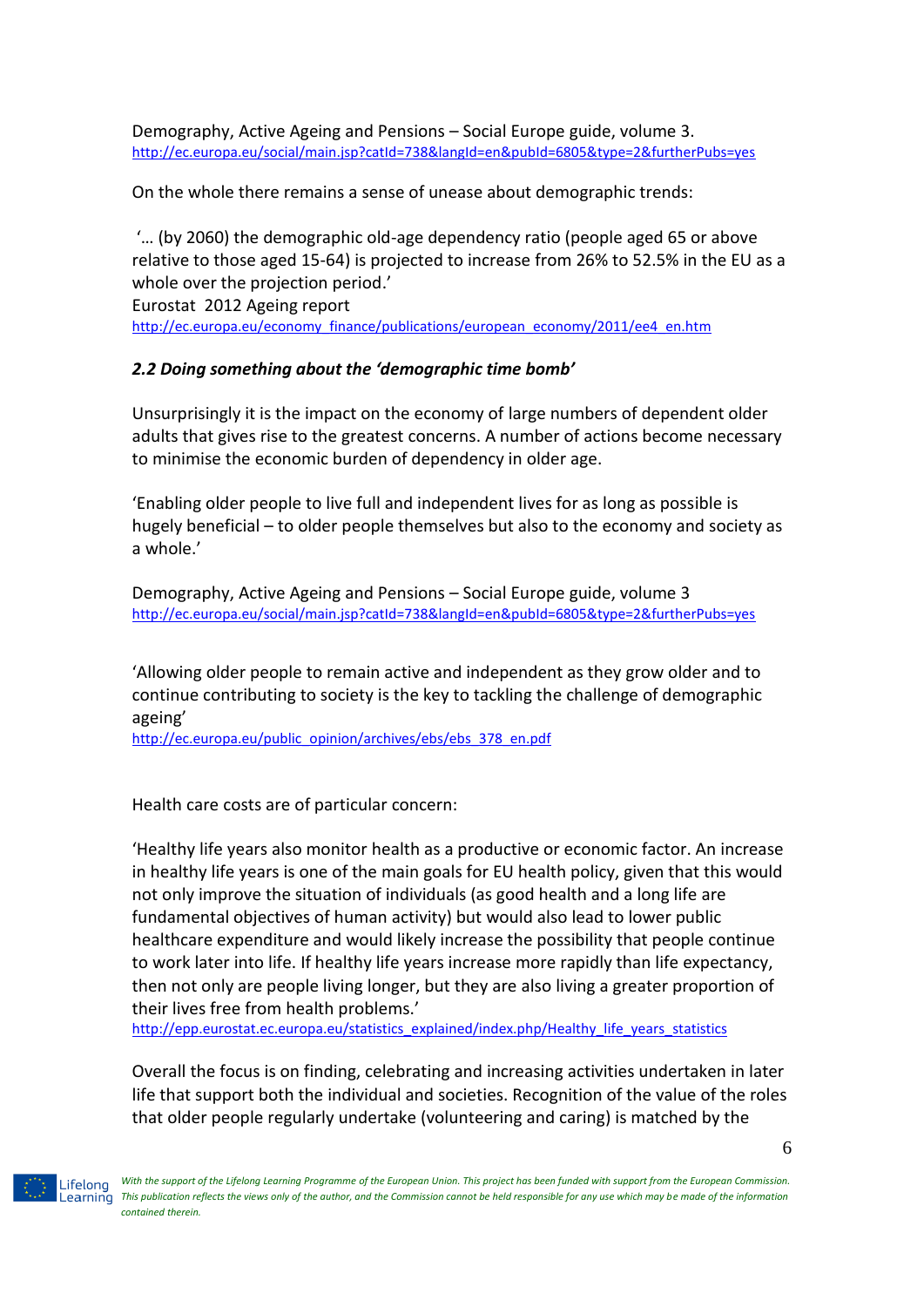aspiration to do better in areas that underpin the likelihood of more older people becoming less dependent (improving health care; access into and within paid work; technological competence; engagement).

'…27% of Europeans aged 55 and over engage in activities and voluntary work in a variety of organisations and devote on average 14 hours per month to such activities. Men aged 40-54 and 55 and over seem to engage more in volunteering than other groups. 36% of Europeans aged 55 and over have, over the past 12 months, informally provided support to other people not belonging to their household. 15% are currently taking care of an older family member, and another 42% have done so in the past.' Eurobarometer Active Ageing Report 2012 [http://ec.europa.eu/public\\_opinion/archives/ebs/ebs\\_378\\_en.pdf](http://ec.europa.eu/public_opinion/archives/ebs/ebs_378_en.pdf)

'…..successful active ageing requires commitment and involvement from all stakeholders in a context that supports learning….' Cedefop Working and Ageing 2012: [http://www.cedefop.europa.eu/EN/Files/3064\\_en.pdf](http://www.cedefop.europa.eu/EN/Files/3064_en.pdf)

The European Innovation Partnership on Active and Healthy Ageing outlines a common vision and a set of 14 operational priority actions to address the challenge of ageing through innovation. The partnership encourages collaborative responses from a range of stakeholders aimed at improving the context in which people age and eradicating barriers to independent later life.

[http://ec.europa.eu/research/innovation-union/index\\_en.cfm?section=active-healthy-ageing&pg=home](http://ec.europa.eu/research/innovation-union/index_en.cfm?section=active-healthy-ageing&pg=home)

Older people organisations and religious ones, as well as, regional and local authorities, media, national governments and trade unions are considered as having the most important role in tackling the challenges of the ageing population. [http://ec.europa.eu/public\\_opinion/archives/ebs/ebs\\_378\\_sum\\_en.pdf](http://ec.europa.eu/public_opinion/archives/ebs/ebs_378_sum_en.pdf)

#### *2.3 Why participate?*

The aspirations of the *2012 European Year of Active Ageing and Intergenerational Solidarity* allude to the need for continuous engagement:

'Active ageing means growing old in good health and as a full member of society, feeling more fulfilled in our jobs, more independent in our daily lives and more involved as citizens. No matter how old we are, we can still play our part in society and enjoy a better quality of life. The challenge is to make the most of the enormous potential that we harbour even at a more advanced age…… The European Year seeks to ensure greater recognition of what older people bring to society and create more supportive conditions for them………. Active ageing also means empowering us as we age so that we can remain in charge of our own lives as long as possible.' <http://europa.eu/ey2012/ey2012.jsp?langId=en>

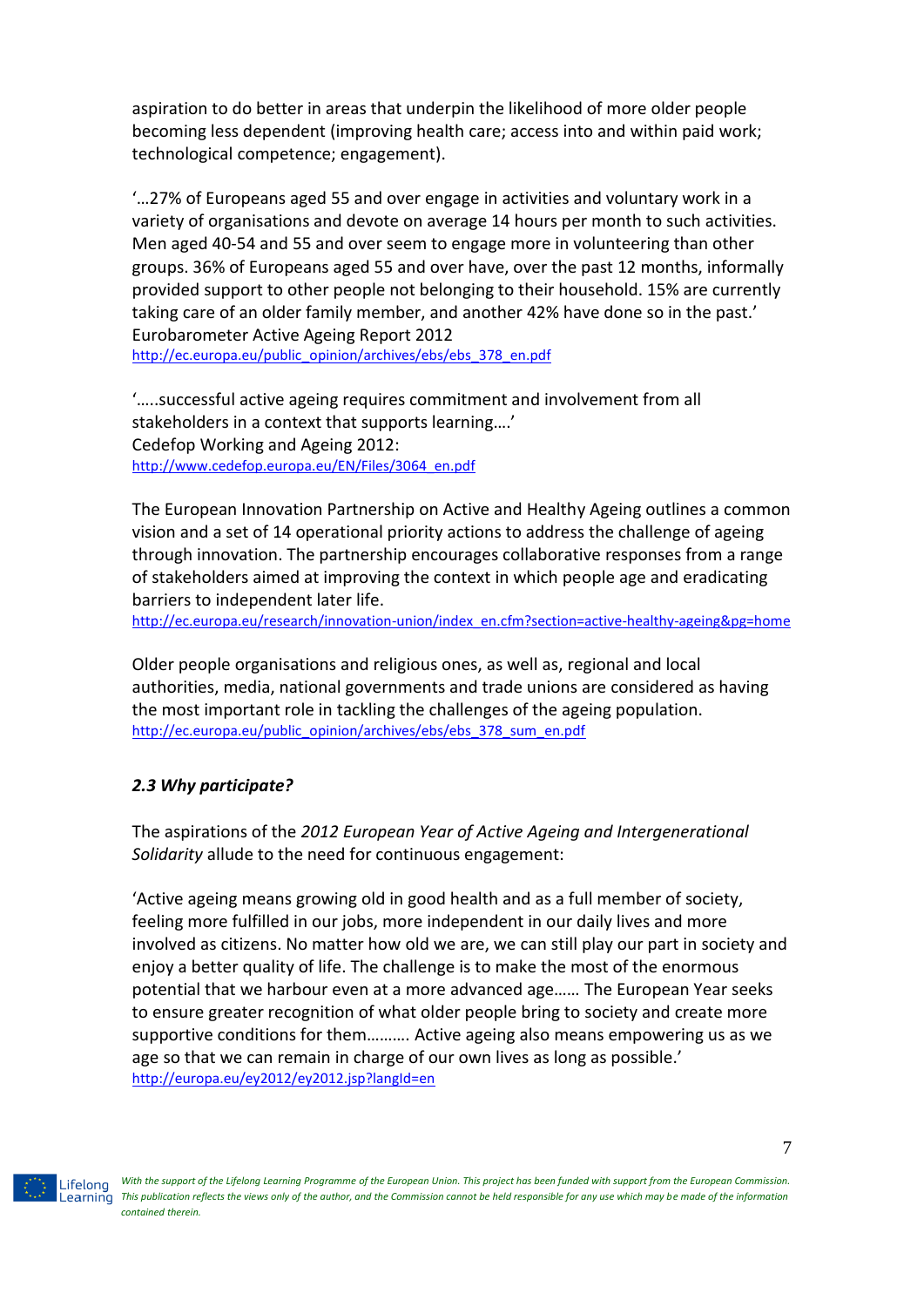# *2.4 Where does learning fit?*

The *Eurobarometer 2012 Active Ageing* report states that:

'Civil society is composed of a range of organisations, for example charities, non-profit making bodies, community groups, faith organisations, professional or business associations, trade unions, sports clubs, or groups of people that meet to practise a range of sports, past-times and hobbies. These social networks are a key facilitator of participation in society, providing an opportunity for older persons to continue learning and to share their knowledge and experience, while also offering the opportunity to engage with friends, family, neighbours and other generations.'

In addition '….social contact and relations with other people are thought to have a considerable positive influence on an individual's well-being and health. Indeed, the continued participation of older persons in society may maintain their feeling of selfworth, thereby avoiding risks associated with isolation, a loss of confidence or reduced self-esteem.'

[http://ec.europa.eu/public\\_opinion/archives/ebs/ebs\\_378\\_en.pdf](http://ec.europa.eu/public_opinion/archives/ebs/ebs_378_en.pdf)

Learning and, in particular, lifelong learning has a key part to play in the promotion of active ageing:

'…making a reality of life-long learning is important for people of every age because the need to refresh skills and acquire new ones in order to keep up (…) is critical.'

Demography, Active Ageing and Pensions – Social Europe guide, volume 3. <http://ec.europa.eu/social/main.jsp?catId=738&langId=en&pubId=6805&type=2&furtherPubs=yes>

'Education and training are now perceived as the basis for continuous, i.e. lifelong, learning, which is aimed at promoting individual motivation and ability to extend and update knowledge, skills and competences continuously throughout life (Dehmel, 2005; Achtenhagen and Lempert, 2000). Lifelong learning is vital for people of all age groups, but the participation of older people in particular in lifelong learning needs to be increased, since their participation is significantly lower than that of younger generations (Cedefop, 2011b).'

Cedefop Working and Ageing 2012 [http://www.cedefop.europa.eu/EN/Files/3064\\_en.pdf](http://www.cedefop.europa.eu/EN/Files/3064_en.pdf)

The relationships between learning, health and active ageing are explored in detail in 'One Step up in Later Life' (European conference background note and report 2012):

'Participation in active citizenship is a key element of strengthening cohesion and democracy and has the potential of improving the well-being of individuals and societies.'

[http://ec.europa.eu/education/adult/doc/confageing/briefs\\_en.pdf](http://ec.europa.eu/education/adult/doc/confageing/briefs_en.pdf)

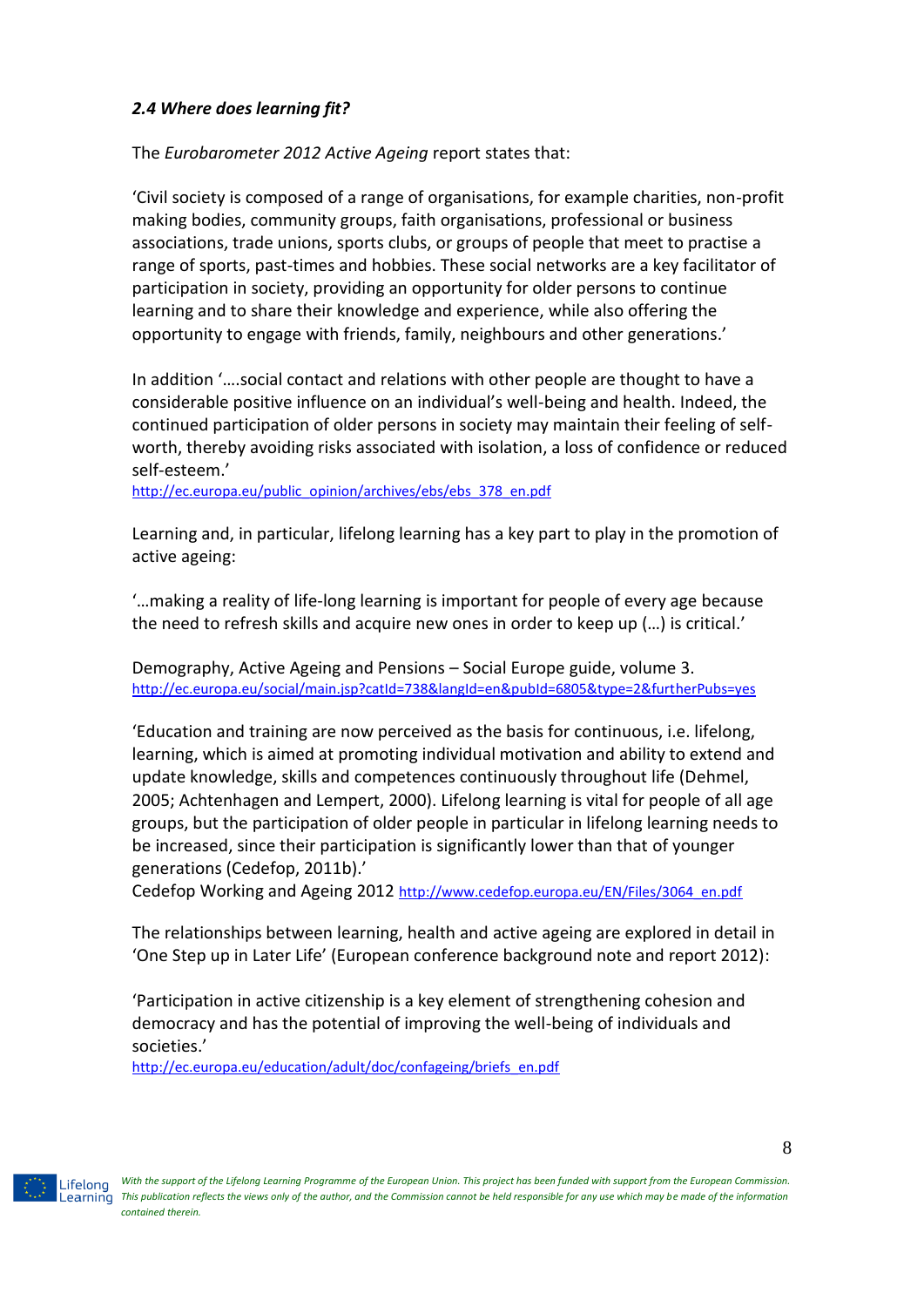' But older people are not only a strain to societies – they are also an invaluable part of them. The European Year 2012 of Active Ageing and Solidarity between Generations emphasises the potential social and economic contribution that older people can make. By staying healthy and active, older people can stay in working life longer, contribute to civil society through volunteering, share their knowledge and experience with younger generations and live independently for longer. Active ageing means active participation and a voice in society that enable older people to enjoy their entire lives to the full.'

#### [http://ec.europa.eu/education/adult/doc/confageing/backnote\\_en.pdf](http://ec.europa.eu/education/adult/doc/confageing/backnote_en.pdf)

Learning is a key consideration in the aspiration to lengthen working lives in particular in respect of helping older adults to acquire the technological skills they need in order to be of use in today's workplaces.

(Lifelong Learning) '…may be particularly important for older workers because of negative perceptions of their capacity to adapt to technological and organizational change.'

The Eurobarometer survey on Active Ageing 2012 includes a view of participation in learning across the EU in 2009. (NB 64 years of age is the current cut off point for statistical information about lifelong learning in the EU).

'There were an estimated 1.67 million students aged 40 and above studying in the EU‑27 in 2009, accounting for 1.8 % of the total student population. The share of students aged 40 and above in the total number of students varied considerably, rising to above 5 % in Belgium, Finland, Portugal and Sweden, while falling below 0.5 % in Cyprus, Germany, Ireland, Italy or Luxembourg.

Across the EU‑27 some 9.2 % of the population aged 25 to 64 participated in education and training in 2009; the share for persons aged 55 to 64 was half the average level, at 4.6 %. Almost one in four (24.4 %) persons aged 55 to 64 participated in education and training in Denmark in 2009. This was a much higher share than in any of the other Member States, with Sweden, Finland and the United Kingdom the only other countries to record percentage shares that were in double figures.'

Demography, Active Ageing and Pensions – Social Europe guide, volume 3. <http://ec.europa.eu/social/main.jsp?catId=738&langId=en&pubId=6805&type=2&furtherPubs=yes>

# *2.5 What do MATURE partners say about participation in group learning?*

The correlation of comprehensive and robust data about participation in learning groups by older adults is not yet possible at national level among MATURE partner countries. Reasons for this include: the multiplicity of definitions of learning; the wide

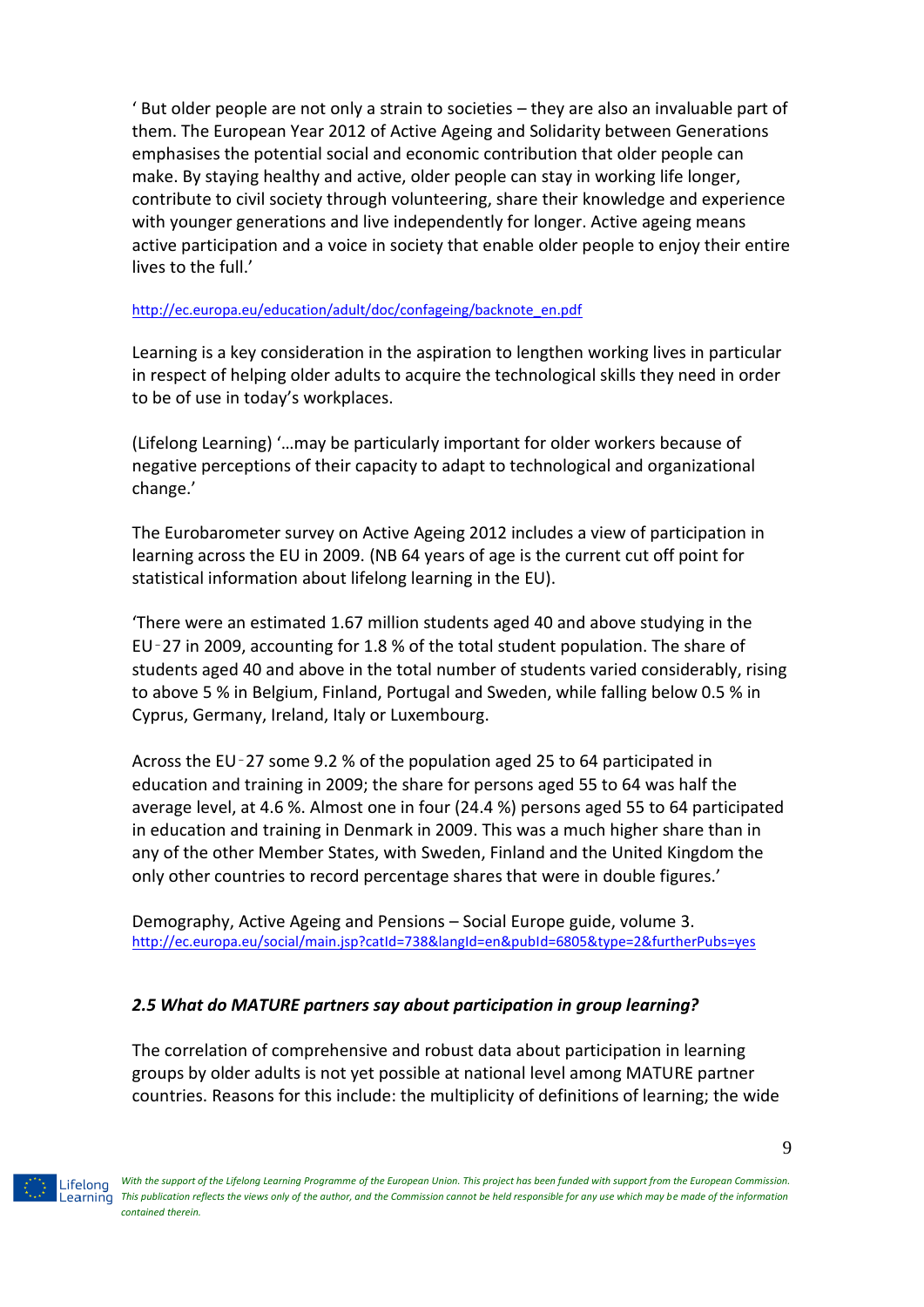range of statutory, voluntary and community learning providers; variable requirements for data collection; inconsistent criteria for the collection of data.

MATURE partners have sought information about participation from up to five different national sources. From these certain common messages can be extrapolated:

- Participation in learning declines with age.
- Participation in learning as an older adult is strongly influenced by previous educational achievement. Those who are 'educated' are more likely to participate.
- Socio-economic factors impact on decisions to participate or not.
- Older adults are more likely to participate in leisure/cultural focussed 'informal' learning than in vocational training.
- Informal learning is closely associated by learners with quality of life and wellbeing in older age.
- There is a noticeable shift in local, regional and national funding priorities towards vocationally orientated courses; learning for employment and employability.
- Older people who do not learn in groups learn from their social and family networks and from independent 'study' using libraries, museums, the media and computing as sources of knowledge and information.
- Group learning is viewed as an important facilitator of participation for older people; the influence of 'community' is beneficial in sustaining an active later life.
- Social inclusion and the offsetting of dependency become powerful motivators for learning in advancing years (60+) replacing the impetus to improve job prospects which is a key driver for the 'younger old' (50+).
- Other motivations include: keeping the brain active; acquiring new knowledge and practical skills for everyday life.
- Inability to see the need for or benefits of learning is a significant barrier to participation for older people.
- Other barriers include: health; access; price; family and care commitments; insufficient support; *'not for the likes of me'* mentality.

There are some notable national reflections by MATURE partners on participation:

- In the UK, Poland, Portugal and Slovenia the Universities of the Third Age are flourishing. In the UK membership has increased every year since the inception of U3A thirty years ago and now stands at 295,813 members in 870 U3As. In Poland some 70,000 members aged 55 and over enjoy courses offered by 400 U3As. In Portugal the movement began in 1976 and now comprises 175 U3As that engage 30,000 seniors and 2500 volunteer teachers. In Slovenia, U3As operate in 42 towns and cities reaching 20,000 participants and working with 1000 volunteers and 2000 mentors.
- In the UK there has been a marked decline in participation in IT courses by older (50+) adults (from 40% in 2005 to 17% in 2012). The younger cohorts of older adults have acquired computing skills in work places pre-retirement.

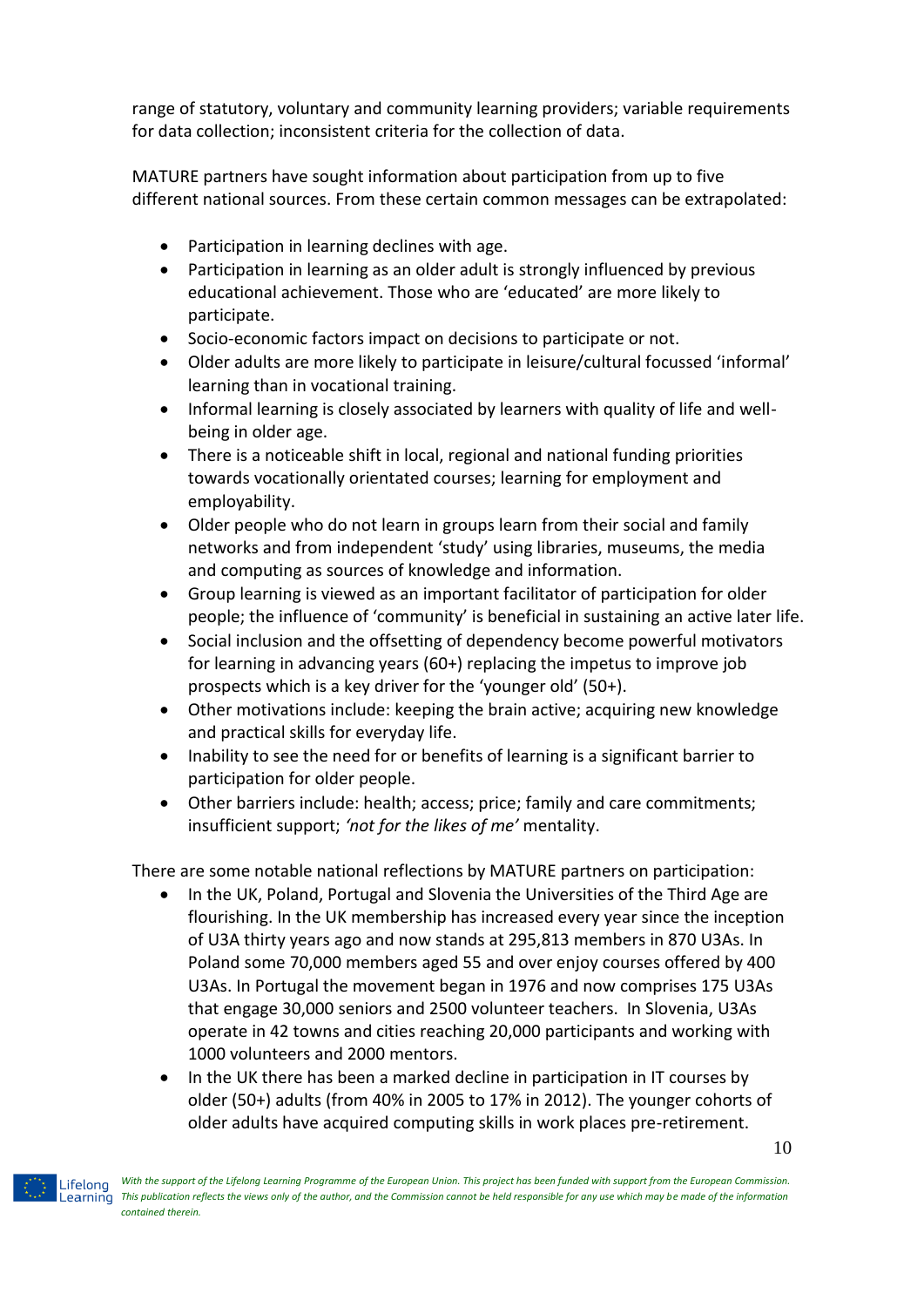- In the UK, social class has an impact on participation with those in social classes AB three times more likely to be learners.
- In Germany employment status plays a role in participation. The unemployed are less likely to learn. In recent years, there has been an increase in participation in learning by people between the ages of 55 and 65. This increase is attributed to older adults remaining in employment longer.
- In Switzerland 40% of adults participate in organised continuing education programmes. Older adults have access to a variety of courses offered by Volkhochschule and Senioren Universität.
- A focus on basic skills in the North West has led to joined-up approaches to networking, teacher training, awareness raising and the promotion of AE in work places.
- There is little variation in participation by gender among older adults in Austria, Germany and the UK; older men and women participate in equal numbers. In Portugal the majority of U3A participants are women (78%) and this pattern is repeated in Slovenia where the profile of the 'typical' U3A student was female aged between 61 and 69.
- EU statistics show that Greece has the lowest levels of participation in lifelong learning with 0.3% of 55-64 people in learning. Statistics from other partners show varying degrees of participation in learning (42.7%, for example, in Slovenia) but in a context where all make reference to the correlation between declining participation and ageing.
- The prevalent perception of lifelong learning in Greece is that it exists as a compensatory measure for those who did not do well at school. 21% of Greeks view lifelong learning as unimportant.

# *3. Disadvantage*

One of the principal purposes of the MATURE project is to support learning providers to reach out to, engage with and motivate older adults who might draw benefit and enjoyment from group learning. From previous project work, MATURE partners have a number of tried and tested strategies for developing and delivering learning that works well for older people, that addresses issues of ageing and that is successful in attracting non-traditional participants. It has become apparent, however, that a number of significant, age-related or age-aggravated barriers demand specific attention in order to truly widen participation.

Among the many disadvantages potential learners face, MATURE partners have chosen to focus on the following:

*Health* – physical and/or mental conditions that affect an individual's ability to participate in learning and/or be active in other areas of daily life. They may be conditions that have been lifelong or that arise as a result of ageing.

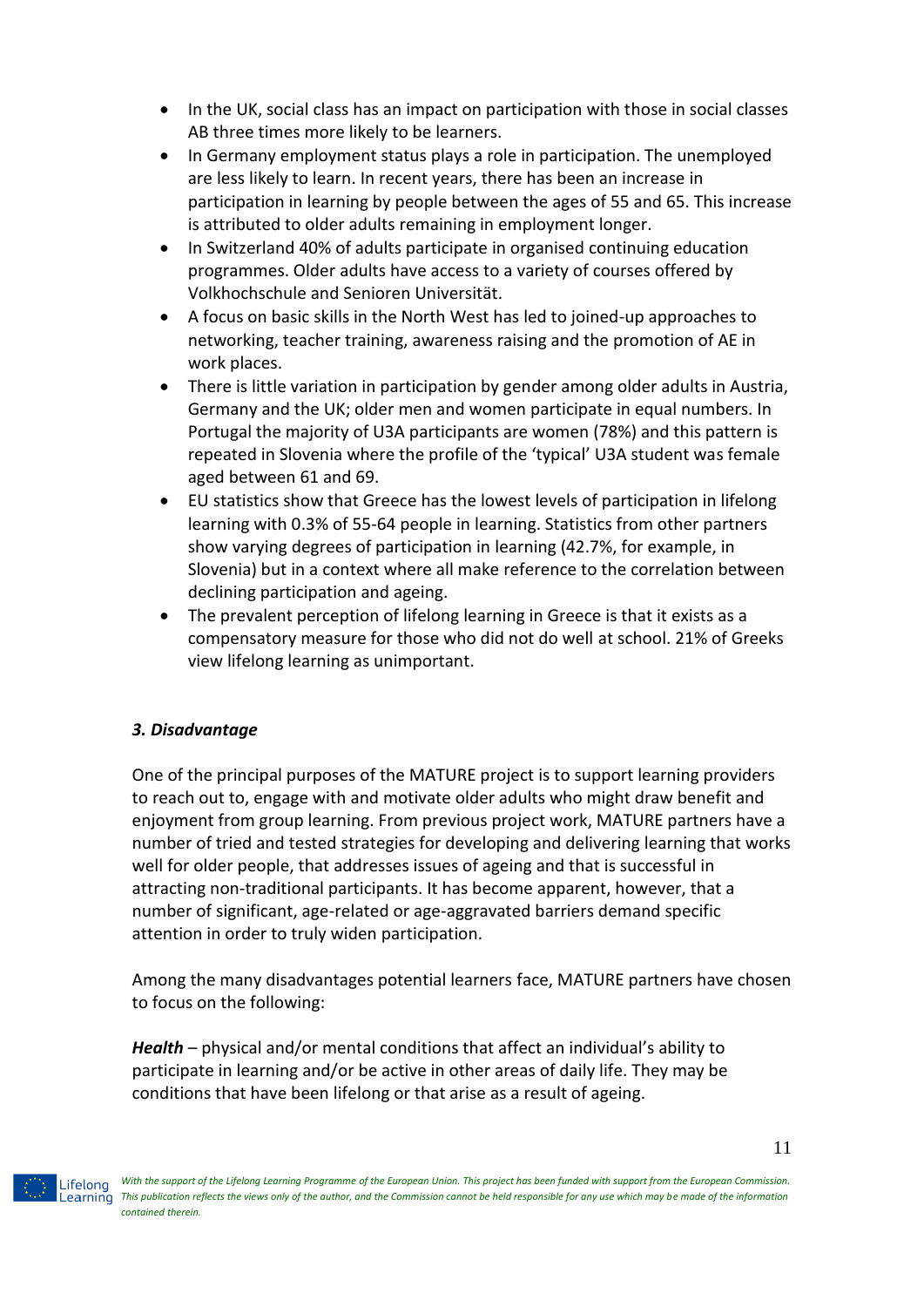*Dependency* – the point at which an individual can no longer function effectively without consistent support from others. This support may come from family members, the state, private care organisations.

*Culture* – the cumulative knowledge, experience, beliefs and values of a group of people. Older migrants, older members of minority ethnic communities, older members of faith groups may be among those who experience cultural barriers to participation in learning and in the wider communities in which they live.

*Attitude* – the beliefs of older adults and the perceptions of others about age and ageing people. Positive and negative views of ageing, learning, education, status contribute to the formation of beliefs about oneself, one's role, one's rights, the responsibilities of others.

Our rationale for this selection comes from our work together in other European projects and individually at national level where we have expertise and experience in addressing specific learning need. We anticipate that in seeking to minimise barriers created by these areas of disadvantage we may create templates for more general action that will encourage participation from those who are hardest to reach.

# *3.1 Discrimination and age-related disadvantage: the European perspective*

'Discrimination is still considered to be common in the EU Member States. The three most widely perceived grounds are "ethnic origin" (56%), "disability" (46%) and "sexual orientation" (46%). Ethnic origin remains the most widely perceived ground for discrimination in the EU (56%; down from 61% in 2009).'

Age UK's 2011 report 'Grey matters – a survey of ageism across Europe' finds that:

'…..more than a third of all Europeans experience age discrimination, and that a majority of these are facing serious unfair treatment.' [http://www.ageuk.org.uk/Documents/EN-GB/For-professionals/ageism\\_across\\_europe\\_report.pdf?dtrk=true](http://www.ageuk.org.uk/Documents/EN-GB/For-professionals/ageism_across_europe_report.pdf?dtrk=true)

Disadvantage related to age and age discrimination:

'When it comes to discrimination against people aged 55 and over, the survey shows that half of Europeans perceive it as rare or non-existent (50%), whereas 45% of Europeans believe this type of age discrimination is widespread.'

'An indication that "old" age discrimination is mainly seen as an employment issue is confirmed by the finding that many Europeans believe that equal opportunities in employment could be improved: many personal characteristics are thought to put applicants at a disadvantage in the recruitment process. Being over 55 years old is seen as the factor most likely to lead to a disadvantage.'

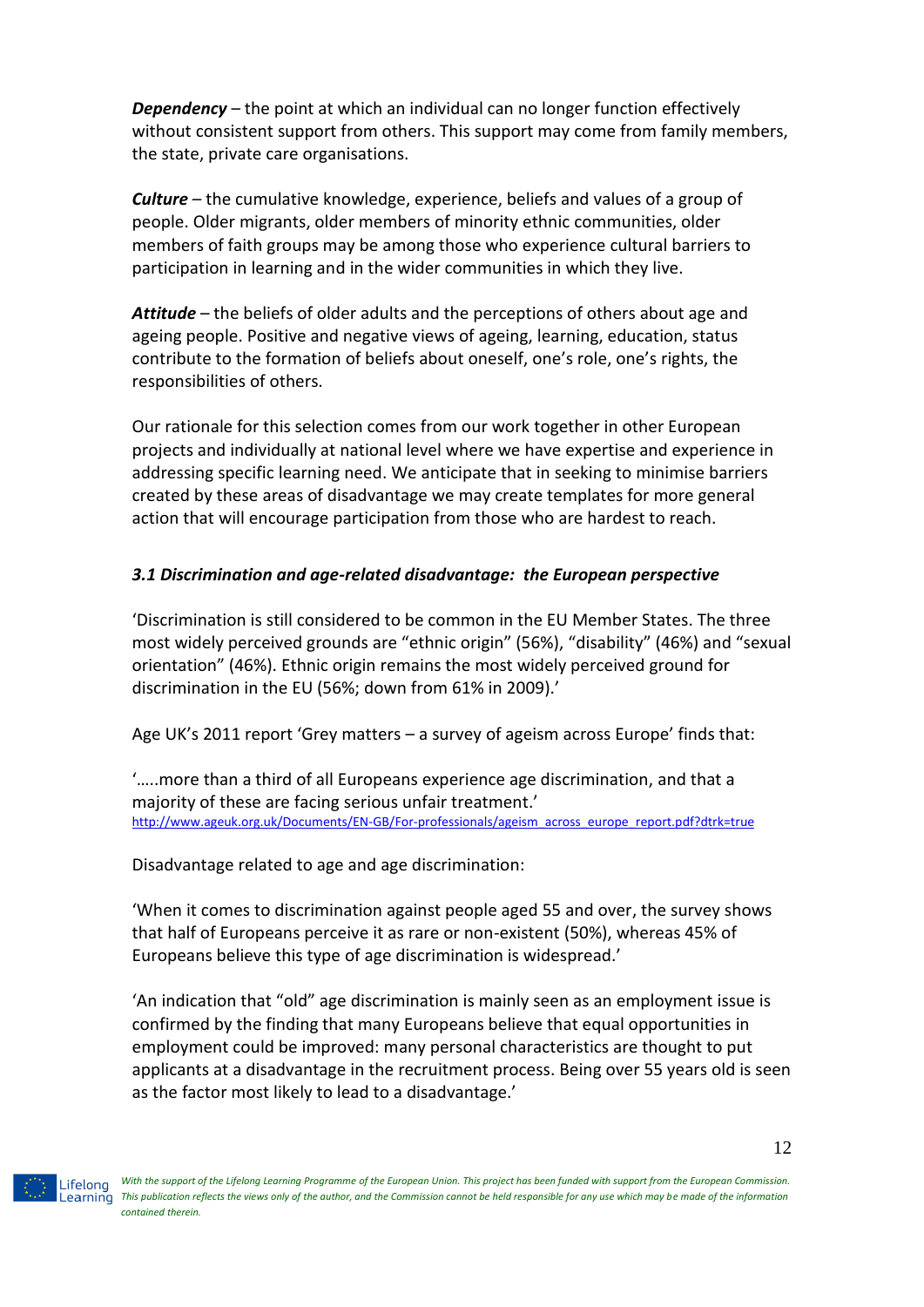'The economic crisis is contributing to more discrimination in the labour market, especially for older persons, and is impacting negatively on policies promoting equality and diversity. Discrimination in employment against people over 55 years old is seen as a significant problem in 2012.'

Eurobarometer Report June 2012 discrimination [http://ec.europa.eu/public\\_opinion/archives/ebs/ebs\\_393\\_sum\\_en.pdf](http://ec.europa.eu/public_opinion/archives/ebs/ebs_393_sum_en.pdf)

# *The Special Eurobarometer report on Active Ageing 2012 comments as follows:*

Workplace age discrimination is the most widespread form of age discrimination with one in five citizens having personally experienced or witnessed it. Age discrimination is less common in access to education and training and leisure with only around one in ten having experienced or witnessed each. More respondents say they have personally been discriminated against and have witnessed it.'

[http://ec.europa.eu/public\\_opinion/archives/ebs/ebs\\_378\\_en.pdf](http://ec.europa.eu/public_opinion/archives/ebs/ebs_378_en.pdf)

The report highlights perceptions of older adults across European states with 8 out of 10 survey respondents believing that older people play a major role in the care and financial support of families; seven out of ten believe they have a major role in politics and are active in local communities; 67% feel that they play a major role in the economy.

# *3.2 Healthy ageing in Europe*

Eurostat Healthy Life Years Statistics, September 2012 tell us that in Europe:

'…it is clear that there are wide differences between EU Member States in terms of the quality (health wise) of life that their respective populations may expect to live, when compared with the overall differences in the length of their lives. Men born in Slovenia in 2010 could expect to live 69.9 % of their lives free from any activity limitation, a share that rose to as high as 90.1 % in Sweden (where the highest life expectancy was recorded). In contrast, a woman born in 2010 in either Slovenia or Slovakia (where the lowest life expectancy was registered) could expect to live somewhat less than two thirds (65.7 %) of her life free from any limitation, a share that rose to 86.7 % in Bulgaria.'

[http://epp.eurostat.ec.europa.eu/statistics\\_explained/index.php/Healthy\\_life\\_years\\_statistics](http://epp.eurostat.ec.europa.eu/statistics_explained/index.php/Healthy_life_years_statistics)

The OECD report 'Health at a Glance: Europe 2010' has the following to say about health and life expectancy in Europe:

'Life expectancy at birth in EU countries has increased by six years since 1980, reaching 78 years in 2007….. Whether the gains in life expectancy involve additional years of life lived in good health has important implications for health and long-term care systems in Europe. Healthy life years at birth are defined as the number of years of life in which

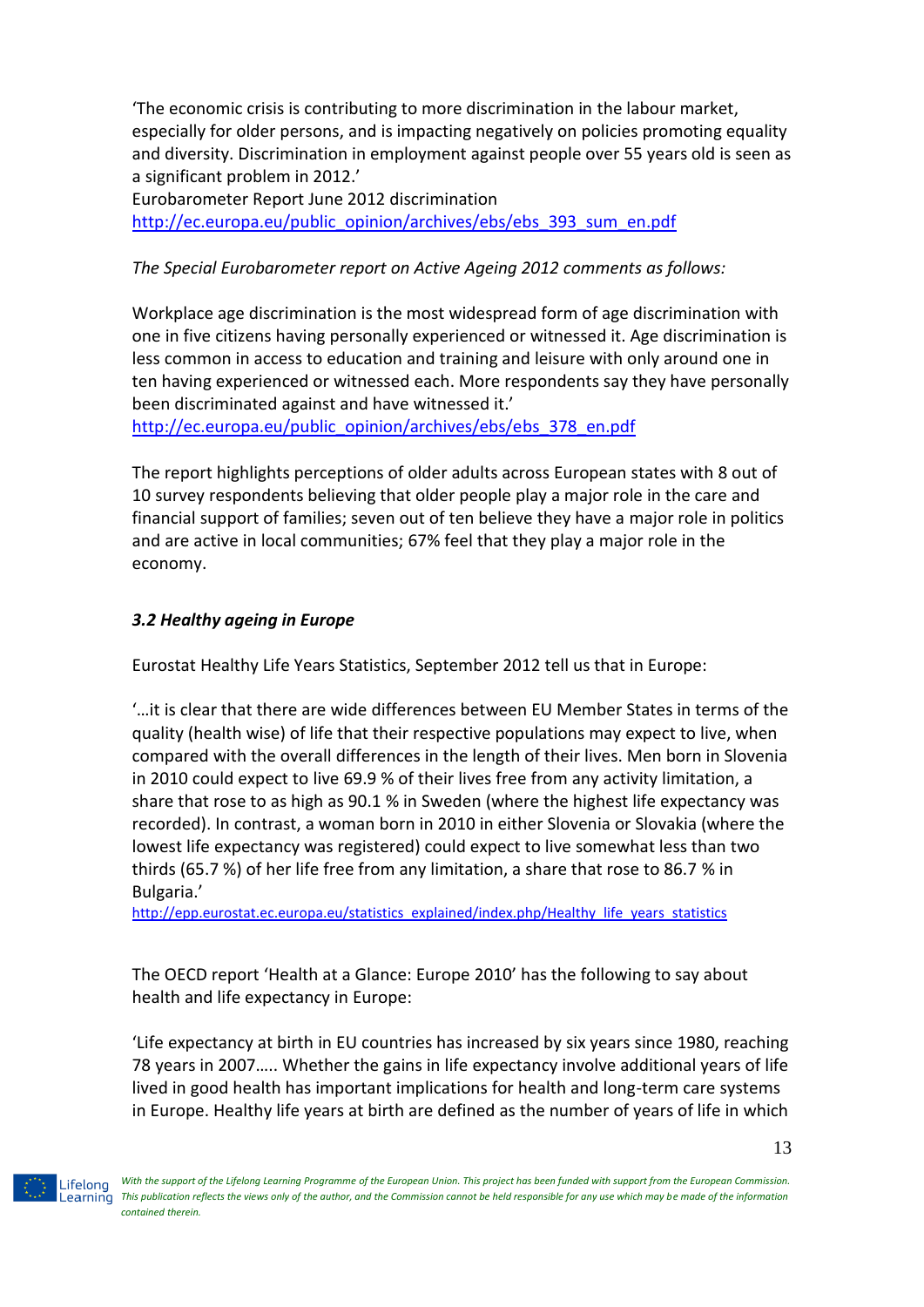a person's day-to-day activities are not limited by a condition or health problem. In 2005-07, healthy life years stood at 61.3 years for women and 60.1 years for men, on average, in the European Union. The gender gap is much smaller than for life expectancy, reflecting the fact that a higher proportion of women's lives are spent with activity limitations.'

[http://www.oecd-ilibrary.org/social-issues-migration-health/health-at-a-glance-europe-2010/executive](http://www.oecd-ilibrary.org/social-issues-migration-health/health-at-a-glance-europe-2010/executive-summary_9789264090316-3-en)[summary\\_9789264090316-3-en](http://www.oecd-ilibrary.org/social-issues-migration-health/health-at-a-glance-europe-2010/executive-summary_9789264090316-3-en)

The authors of the 2007 project report 'Healthy Ageing – a Challenge for Europe' identify a number of areas for action in order to sustain independence and autonomy in later life. Their definition of healthy ageing is as follows:

'Healthy ageing is the process of optimising opportunities for physical, social and mental health to enable older people to take an active part in society without discrimination and to enjoy an independent and good quality of life.'

Among the areas for action they propose are:

**'• Social capital.** A high level of social capital enhances a person's sense of belonging and well-being. Providing opportunities for older people to do voluntary work among seniors improves the quality of life of the volunteers and those who receive the services. Low social capital correlates with mortality.

**• Mental health.** Ageing is a gradual process and there is much we can do to promote good mental health and well-being in later life. Participation in meaningful activities, strong personal relationships and good physical health are key factors, while age discrimination has a negative impact. Poverty is a risk factor for mental ill-health.'

Among the issues that the report highlights is:

'The key issue is how to persuade people to change habits, especially those who for cultural, social and/or economic reasons are least inclined to do so. Gender has also to be considered: men are more difficult to motivate to participate in activities than women are. The 'good practice' projects suggest that involving people from the target group in the planning and implementation phases may empower the less motivated and encourage their participation.'

#### And recommendations include:

*'Autonomy and personal control* Autonomy and personal control are essential for human dignity and integrity throughout life. All individuals must have the opportunity for self-development and should take part in making decisions that concern them. *Heterogeneity* Heterogeneity among older people must be taken into account. It includes differences in gender, culture and ethnicity, sexual orientation orientation, and variations in health, disability and socioeconomic status. The generation gaps among older people must also be taken into account. There are several generations between people aged 50 and those aged 100+.

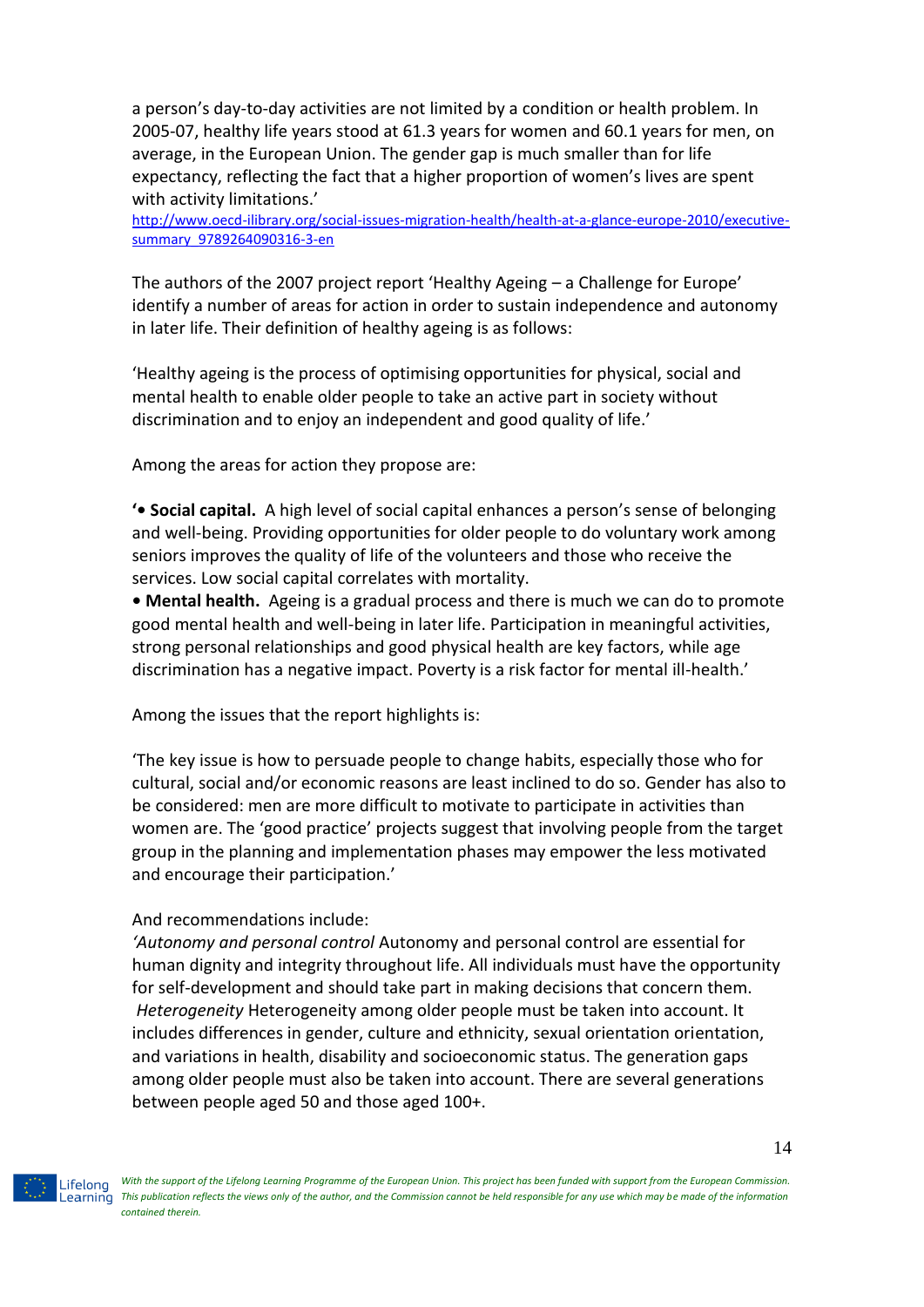*Social capital* Encourage the participation of older people in the community. Increase educational and social activity group interventions targeting older people to prevent loneliness and isolation. Provide opportunities for voluntary work by older volunteers.'

[http://www.healthyageing.eu/sites/www.healthyageing.eu/files/resources/Healthy%20Ageing%20-](http://www.healthyageing.eu/sites/www.healthyageing.eu/files/resources/Healthy%20Ageing%20-%20A%20Challenge%20for%20Europe.pdf) [%20A%20Challenge%20for%20Europe.pdf](http://www.healthyageing.eu/sites/www.healthyageing.eu/files/resources/Healthy%20Ageing%20-%20A%20Challenge%20for%20Europe.pdf)

The 2012 EU 'Healthy and Active Ageing' report provides a selection of policies, programmes and interventions that are currently or have been applied in the EU and it's Member States, as well as by WHO and Canada, to promote the health of 'younger' older people.

Its executive summary states that:

'Healthy ageing is about enabling older people to enjoy a good quality of life. Healthy ageing strategies should create the conditions and opportunities for older people to have regular physical activity, healthy diets, social relations, participation in meaningful activities and financial security. This involves holistic approaches that address both mental and physical health, as well as a cross-sectoral approach to improve the social determinants of health, such as safe living environments, a flexible pension system and related retirement policies. Healthy ageing can therefore not be achieved through a single initiative, but requires a range of actions and approaches at individual and societal level that work together to achieve this outcome. Healthy ageing also requires a structural paradigm change, as older people must desire and maintain the ability to play an active role in society, while society must in turn encourage and accommodate this.'

<http://www.healthyageing.eu/sites/www.healthyageing.eu/files/resources/Healthy%20and%20Active%20Ageing.pdf>

# *3.3 Older migrants in Europe*

'Of the six forms of discrimination examined in the survey, discrimination on the ground of ethnic origin is perceived to take place most widely. Close to one respondent in five considers this form of discrimination to be very widespread in his or her country (19%) and a further 45% believe it is fairly widespread. Only 2% of the interviewees believe it does not exist.'

Special Eurobarometer report: discrimination in the European Union. January 2007 [http://ec.europa.eu/justice/discrimination/files/eurobarometer\\_263\\_sum\\_en.pdf](http://ec.europa.eu/justice/discrimination/files/eurobarometer_263_sum_en.pdf)

The EU has developed 11 Common Basic Principles for Integration. These confirm the need for migrants to attain full participation in society, host communities and workplaces; their right to be active in democractic processes and to acquire equal access to institutions and public and private services. Integration is a two-way process where intercultural dialogue, understanding and accommodation of difference and

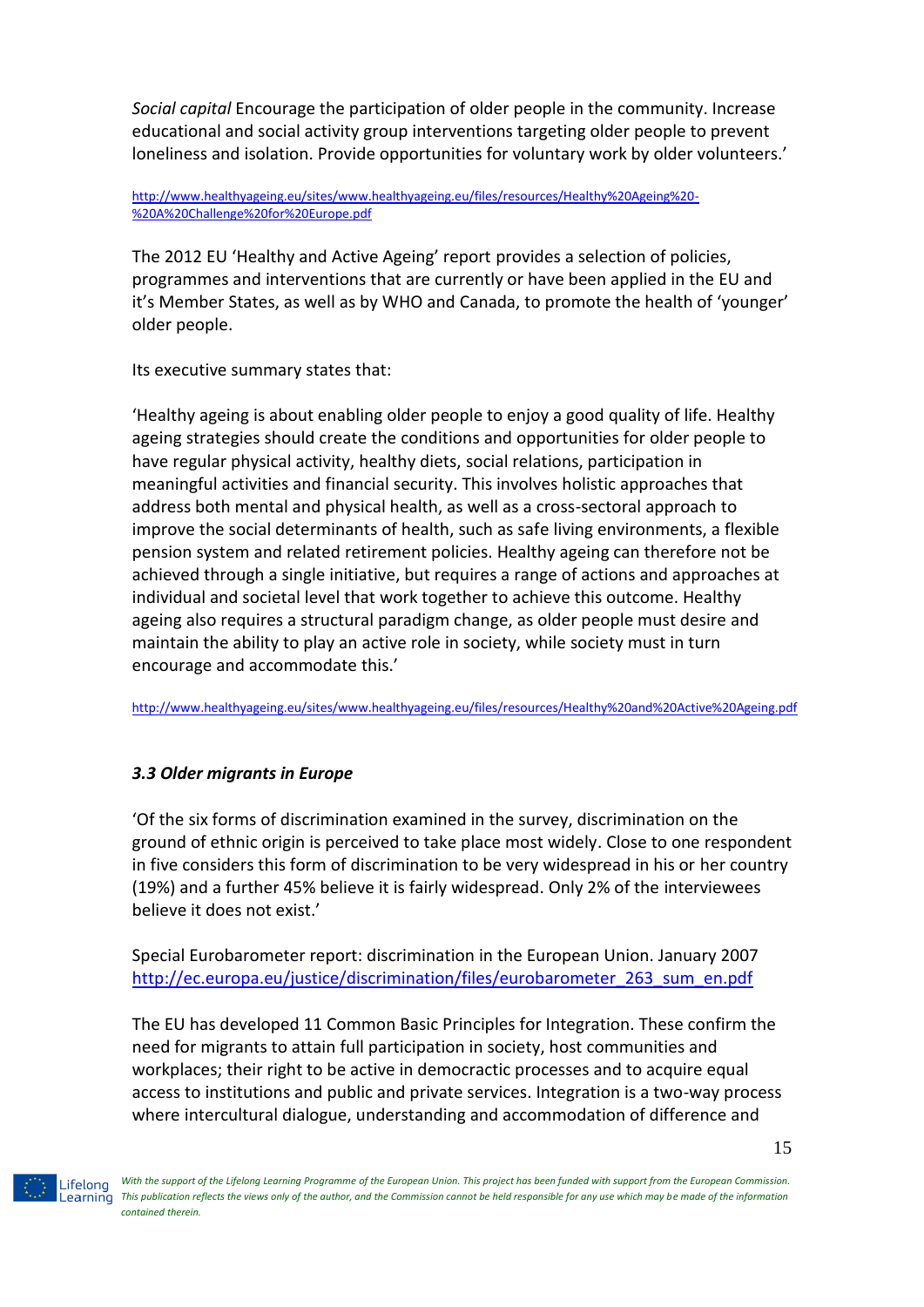meaningful contact are established between migrant communities and Member State citizens.

EU integration policies focus on employment; education; social inclusion and active citizenship. Employment embraces unemployment and activity rates; education focuses on levels of education achieved and attainment; active citizenship includes consideration of residency and representation on elected bodies; social inclusion policies cover income; poverty; health; property ownership.

In 2013 Eurostat will publish a set of indicators to measure the impact of EU integration policies.

[http://ec.europa.eu/ewsi/en/EU\\_actions\\_integration.cfm](http://ec.europa.eu/ewsi/en/EU_actions_integration.cfm)

In order to support Member States in the implementation of sound integration policies the EU is in the process of preparing modules that address specific elements of the Common Basic Principles for Integration. Three draft modules have been published:

- 1. Introductory and language courses (integration implies respect for the basic values of the EU by every resident and that basic knowledge of the receiving society's language, history, and institutions is indispensable to integration).
- 2. Strong commitment by the receiving society (ensure access for migrants to institutions, as well as to public and private goods and services, on a basis equal to national citizens and in a non-discriminatory way).
- 3. Active participation of immigrants in all aspects of collective life (the participation of migrants in the democratic process and in the formulation of integration policies and measures, especially at the local level, supports their integration. The practice of diverse cultures and religions must be safeguarded, unless they conflict with inviolable rights or law).

[http://ec.europa.eu/ewsi/UDRW/images/items/docl\\_25494\\_793453556.pdf](http://ec.europa.eu/ewsi/UDRW/images/items/docl_25494_793453556.pdf)

The profile of migration in the EU is diverse with member states to a greater or lesser degree being home to 'types' of migrants that include: second and subsequent generations; pan-European migrants; migrants from outside the EU; refugees and asylum seekers; relatives of settled citizens; illegal immigrants. The learning needs of these groups vary considerably; their ability or otherwise to access learning is constrained by a number of significant factors ranging from national policy making to personal perception.

In 2011 a Eurobarometer Migrant integration study was commissioned by the Directorate-General for Home Affairs and coordinated by the Director-General Communication of the European Commission.

The objectives of the study were to understand the perceptions of members of the general public towards non-EU migrants and to explore their views about integration. Similarly the study sought to understand the perceptions of non-EU migrants to the general public and to integration.

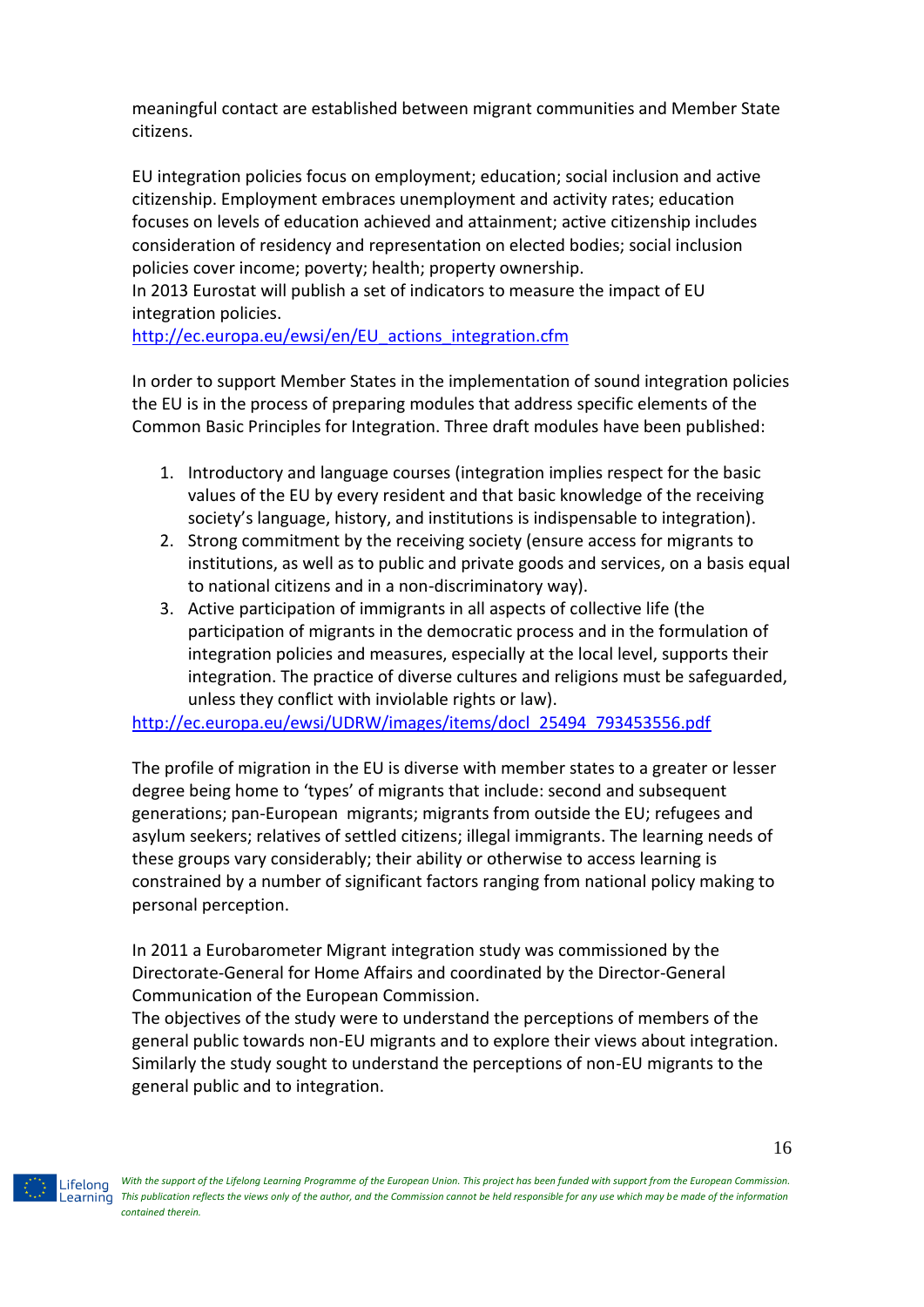The following reflections appear in the executive summary of the report: 'Among the general public, the main obstacles to integration are the same as the main barriers to interaction: language and a perceived lack of willingness on the part of migrants to integrate, which displays itself as migrants living and socialising separately. The main barriers to integration from the perspective of migrants are language, cultural and religious differences and the negative attitude of the general public towards them. Migrants also noted that the segregation of migrants into 'ghettos' and the unwilling attitude to integrate among some migrants also has a detrimental effect on integration.

Among the general public, on average, the top four most important factors that facilitate integration are:

- 1. Can speak the language
- 2. Have a job
- 3. Respect local cultures
- 4. Enjoy legal status

While among migrants the same factors were identified. However, 'Legal status' was seen as more important.

The factors in order of priority are as follows:

- 1. Can speak the language
- 2. Enjoy legal status
- 3. Have a job
- 4. Respect local cultures'

[http://ec.europa.eu/public\\_opinion/archives/quali/ql\\_5969\\_migrant\\_en.pdf](http://ec.europa.eu/public_opinion/archives/quali/ql_5969_migrant_en.pdf)

The European website on integration <http://ec.europa.eu/ewsi/en/index.cfm> contains a wealth of information about integration policies and practice and includes examples of projects that will have a bearing on MATURE's work in this area. For example:

Opening doors to adult education for migrants 2012 project – using education ambassadors.

<http://www.learning-community.eu/uploads/File/Opening%20Doors%20to%20Adult%20Education%20for%20Migrants.pdf>

In 'Lifelong Learning – a tool for all ages' (2007) the AGE platform issues a call to arms:

'One challenge for adult learning is to support the integration of migrants into society and the economy and to make the most of their competences and educational experiences acquired prior to migration.'

[http://www.healthyageing.eu/sites/www.healthyageing.eu/files/resources/DocPart\\_Declar\\_LifelongLearning.pdf](http://www.healthyageing.eu/sites/www.healthyageing.eu/files/resources/DocPart_Declar_LifelongLearning.pdf)

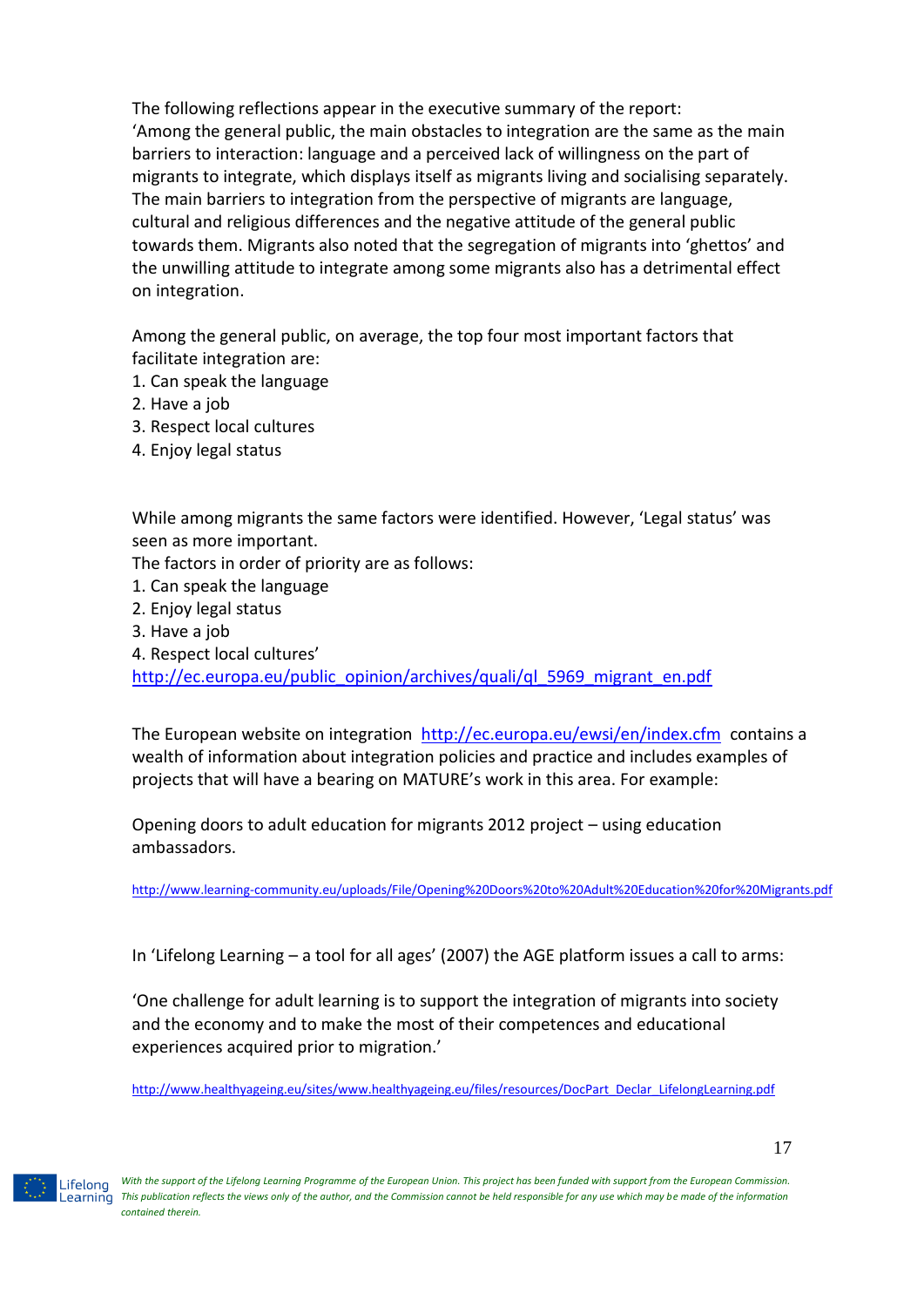# *3.4 Attitudes and perceptions*

One of MATURE's hypotheses is that changing hearts and minds is a critical aspect of improving engagement, particularly among those older adults who have been hardest to reach. National data and previous project work have, for example, highlighted the detrimental effect on participation in learning of prior educational achievement. Perceptions of the purpose and value of education vary widely among older people and inform their willingness or otherwise to re-engage with it in later life.

Self perceptions and the opinions of others about competence and the ability to learn as older people undermine engagement. Many feel that 'education' is neither relevant to later life nor within the reach of ageing citizens.

'Attitude' for MATURE partners embraces positive and negative views of education and ageing that impact on the individual's readiness to sign up for learning.

AGE recommends:

- 'It is important to ensure that the wider aspects and benefits of later life learning are evidenced.
- There is a need to counter stereotypes and negative perceptions of older people's needs and capacities to learn.'

[http://www.healthyageing.eu/sites/www.healthyageing.eu/files/resources/DocPart\\_Declar\\_LifelongLearning.pdf](http://www.healthyageing.eu/sites/www.healthyageing.eu/files/resources/DocPart_Declar_LifelongLearning.pdf)

Age UK's 2011 report 'Grey matters – a survey of ageism across Europe' states that:

'Addressing negative attitudes to older people is essential to reduce perceptions of conflict between generations.'

The survey found that:

'….people aged over 70 have the lowest perceived status in European society, even in their own eyes.'

#### And that:

'….the perceptions of age prevalent across Europe can lead to self-limiting behaviour: 'I am too old for this' or 'I am too young to do that'. They also affect judgements made on the abilities and competence of others – including by employers and service providers. Such ageist attitudes and prejudices reinforce inequalities in society, making later life a time of increased vulnerability, poverty and isolation for many.' [http://www.ageuk.org.uk/Documents/EN-GB/For-professionals/ageism\\_across\\_europe\\_report.pdf?dtrk=true](http://www.ageuk.org.uk/Documents/EN-GB/For-professionals/ageism_across_europe_report.pdf?dtrk=true)

The European Guide: 'Strategies for improving participation in and awareness of adult learning' (2012) identifies a number of barriers to participation in learning among which:

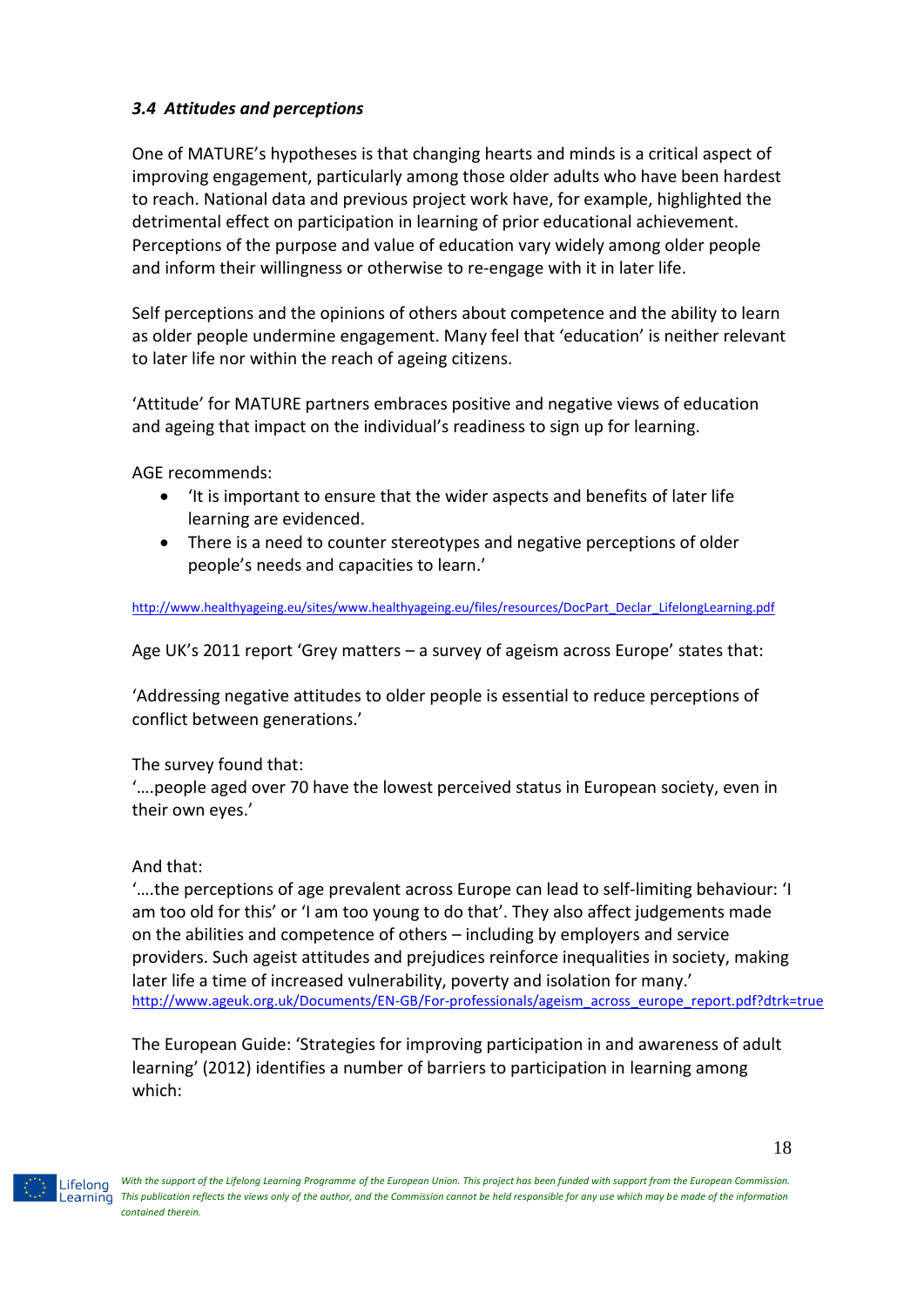**'Psychological barriers:** These concern adults' life experiences and may relate to negative associations with the schooling environment, lack of confidence, sense of worthlessness, or social exclusion. Action should thus aim at demonstrating societal interest in including these groups of individuals, developing activities in settings other than schools or classrooms, and by adopting approaches that help to overcome traditional fears.'

[http://ec.europa.eu/education/more-information/doc/2012/adult\\_en.pdf](http://ec.europa.eu/education/more-information/doc/2012/adult_en.pdf)

The guide recommends that education providers should:

**'Communicate individual, social benefits of adult learning:** This is necessary to convince learners of the impact adult education can have on their lives. This includes the promotion of new thinking skills which can make individuals more efficient and more competitive in a global economy as well as more socially cohesive.'

The guide promotes a collaborative approach with social partners and others who: 'Interact with target groups to educate them on the benefits and importance of adult education.'

And advises providers to:

**'Thoroughly research specific target groups:** Target groups are differentiated in their attitudes, disposition and approach towards adult learning. This diversity can be found even within the same demographic or socio economic groups. It is therefore important to thoroughly research the specific target group that would be participating in the activity, and ensure that the approach to each group is varied to reflect their needs and to encourage their participation. It is also important to consider the preferences of each target group in terms of information delivery. Only in-depth research can reveal how specific target groups wish to receive information (as a precursor to engagement).'

# *3.5 What do MATURE partners say about disadvantage?*

MATURE partners have sought information from up to 5 different sources to present a brief overview of the impact of disadvantage on older adults in their respective countries. This is a snapshot to stimulate reflection and debate about the likely effects on participation in and commitment to learning in later life.

Key concerns are summarised here:

 Older people remain at considerable risk of poverty; social exclusion and dependency.

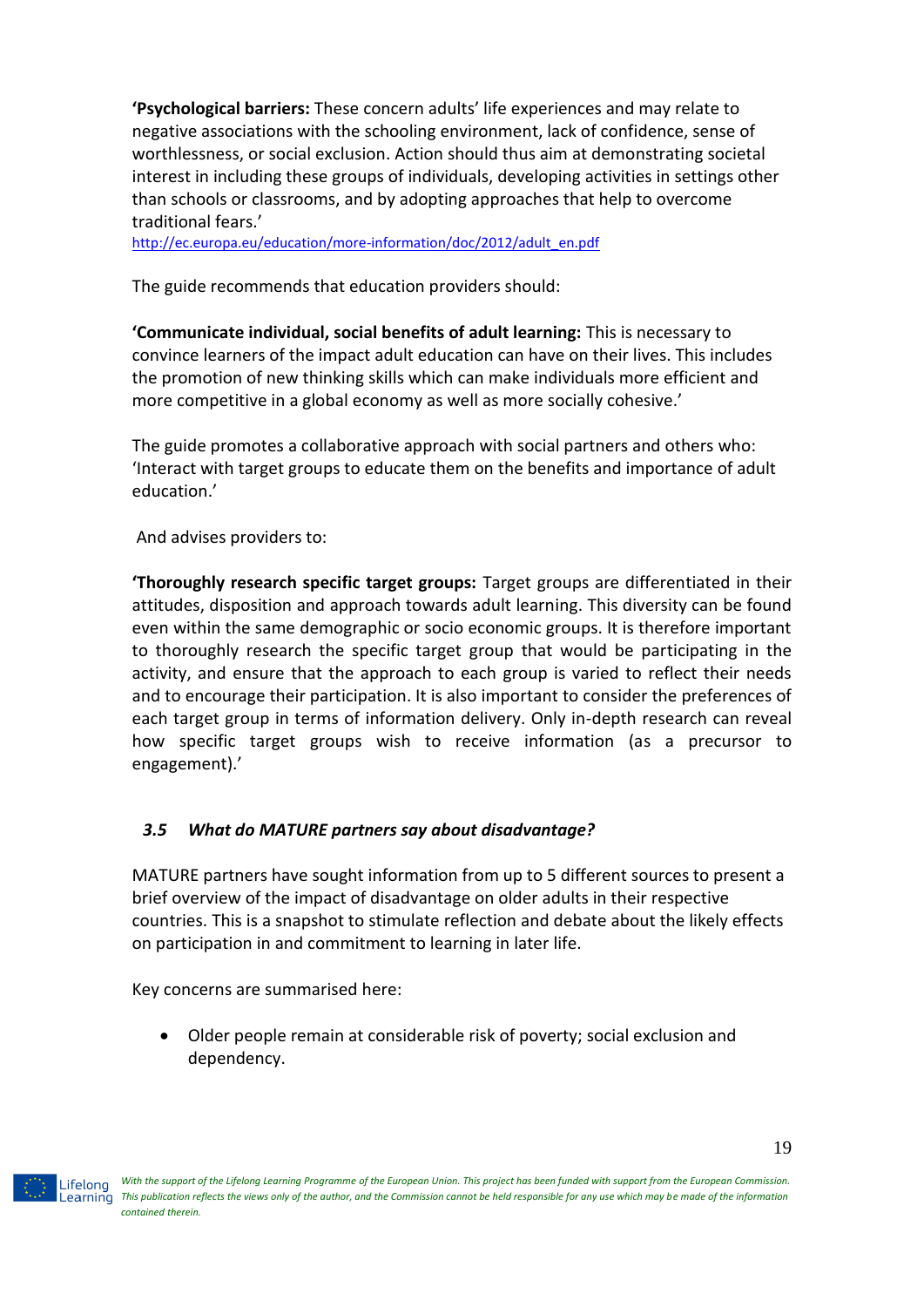- Health and social care issues predominate disability; malnutrition; dementia; depression; abuse; standards of care adversely affect large numbers of older people, increasing their isolation.
- Older people suffer in comparison to younger adults in gaining access to employment and in remaining mobile and active within workplaces.
- Patterns of participation in learning are rooted in initial education, social class, working status and age.
- There are growing numbers of older migrants unlikely to engage in learning as a result of cultural factors and attitudes to education.
- Those who are isolated (no or limited connections with family and community) are not likely to participate in learning.
- Political and social factors have a clear impact on ageing adults. For, example, the federal structure of some countries leads to variable experiences of health and social care; there are examples of older people seeking professional later life care in order to preserve autonomy and remain independent of family intervention.
- How do we strike an appropriate the balance between relevant, externally supplied support and strategies that promote autonomy in later life? What are the risks in 'teaching' people to be too independent?
- There is a discrepancy in attitudes to education and participation. In Austria 61% of older adults value education but only 17% participate in it.

# *4. Later life teaching and learning*

The MATURE project sets out to equip learning providers with ideas, strategies and resources to support them to address non-participation in learning among older people. Consideration is given to ways of reaching out to older adults, to motivating and effective learning, to classroom practice and management that will lead to really useful and enjoyable learning.

The genesis of the work lies in the outcomes of the 4 predecessor projects in which MATURE team members have been involved in the last 10 years:

- LISA Learning in Senior Age (R3L-LISA-2003-0292-16-09-03, [www.bia-net.org/lisa.](http://www.bia-net.org/lisa)
- LENA Learning in the post professional phase (116627-CP-1-2004 1-AT-GRUNDTVIG-G1) [www.bia-net.org/lena.](http://www.bia-net.org/lena)
- LARA Learning, a Response to Ageing: (142317-LLP-1-2008-1-DE-GRUNDTVIG-GMP), [www.laraproject.net.](http://www.laraproject.net/)
- EuBiA Broadening People´s Minds in Ageing (2008-1-AT1-GRU06-00057 1), [www.bia-net.org/EuBiA.](http://www.bia-net.org/eubia)

As discussed above, these projects have helped MATURE partners to define and work with critical aspects of the ageing process and to develop understanding of the

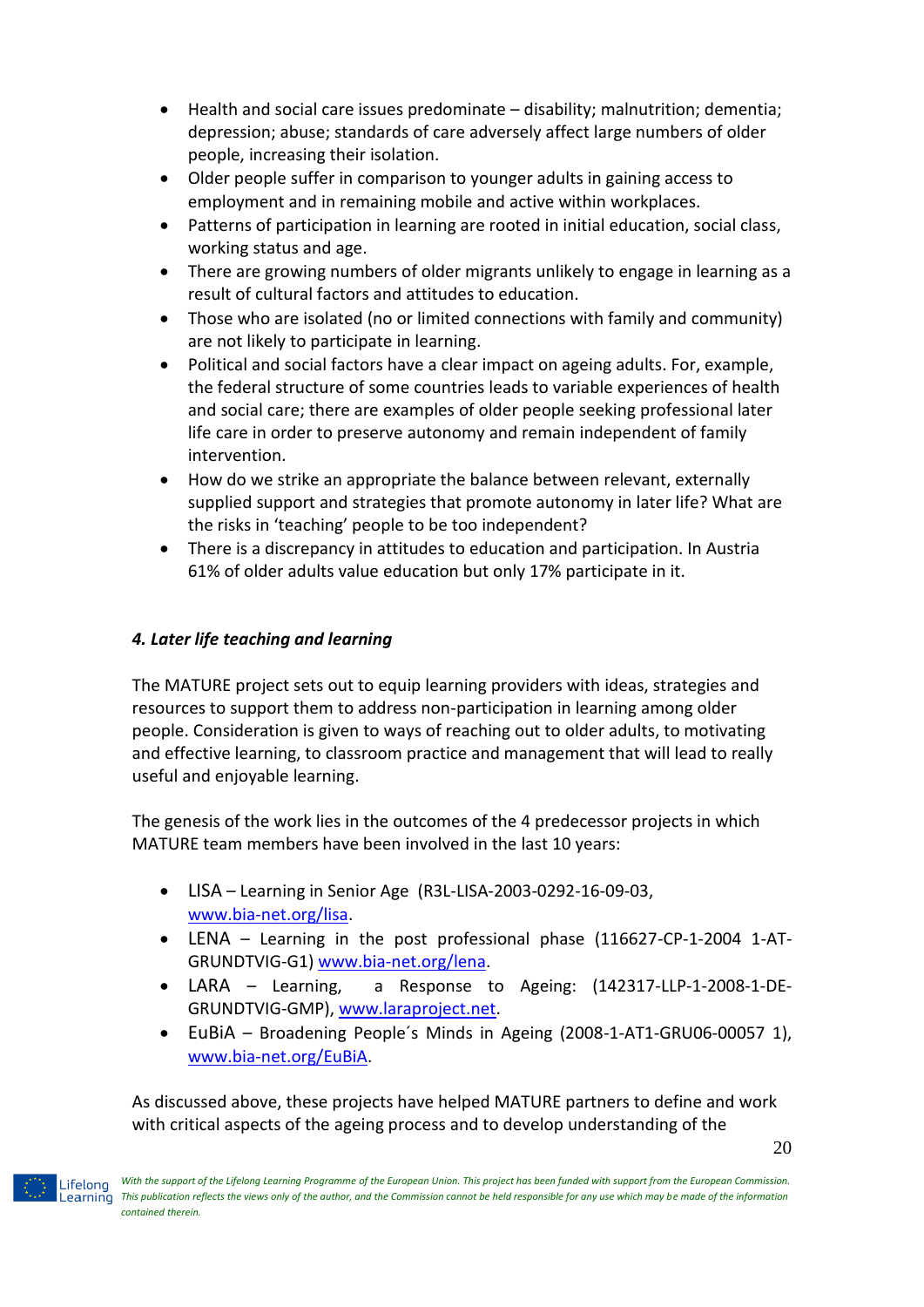complex circumstances, needs and aspirations that impact on the lives of older people. In turn this has led to the formulation of a view of learning (and, by extension, of teaching) that places it at the heart of a number of interventions designed to promote autonomous longevity.

To date our ambitions for learning are that:

- It is an active and experientially based activity.
- It is conceived and delivered with consistent input from the end user.
- Its effectiveness is judged by the impact on lives and individuals rather than the sum of quiescent skills.
- Its outcomes are many and varied; the most effective for older adults being those that deliver competences to underpin proactive longevity.
- It is not the sole preserve of 'education'. Collaboration and cooperation are key to the development and delivery of learning that works.

MATURE partners are convinced that learning has a major part to play in the maintenance and improvement of critical skills for everyday life and long term wellbeing. The application of what has been learned is of paramount importance in the drive to sustain independence. Placed centre stage among actions destined to underpin a way of life, learning assumes significance beyond that commonly attributed to it.

The diversity of adult education, its contexts, practitioners and structures make it virtually impossible to achieve consistent approaches to pedagogy, methodology and content. The flexibility that is an inevitable consequence of such diversity provides opportunities to mould learning differently. The MATURE project will support teachers who want to do precisely that; to re-shape what and how they teach in order to overcome barriers and deliver learning that will make a difference to the lives of the people they work with.

# *4.1 Lessons from predecessor projects – LISA*

The LISA project (2005) arose as a direct result of the European Commission's 2001 Memorandum on Lifelong Learning. This R3L project was part of a wave of programmes aimed at connecting regional activity and giving it a transnational platform. LISA partners focused on the learning needs of older adults, sharing national good practice and developing a cohesive approach to regional development in support of later life learning.

At the heart of LISA was the theme of collaboration which continues as a major focus of MATURE. LISA partners developed or sourced and contributed to regional networks that brought learning into contact with other major social agendas that impact on the lives older adults. Working with health and social care professionals, with ICT experts,

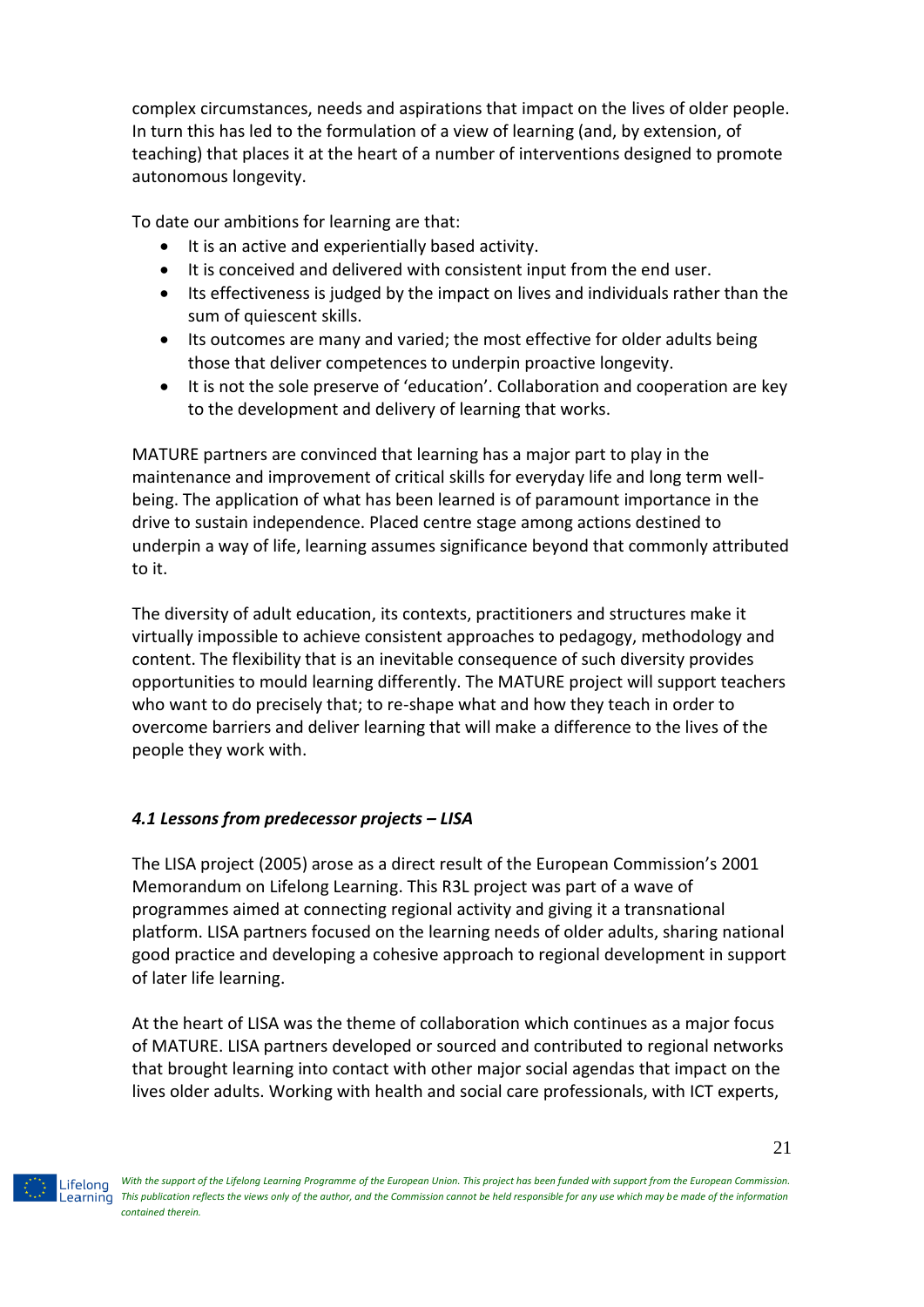gerontologists and a wide range of older people, LISA began to look at structures that permitted meaningful dialogue to take place between stakeholders.

A number of outcomes from LISA have a direct bearing on MATURE work:

- The tangible benefits of the development of local and regional cooperative networks based on a democratic model that gives voice to end users as well as service providers.
- Methods and processes for creating and sustaining those networks.
- Commitment to the notion that learning is not the sole prerogative of education providers.
- Understanding that the outcome of asking people about learning may be answers that do not conform to prevailing models of provision.
- Acknowledgement of the social and knowledge capital locked within older adults and belief that learning has the potential to unlock that capital and make is useful for the individual, community and society.

# *4.2 Lessons from predecessor projects – LENA.*

In LENA, project partners began to model different ways of developing learning for older adults. In doing so, the team acknowledged the visible gains that seniors who were part of learning groups were enjoying but recognised that these people represented only a small percentage of those who could potentially join in.

LENA set out to create learning programmes with end users and with others who could offer expertise and inform the content of new curricula. The outcome was a structure within which relevant learning could be developed and delivered. The structure is founded on negotiation at every stage. Avoiding the prescription so commonly part of adult education programmes, LENA trainers adopted a reactive rather than proactive role. Using discussion as a basis for the development of learning content and to frame delivery models the team piloted learning that was engaging, reached out to the previously disaffected and had a lasting impact on those who took part.

From LENA, MATURE will bring forward:

- A commitment to learning as one of a number of factors that empower older adults.
- Understanding that learning is not simply about putting right deficits but about opening opportunities for sharing knowledge and skills.
- Acknowledgement that making learning more relevant and engaging will demand a change of mindset at strategic, operational and end user level.
- Recognition that the construct of learning may be as important as its content. Investment in the creation of a supportive, empathetic context in which to share ideas and issues, solve problems and move on may be more productive in the longer term than the one-off upskilling opportunity.

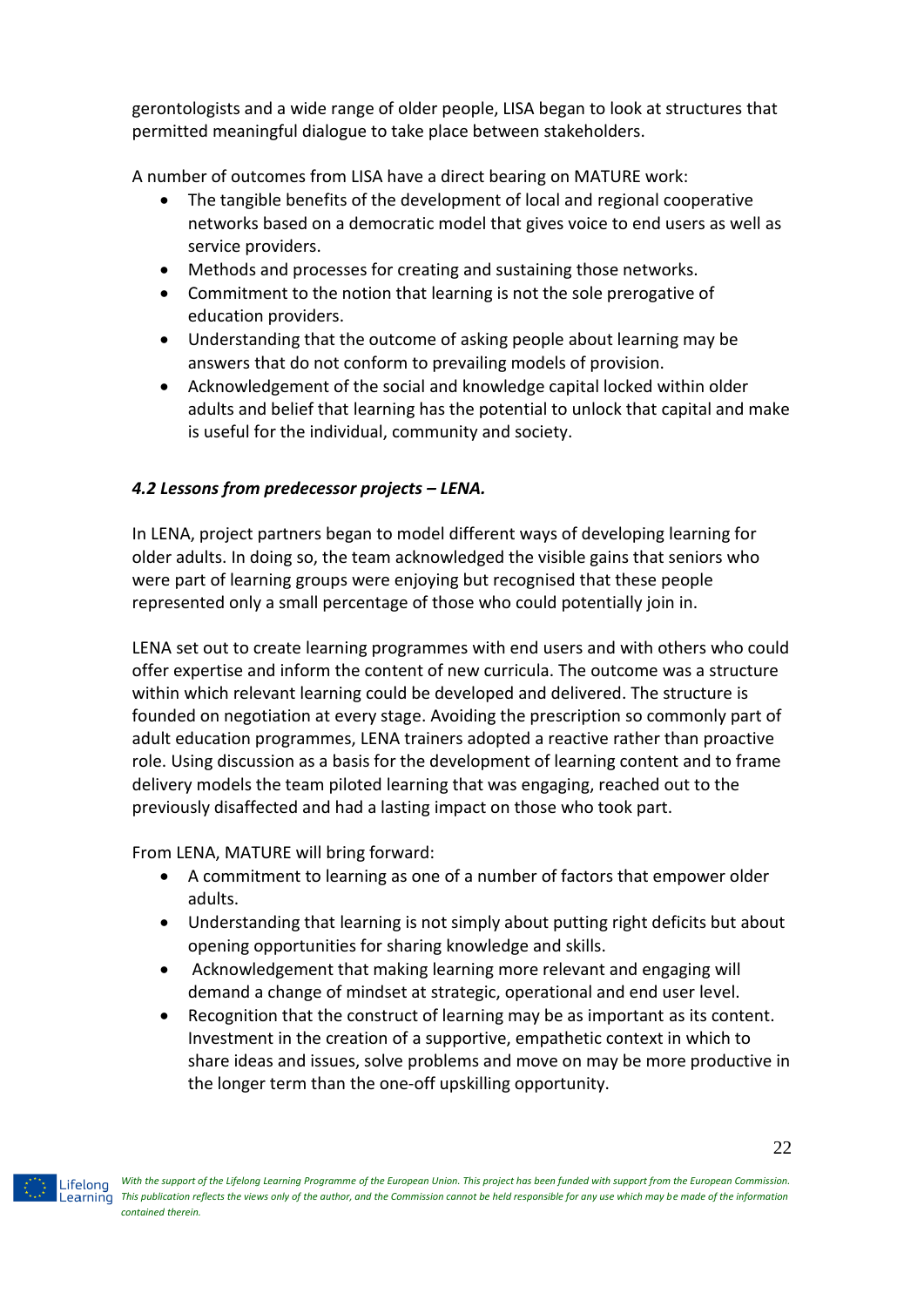A view that, as with many other aspects of daily life, older adults prefer to do learning *with* others rather than have others do it *for* them.

# *4.3 Lessons from predecessor projects – LARA.*

The multi-lateral project LARA (2008 – 2010) arose in direct consequence of LENA work. LENA brought partners face to face with issues to do with teacher support and training. The project team quickly realised that a number of factors impacted negatively on opportunities to effect change in adult learning. Extremely limited access to continuing professional development; a diverse work force featuring professionals from a variety of disciplines as well as volunteers; variable levels of expertise and experience in teaching and learning; little focus on specific target group needs and aspirations; emphasis on subject driven delivery and didactics all contributed to a diet of standard, top down delivery modes more responsive to the teacher than to the learners.

On the other hand, the lack of consistent regulation in adult education permitted innovation, trial and error and 'out-of-the-box' thinking that enabled experimentation and the adoption of different, more relevant models of learning. LARA capitalised on the individual teacher's ability to do things differently by providing a training programme that gave background, theory, practical ideas and justification for change to support the delivery of learning for ageing. In developing the LARA training guide the team provided the impetus to individuals and groups of teachers to reflect on their practice and to be confident about making changes for the benefit of learners.

LARA has a particular relevance for MATURE in that it illustrates features of teaching and learning that will remain at the heart of MATURE's training programme:

- Teaching is about triggering learning not controlling it.
- Learning is an experiential, active undertaking.
- Learning that works for ageing is based on principles of andragogy; uses facilitation rather than instruction; promotes learning skills not subject matter; encourages participation, reflection, collaboration, problem-solving and action planning; uses individual and collective experience as the prime source of and resource for learning.
- A key purpose of learning is preparation for the navigation of life's transitional moments and stages.
- The ability to learn and to apply learning across contexts is at least as important as the acquisition of skills and knowledge.
- Learning is one of a number of 'literacies' that people need in order to successfully negotiate ageing.
- There is a clear connection between successful ageing and lifelong learning. Later life learning is part of a continuing process that provides the context for older adults to share, develop and acquire skills that impact directly on their ability to maintain independence and autonomy.

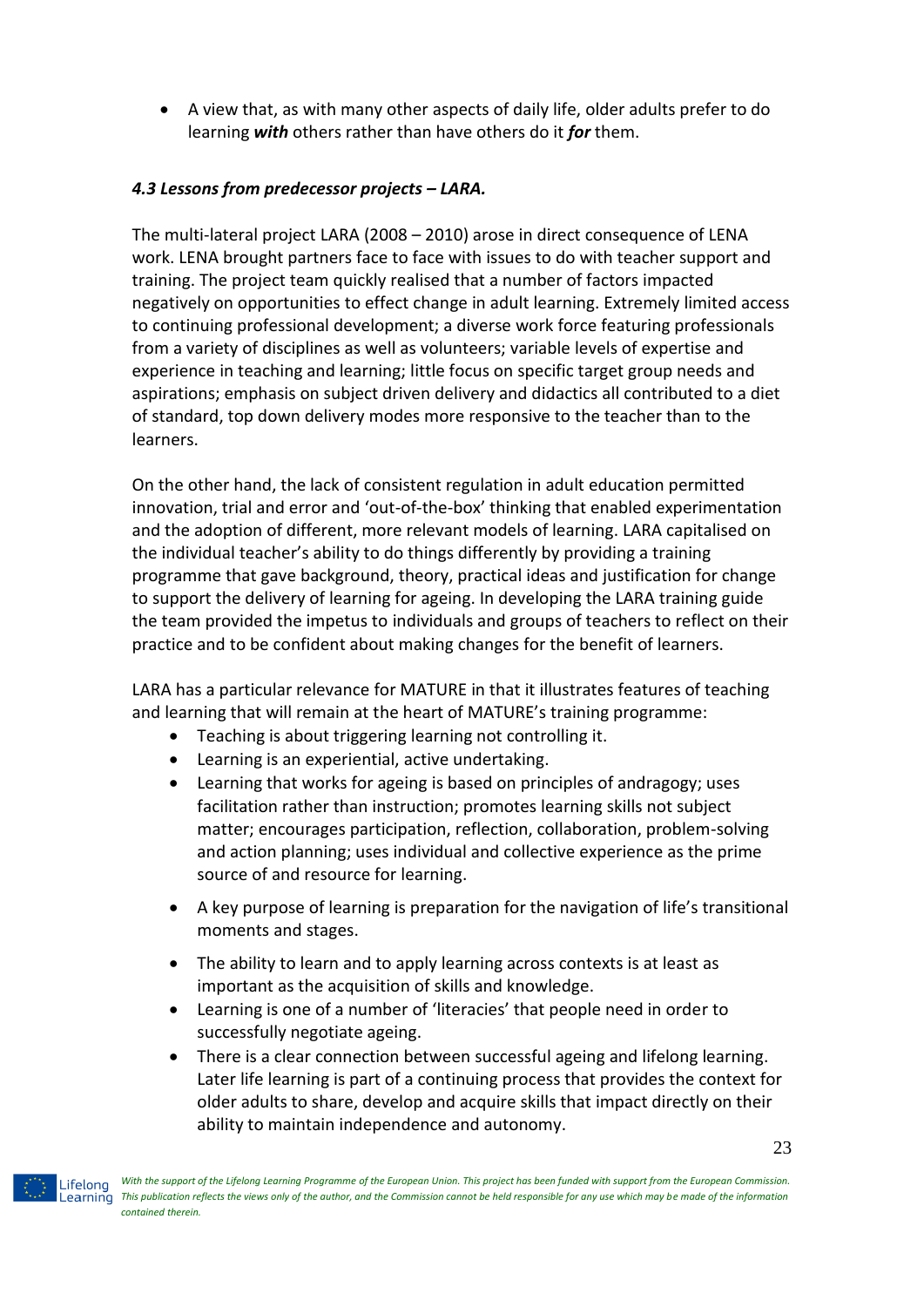Definitions of 'old' are elusive. Learning is an individual need in a framework informed by considerations of ageing and the advantages and disadvantages it may bring.

# *4.4 Lessons from predecessor projects – EuBia.*

Concurrent with LARA, the EuBia learning partnership (2010) developed the theme of networking in later life learning. The project team debated barriers and obstacles to participation and their resolution in the context of acknowledging the benefits of learning for older adults.

EuBia partners began a process of looking specifically at the impact of disadvantage on participation initiating strands that MATURE work will seek to develop (for example, disability and ethnicity). Good practice examples from EuBia show how partners from 9 organisations in 7 European countries have formed ways of engaging with and including significant numbers of older adults in learning activities. Above all, EuBia analyses the processes, strengths, weaknesses and opportunities of networking as a means of improving engagement and promoting empowerment.

Arising from EuBia's work MATURE will:

- Pursue the ideal of collaboration as a means of creating rounded and relevant learning.
- Develop in the minds of teachers an understanding of the benefits of cooperation for learners.
- Promote the advantages of networking for teachers (combating isolation; the development of common approaches, understanding and language; mutual support; potential for advocacy and the realisation of new learning).
- Facilitate a community of MATURE trainees and stakeholders and make links with other similar networks.

Connectedness is not easy to initiate or sustain. EuBia found that many thematic networks rely on voluntary contributions and attendance which make them vulnerable. A framework for networking and the sharing of ideas and practice is a valuable commodity. MATURE is fortunate in that it coincides with the creation of just such a framework, ForAge [\(http://www.foragenetwork.eu/en/\)](http://www.foragenetwork.eu/en/), a European multilateral network which aims at communicating the experiences of lifelong learning to create high standards of practice. MATURE partners will make use of the opportunities ForAge offers to consolidate and disseminate the work.

# *4.5 Lessons from current practice – case studies.*

Case studies have illustrated principal themes and principles of all of MATURE's predecessor projects. Partners are convinced of the value of case studies both as a stimulus for debate and as an inspiration for action. They will be a feature of the

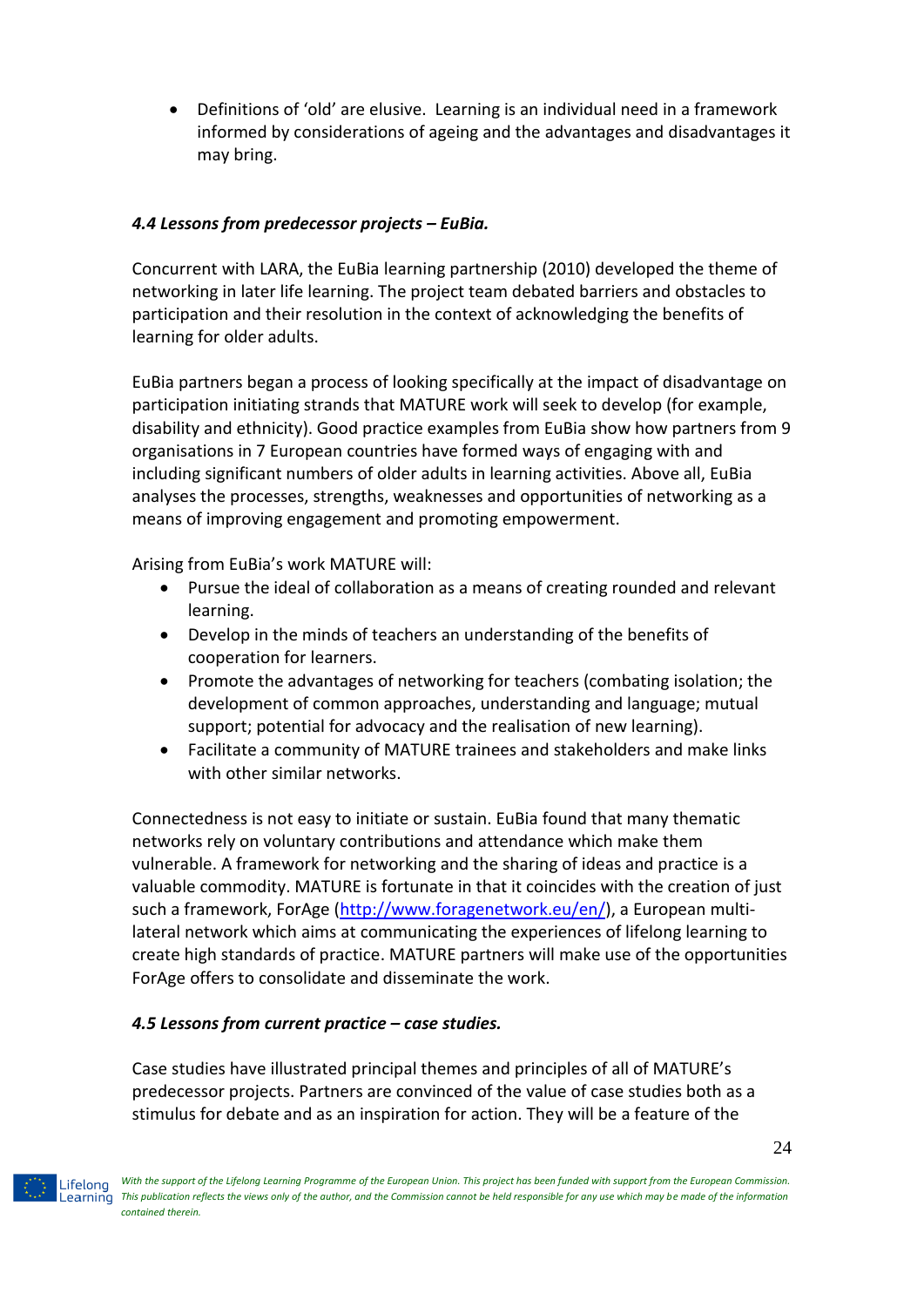MATURE modular CPD programme and be used by the team to enliven training though real example. To begin this process MATURE partners have collated a number of examples showing how colleagues have engaged with later life learners and addressed specific learning need.

#### *Austria*

# **REIFER LEBENSGENUSS ("Ripe Enjoyment of Life"), [www.reiferlebensgenuss.at](http://www.reiferlebensgenuss.at/)**

The aim of the project is to develop and create a liveable region, beneficial to the health of the people. The project combines approaches of regional development and health promotion which include lifelong learning. The setting of the project is 5 small communities in a rural area of Styria in Austria. With strong participation by the older population (50+) activities to enhance the quality of life of older people in the region are developed. The activities are setting oriented, answering the needs of the older people in small communities. There were two basic principles:

-to bring the offers and activities direct to the people, to the village -active participation by the people, from concept to implementation.

REIFER LEBENSGENUSS was a nationally funded project, carried out by the FACHHOCHSCHULE JOANNEUM. The funding period was from 2008 to May 2012. After the end of funding the project continues to work well with support from the communities and voluntary work by the older people themselves.

# *Who helped to make contact with these older adults?*

Contact was made first with the mayors with strong support from the whole community. In each village "village representatives" were nominated. These are older people who are responsible for the implementation of the project and its different activities in the village. They work as multipliers of the project and they connect the older people of the village, their neighbours and friends to the project coordination. Project coordination worked from "outside". Its principal focus was to lead and implement a coaching process. The people in the 5 villages decide on their own, what they want to do, how they do it, when and with whom.

Contact to the older adults was mainly via the mayor or the "village representatives". *How and where did that contact take place?* 

The contact with the people and the whole community was via "information events", information evenings or afternoons, where the people were informed about what they could do. It was very important that the invitations were sent from the mayor and that the information came mostly from the "village representatives".

*What key messages were necessary to make learning attractive to these older adults?* To make the project and the different activities attractive was not easy. One of the key messages was that participants could decide for themselves what kind of activities they wanted. This was the basic principle and also a basis for sustainability, which worked quite well in the end.

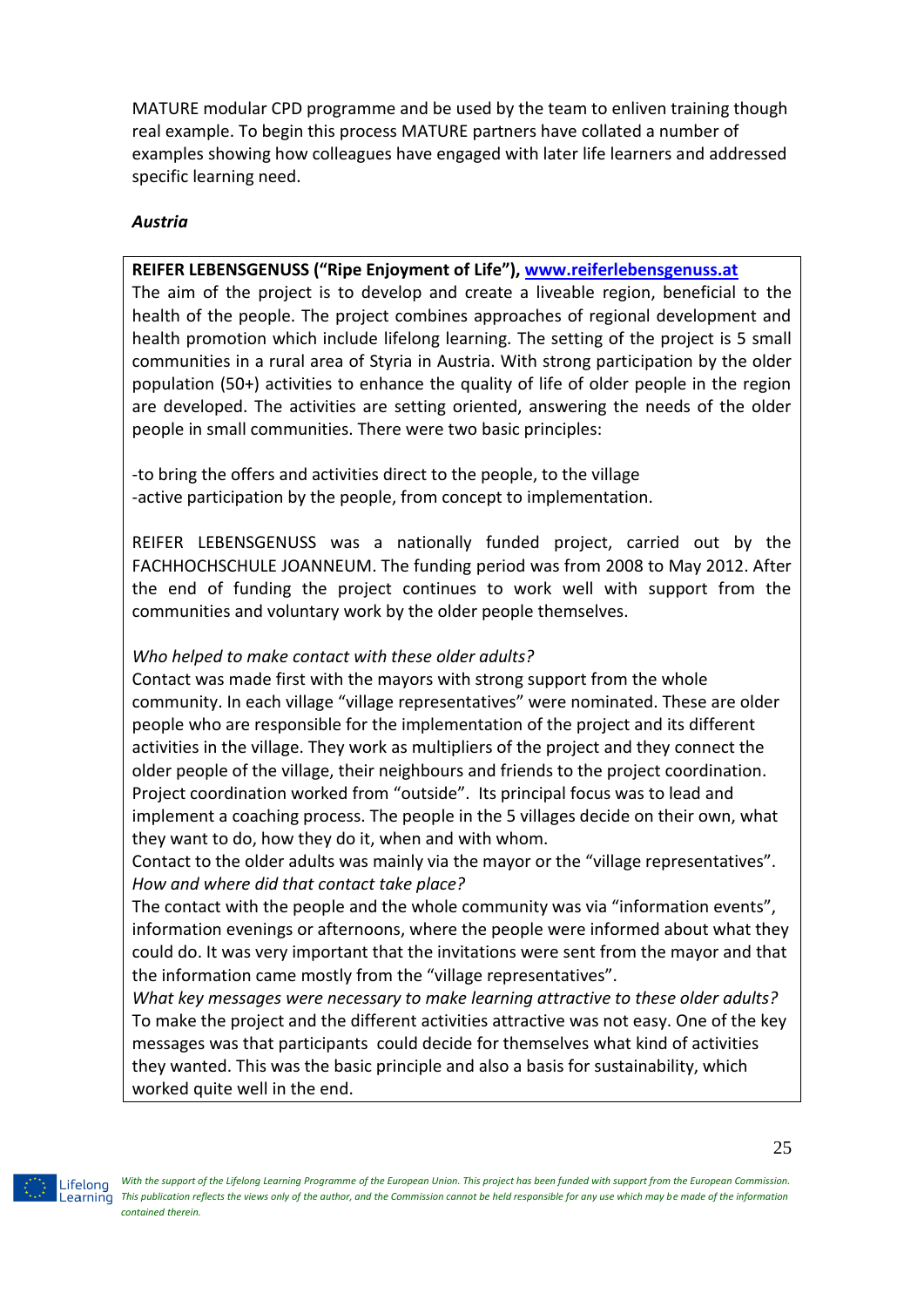The first challenge was that the older people had no idea what they wanted, what kind of course or activity could be of interest to them. It took some time (in some villages nearly a year) until activities really started.

It the end they "learned" to decide what kind of courses they wanted with information from the project team, suggestions for courses, information, dissemination, and many meetings.

*What plans were put in place to make attending group learning acceptable and enjoyable?*

The whole concept of the project focused on "making living in this village/region enjoyable". The concept that the older people decide by themselves what to do and how and when and where is key to the success of the project and to the positive attitude to learning in the group. The majority of the participants in group learning are not really aware that they *are* learning, they just do what they really like, i.e.

-group dancing, yoga, spinal exercises, computer courses, language courses (English), nordic walking, hiking

-lectures about homeopathy, herbs, gardening...

-excursions and common events

-just meeting, drinking coffee and talking .... and being part of this group (social inclusion).

# **REIFE ÄPFEL ("Ripe Apples")**

This project took place between 2002 – 2004. The project team worked in 8 different villages and communities in Styria. The target group was women 50+. Although the project officially finished some years ago, the "ripe apples" are still alive and well in many communities.

"Ripe apples" are groups of women who spend their leisure time together and learn together. Each group has a group leader – a woman from the same village / community. Women feel comfortable in the groups; they know other group members well and this provides a sound basis for group learning. Groups are all open to new members. In communities, groups attract "new" women, who are not used to meeting together and/or who may have concerns about learning.

# *How does this learning group operate?*

The group operates not as a "learning group", but as a group of women who want to spend time together. In reality all the participants learn a lot, they discover what they can do, that they have many skills and abilities and they gain new self-confidence. This is made possible by means of a sensitive group leader operating within the safe context of the group. Group members decide for themselves what they do, if they want to learn, what they want to learn and when and where they want to learn.

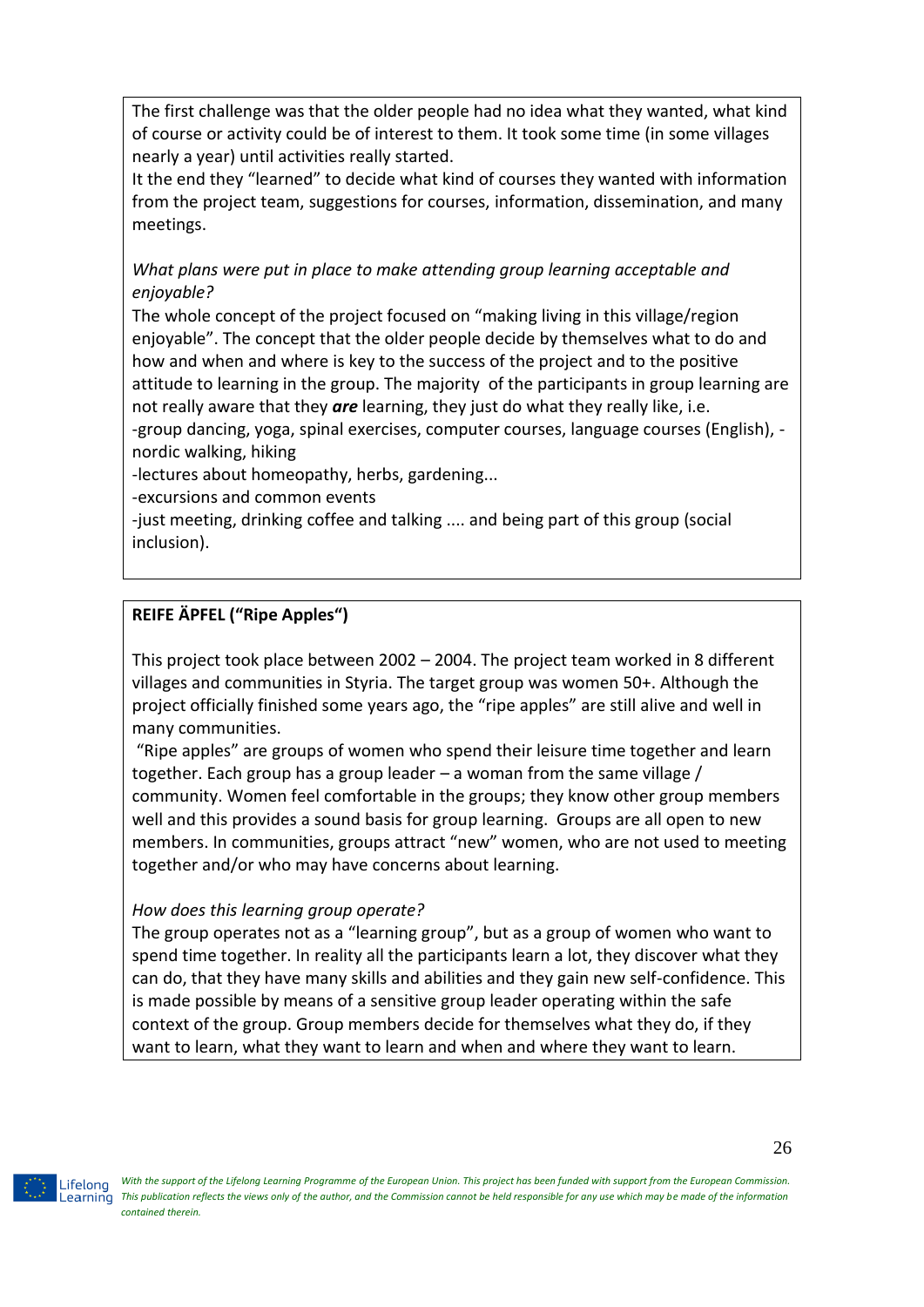*What are people learning in the group?* 

The women learn in a non-formal and informal way. The group is a "leisure group" where learning happens. The learning that takes place is tailored to the particular needs of the older women, e.g. brain gym.

Certain common learning needs have been identified. These are: the maintenance of mental capability, communication and social inclusion.

# *Germany*

# **Computerfrühstück für Ältere (computer breakfast for older people)**

The Computerfrühstück began because planners in the VHS experienced reluctance among older people when it came to joining computer courses, even those designated for older adults. The seniors' main concerns were:

'I do not know whether I can follow and then I have to pay the course fee in full, I cannot afford that…'

'I do not know whether I will be well enough throughout the lifetime of the course....' 'I only want to learn this one thing (sending mails, booking travel, optimizing my photos....)'

These responses made us think about an alternative: an open offer to learn how to work the computer (including internet use) without the structure of a course. There is no common aim, everyone learns at their own speed and with their own aims.

"Teachers" work in the background to get learners started and to help them with their particular way of learning.

#### *Who helped to make contact with these older adults?*

Initial contact was made through a small ad in the weekly neighbourhood paper which is mainly read by older people. After that, there was no need to make the programme known publicly, there were always more than enough new learners wanting to join the meetings.

*What key messages were necessary to make learning attractive to these older adults?* We thought about key messages very hard. They are: openness (you only pay when you come); no commitment, you learn those things you want to learn; no curriculum but a very social atmosphere (coffee, tea, something to eat); a "learning helper" waiting in the background to help when help is needed.

*What changes had to be made by the learning provider to ensure that these older adults could participate in group learning?*

The changes are substantial: no enrolment process; no prior planning of content; more than one responsible person in the room (mostly 2, sometimes volunteers); the creation of a sociable and pleasant atmosphere.

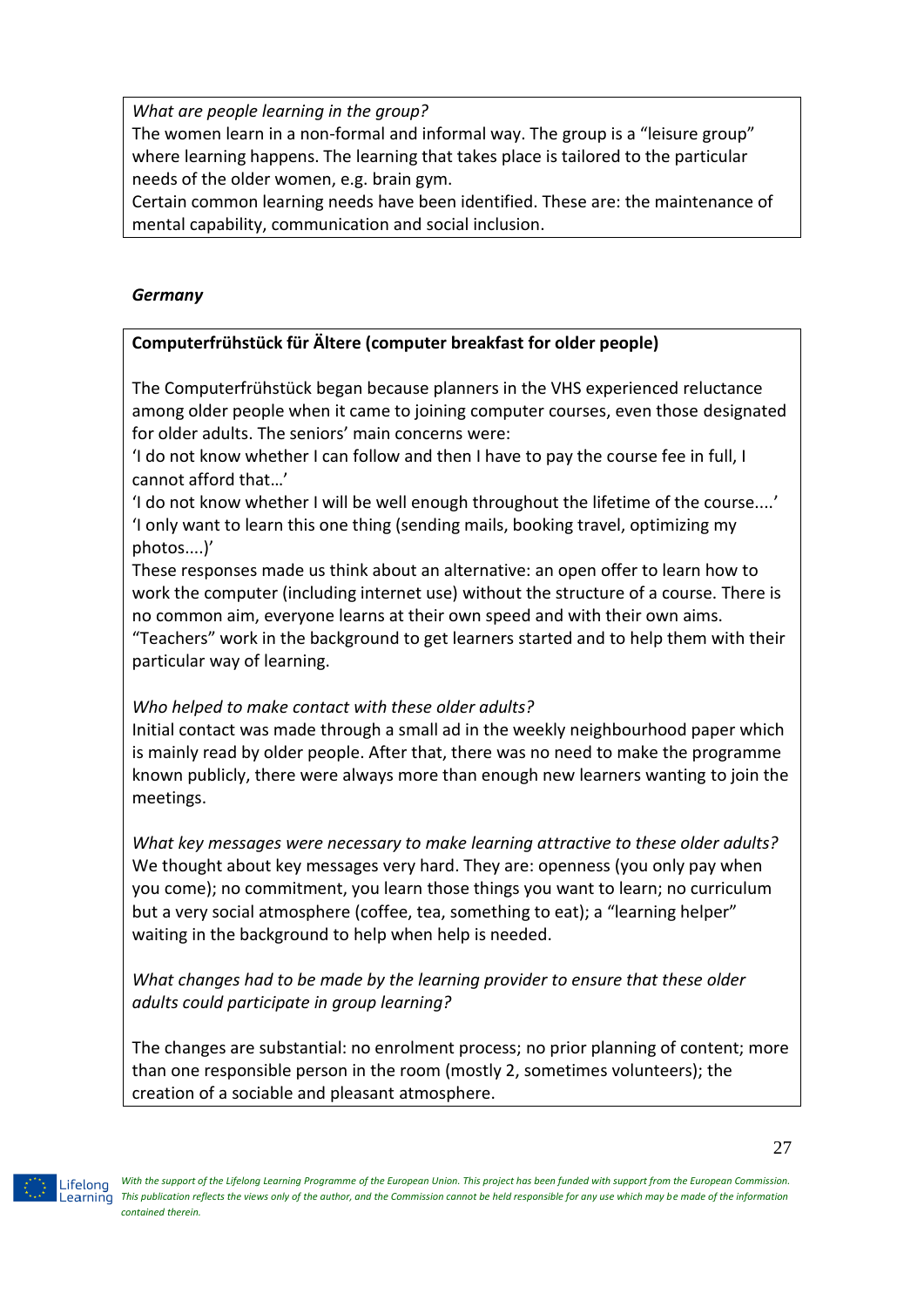*What plans were put in place to make attending group learning acceptable and enjoyable?*

Finding the right time: late morning, same day as the farmers' market.

Finding the right "teachers": they had to have the right attitude (trust the learners to steer their own learning process, don't overwhelm them with information that is not asked for).

Openness for all: migrants, disabled persons, slow learners. Sometimes learners questioned these values and there had to be meta- discussions among the group to make clear that "all persons" means "all persons" - nobody is excluded.

The provision of coffee, tea, cold beverages and something to eat.

A different perspective on the help of volunteers: before this programme, we did not engage volunteers in group learning, now we consider the help of volunteers a very welcome support.

#### **Chair gymnastics: open meeting for older people.**

This learning offer started in October 2012. It was the result of observations made in other courses. Some learners had been members of yoga or Pilates classes for a long time and suddenly they stopped coming. When asked why, they said that they were no longer comfortable with standing or walking exercises. They were in fear of falling because their legs were weak and their gait no longer steady. They really regretted having to stop so we began to consider alternatives to classic yoga or relaxation classes that focus on movement.

#### *How does this learning group operate?*

The learning group operates on a voluntary basis; the teacher is a volunteer too. The participants are older people 70 ++; they are all restricted in their mobility by health problems. Some use walking aids. Changes we made included: using a room on the ground floor; selecting times to accommodate the learners; offering meetings that are not too long.

#### *What are people learning in the group?*

Participants learn how to stay active despite their mobility problems. The teacher focuses on remaining abilities and asks learners what suits them and what doesn't. The teacher learns from the participants as much as the other way round.

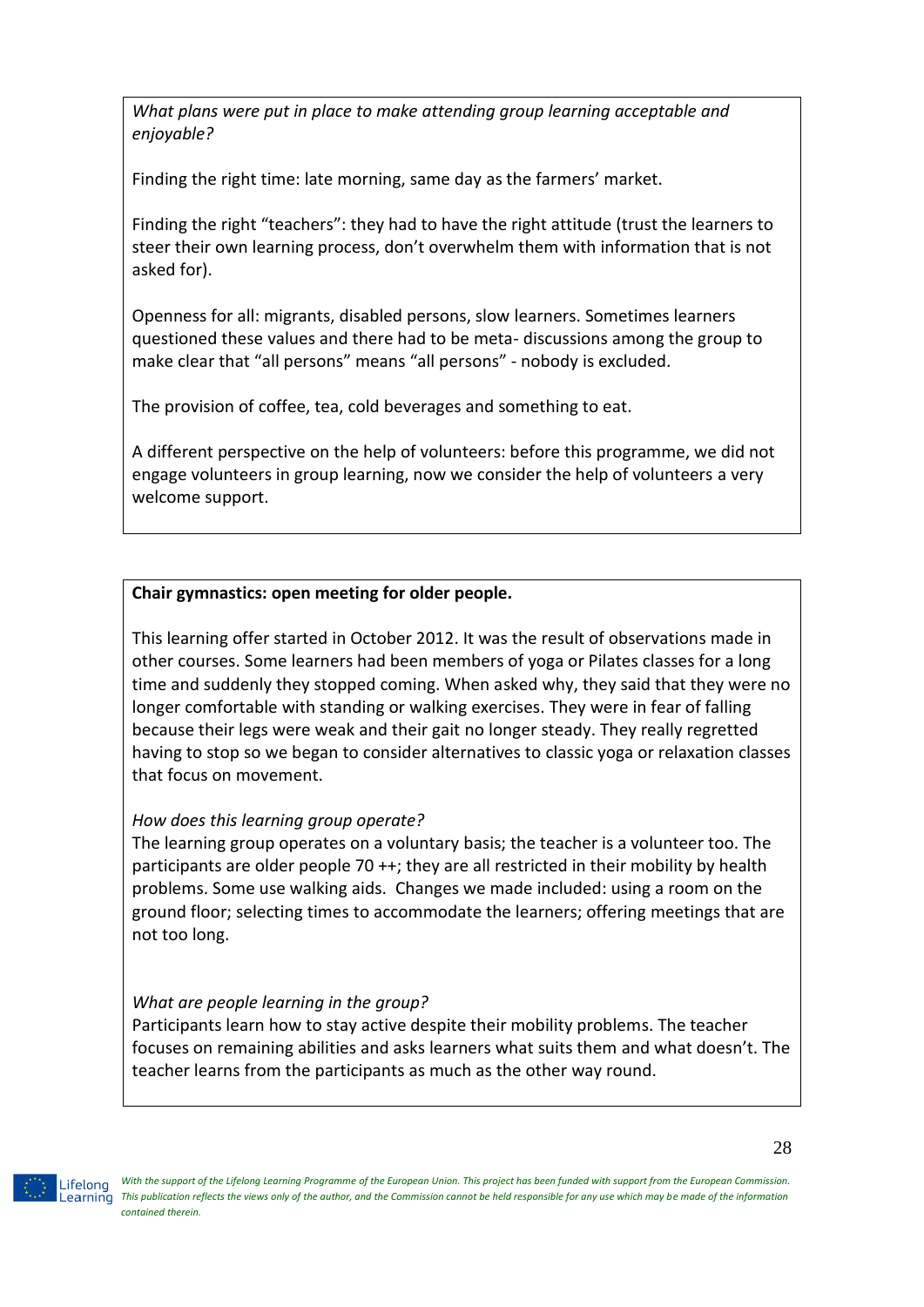Exercises using music move the upper body and legs without putting weight on them and these are combined with relaxation and breathing exercises. Participants can choose the exercises they wish to undertake.

Learners share the need to retain as much mobility as possible and to enjoy social encounters, sharing joy and laughter.

#### *Greece*

# **HAEA programme for older adults**

This educational programme for older people was conducted by the Hellenic Adult Education Association (HAEA) sponsored by Papastratos SA. The programme was designed and implemented to give to seniors living in less privileged areas the chance to take part in educational processes aimed at self-realization, personal development and expression. Additionally, to give them the chance to become involved in activities they always wanted to do, but never had the opportunity to do so in the past.

The target group was people over 60 years of age, men and women living in areas in the Thriassio Field, near the headquarters of the company "Papastratos SA" (Aspropyrgos, Elefsis and Mandra-Eidyllia). They typically have a low educational level (the majority at best have finished Primary school) and a low income level (unemployment is one of the most severe problems these Municipalities face, affecting the financial situation of the elderly). A total of 150 members from the Open Care Centres for the Elderly (KAPI) in these Municipalities took part in the program. *Approaching the seniors*

The president of the Hellenic Adult Education Association and Scientific Director of the programme visited the Deputy Mayors in the three Municipalities, who were informed in detail of the contents of the programme and the sponsorship by the Papastratos Company; they agreed to collaborate with the HAEA in carrying out the Programme.

Following this, the Scientific Team from the HAEA visited the Open Care Centres for the Elderly (KAPI) that were to participate. The aim of these visits was to meet the seniors and inform them about the programme. An attempt was made during these meetings to set the grounds for a relationship of mutual trust and collaboration between the elderly and the members of the working group. Social Workers from the Open Care Centres who work with the elderly on an everyday basis helped the members of the HAEA to communicate with the seniors and establish such a relationship.

# *Making learning attractive*

In order to make the programme appealing for the seniors and encourage them to take part, the Scientific Team described the programme and pointed out the positive outcomes of participating in such an educational process, which aimed at their personal development and satisfaction.



*With the support of the Lifelong Learning Programme of the European Union. This project has been funded with support from the European Commission. This publication reflects the views only of the author, and the Commission cannot be held responsible for any use which may be made of the information contained therein.*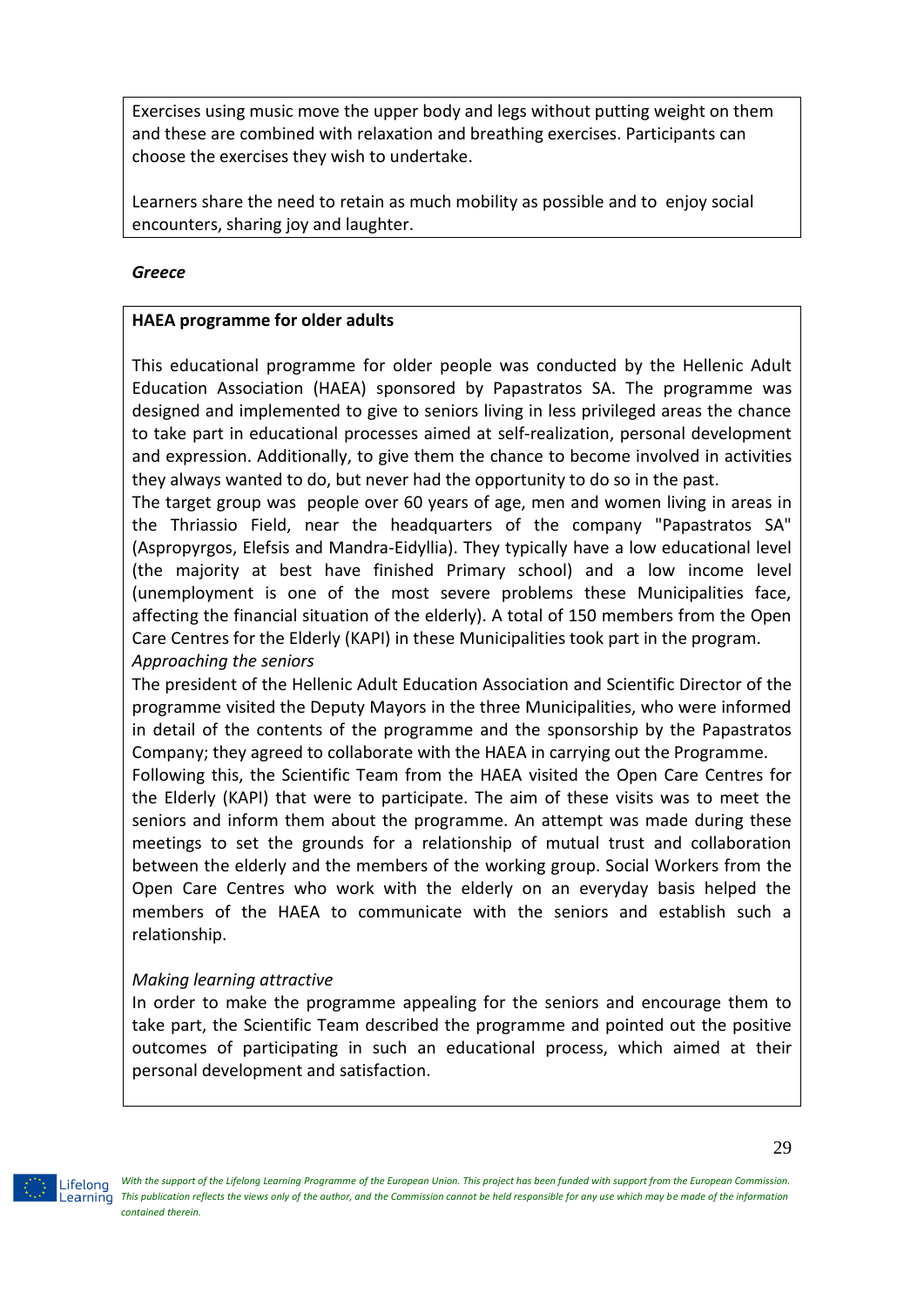During this initial contact, the seniors expressed their need to acquire greater knowledge in order to face the demands of everyday life. At the same time they were reluctant, fearing that they were not potential learners, that it was too late for them to get involved in learning activities or that they wouldn't be able to cope due to health issues or to their low educational background.

However, after the members of the working group explained that the program would be tailored to their needs and abilities, they greeted the proposal with enthusiasm and great interest. Some even pointed out how important it was for them to know that someone cared about them.

#### *Ensuring enjoyable participation*

To ensure that the seniors could participate in the educational programme some important factors needed to be considered. First of all, the programme had to be interesting and appealing for participation. To achieve that, the topics of the lessons were chosen according to the participants' educational needs, which were identified through group interviews.

Another major issue was transportation and the distance of the lessons' location from the seniors' homes. For this reason the Open Day Care Centres (KAPI) located in their own neighbourhoods were considered to be the most convenient learning settings. Additionally the daily programme was formed according to the participants' preferences (at some KAPI the majority of the seniors preferred to have lessons in the mornings and at others in the evenings). Finally, when the participants had other group obligations (such as theatrical plays, attending church or even watching an important football game), the lessons were moved to another date.

An important issue to be addressed for the successful implementation of the programme was the capability of the trainers to deal with the special educational needs of the seniors. For this reason special care was given to the selection of the most competent trainers with considerable experience of adult education. After selection, a training the trainers session took place, in order to ensure that they would act according to the principles of active ageing.

# *THE SEELERNETZ group by 50plus Hellas*

This group is a self-organised learning group. It started within the EU SEELERNETZ Project and continues on a voluntary basis. The KAPI (Day Centre for Older People) and the Local University of Agia Paraskevi helped in informing their members of the SEELERNETZ EU-Project, the goal of which was to activate older people to form and participate in self-organised learning groups. The group decides the themes of learning and organises seminars or courses. The target group for the project were people 55+ socially disadvantaged in terms of education and learning. Since 2010, when the Project ended 4 groups have been formed (PC lessons, walking, health and event

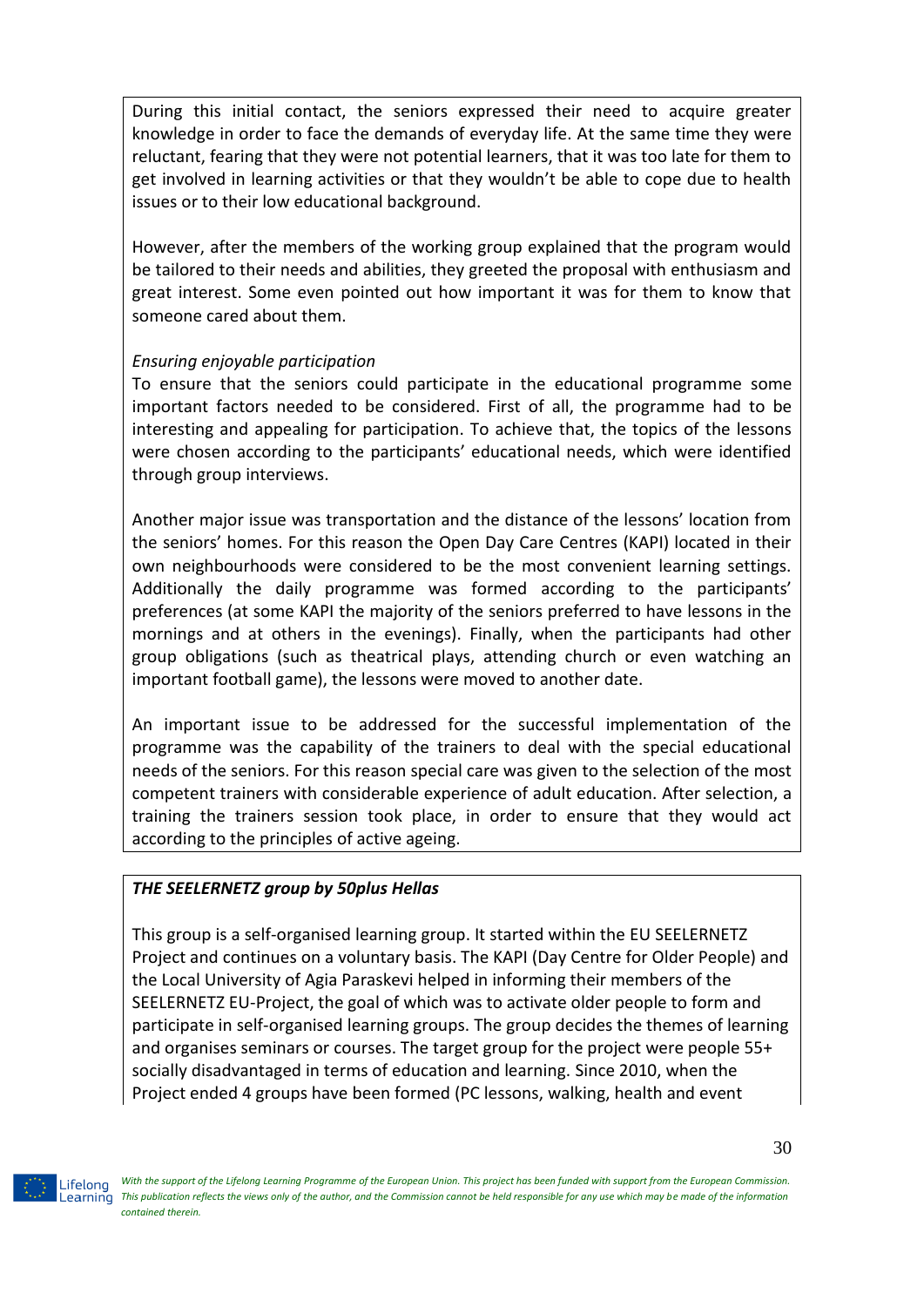organisation) and 2 of them (health and event organisation) continue their learning process today in a self-organised way.

Self-organisation was key; older people who participated decided for themselves what they wanted to learn and what would be of interest to them. There have been speeches on health issues, first aid courses, book presentations and discussions, psychology-seminars, alternative therapy-seminars.

The learning needs of these groups seem to be related to issues that deal with everyday life, such as health promotion, illness prevention, PC learning and exercise. These were also the most expressed learning wishes in a questionnaire distributed at the beginning in order to explore which issues are of interest to 55+ adults.

# *Poland*

#### **Meeting with computers for GUT seniors, 2008-2012**

The first meetings with Gdansk University of Technology (GUT) retired staff took place in September 2008 in Czarlina summer camp. There were several informal meetings supported by the chairwoman of Gdansk University of Technology Seniors Club. In December 2008 the first formal meeting for seniors at GUT was organised and about 30 people took part. This meeting was dedicated to Lifelong Learning Grundtvig projects and training needs analysis. The first key message was "Let's start to be active participants in ongoing Grundtvig Partnership projects: EuBiA, IMPROGE, Connecting +55".

We started from enrolment on a basic computer course. The aim of this course was improving the seniors' basic computer skills, starting from using a keyboard and mouse. The first training materials in a form of books were sent to us by the academy e-senior UPC [\(http://www.upc.pl/o-upc/zaangazowanie-spoleczne/e-akademia](http://www.upc.pl/o-upc/zaangazowanie-spoleczne/e-akademia-upc/akademia-e-seniora/)[upc/akademia-e-seniora/\)](http://www.upc.pl/o-upc/zaangazowanie-spoleczne/e-akademia-upc/akademia-e-seniora/).

Since 2008, thanks to the support of the GUT Rector and the Dean of WETI (the Faculty of Electronics, Telecommunications and Informatics) meetings for seniors regularly take place in the computer laboratory of the Faculty of Electronics, Telecommunications and Informatics. PRO-MED, GUT staff, students and PhD students act as instructors.

In order to encourage older learners to take part in learning activities more than once a week we propose blended learning (Face to Face once a week and e-learning 24 hours/7 days a week). The LMS (Learning Management System) Moodle is used to support e-learning. All lessons are available in printed (A4) and in electronic format (pdf). We propose building the OER [\(Open Educational Resources\)](http://en.wikipedia.org/wiki/Open_educational_resources) repository based on Creative Commons licence.

[http://en.wikipedia.org/wiki/Creative\\_Commons\\_licenses](http://en.wikipedia.org/wiki/Creative_Commons_licenses)

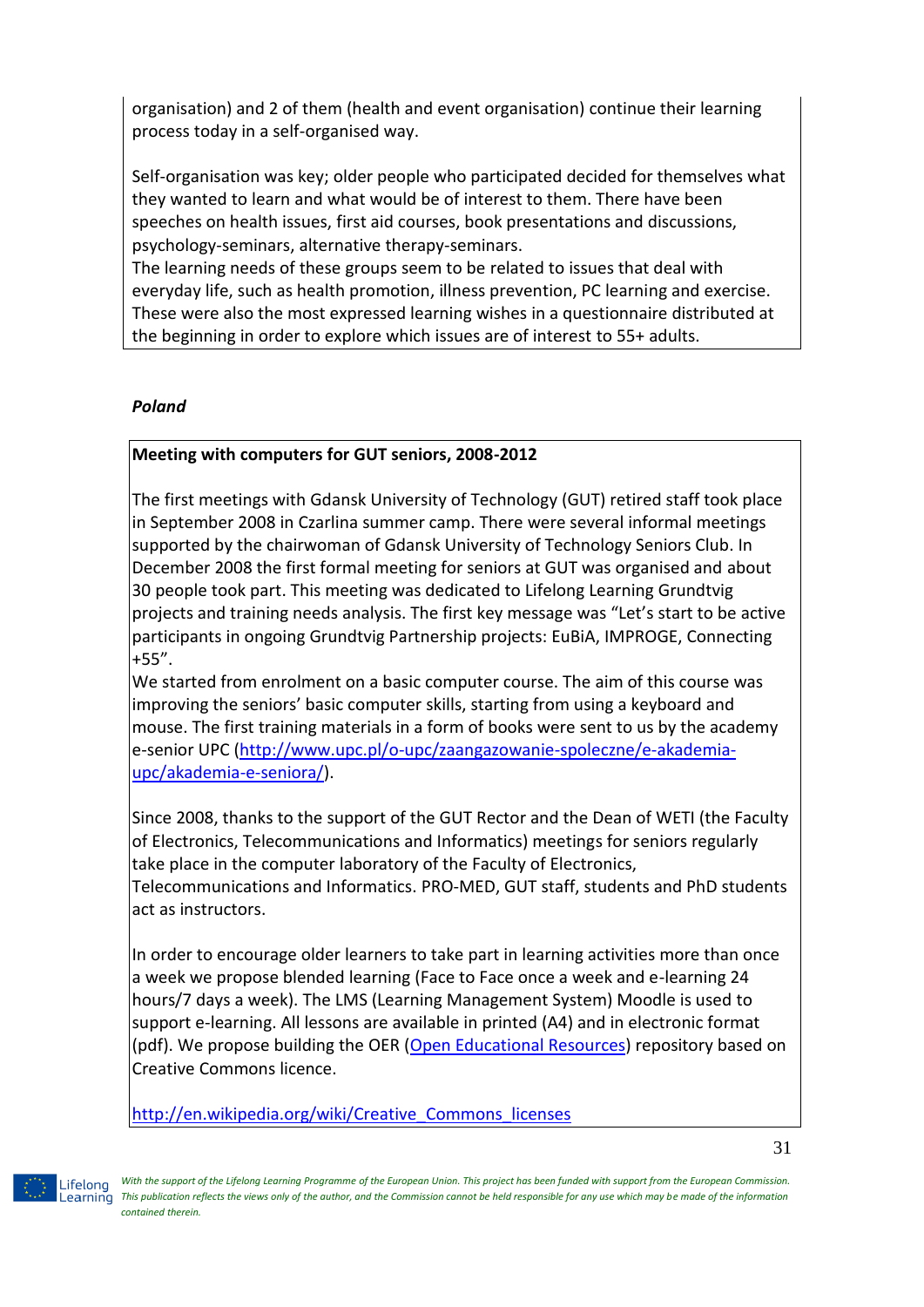The learning provider should also consider how to build ties between participants. We celebrate together at Christmas, Easter, birthdays. We also organise informal meetings such as Nordic Walking, Petanque, [City Games](http://utw.moodle.pl/file.php/1/LLLE/game2.pdf) in the open space.

We suggest including diverse learning methods and supporting materials, offering courses/activities suitable to learning needs, involving intergenerational approaches in order to strengthen ties between generations.

# **Open lectures for Seniors, 2012**

Open lectures for seniors were organised in the Year of Active Ageing and Solidarity between Generations by the City Council and the University of Gdansk. The series of lectures was dedicated to health and safety.

The inaugural lecture was delivered by the Mayor of Gdansk, and the Rector of the University. The first lecture, entitled "The relationship between age and wisdom," was delivered in January, 2012 at the Faculty of Law and Administration at the University of Gdańsk. At the same time the inauguration of the City Guard project took place. Called "I know, I am familiar with, I act – Safety Senior", the project was conducted by the City Guard Prevention Unit.

Lectures were held once a month on Saturdays. The main themes were health education and security and legal issues and all were delivered by different presenters. The open lecture formula enables more participants to take part.

The events are documented at the photo sessions at <http://www.gdansk.pl/seniorzy,1519,20728.html>

# *Portugal*

**Case study: The learning of the Spanish language into two Portuguese U3As** (adapted from the research by Almeida, M.S.M (2012): "As universidades da terceira idade: novas aprendizagens ou centros de convívio", Faculdade de Ciências Sociais e Humanas, Universidade Nova de Lisboa, March) 12

This case is based on an empirical study aimed at determining the importance and impact of lifelong learning in the elderly and at explaining the function of a second language, in this case Spanish, as a tool to interact with other cultures. Under a model of qualitative research, a questionnaire (with open questions) was given to a group of learners from both U3As involved (USILA13 and ULT14I) in the Lisbon area. The questionnaire contained: personal data such as age, gender, profession, training courses, marital status, number of children and people with whom they live, time of retirement, sports activities, means they use to be informed,

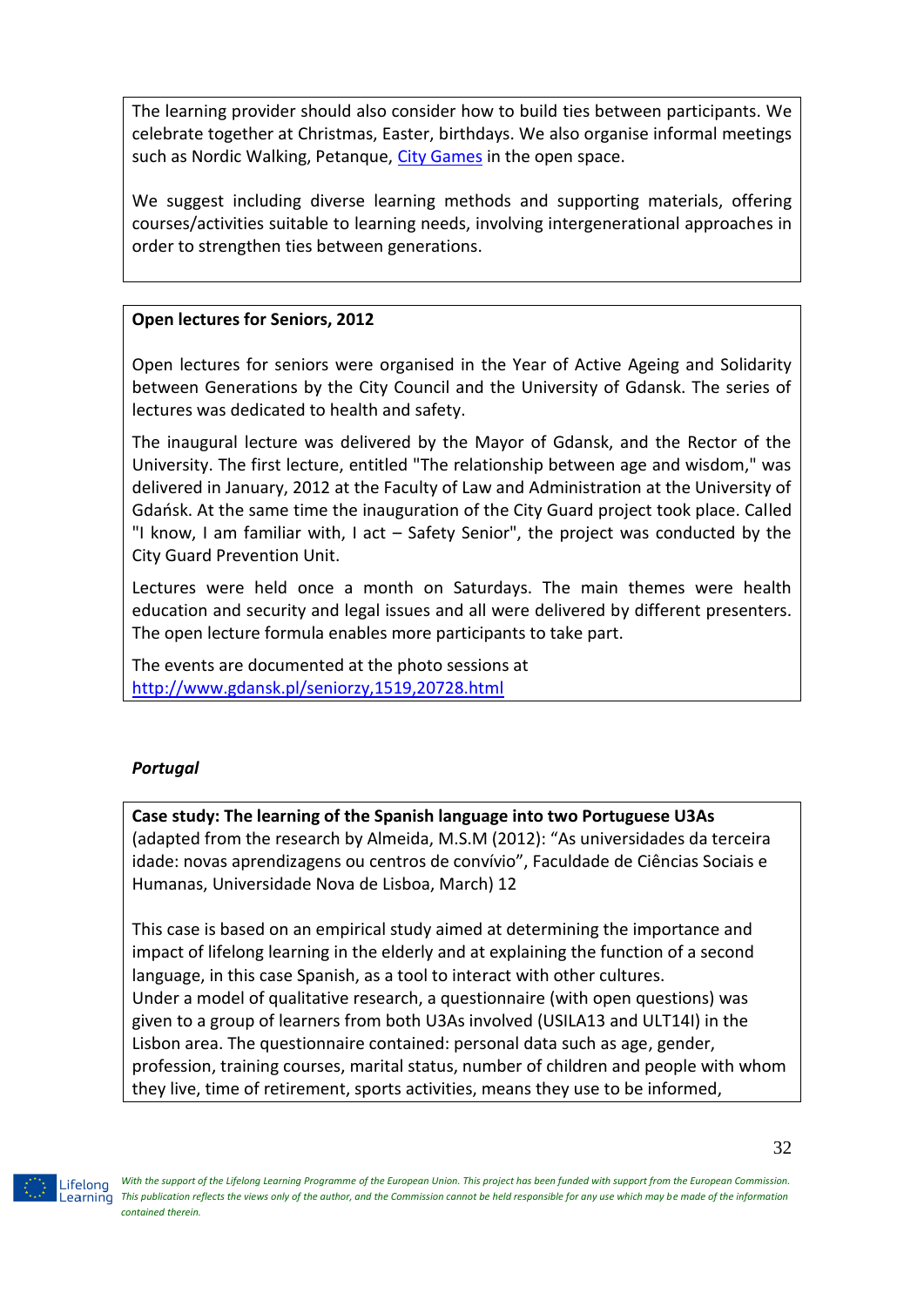languages they speak or know, countries that have already visited, new technologies, purpose of attending a University of the Third Age, satisfaction within the University, family support, quality of life, belong to the Third Age. The survey was conducted between October 2011 and January 2012.

"Learning Spanish has many benefits, especially for me who likes to travel and also because I like to correspond with foreign friends I made in these trips. Moreover, learning anything is always an asset."

All the learners, both women and men, use new technologies for information, communication and study purposes. For some, the task of learning to work with IT programmes has not been easy but with some effort the learners have been able to achieve this goal.

All the learners stated that they have plans for the future and have goals to achieve. Reaching retirement is not the end of the road; just a short stop to review what was done and to decide the new route they would like to follow.

Concerning attendance at a U3A, responses reveal that 100% want to catch up on new trends and revisit prior learning. 38% of respondents seek contact with members of their own generation. 100% of subjects claim to feel good with people of their age because they have common life experiences.

The Third Age was seen by 43% of participants as a new stage of life to be lived. 5% think it is simply good. 21% are satisfied to be of the Third Age. But 9% feel scared and afraid that diseases might appear or imagine that may become disabled without autonomy. 21% feel depressed because of progressive physical deterioration which imposes some limitations.

All the learners affirmed that their quality of life was enhanced by attending the U3A, not only because of the learning but also due to the social contact with people of the same age. And their self-esteem improved considerably given the opportunity to prove that multiple mental abilities remain although physical abilities are no longer what they once were.

# **The pleasure of learning in later life in the first person Culture Institute of Portimão**

**Maria, 60 years old**, came for the first time this year to take classes in sports, English, geography, history and decorative arts. She could not be happier with her return to school. "My daughter suggested to me the senior university, but I thought to myself that having only the fourth class would be a bit tricky. But on the other hand, I always loved and had a great desire to learn, even attending courses during the years of work." She entered the senior university and found a new lease of life. "I am delighted. I am treated with affection so strong that I cannot miss a single class. This experience gave me more will to live." Her intention now is to learn as much as she can and give a hand to those in need; she still has time for social activities promoted by the university. "We dance, we sing, we walk. I'm really happy."

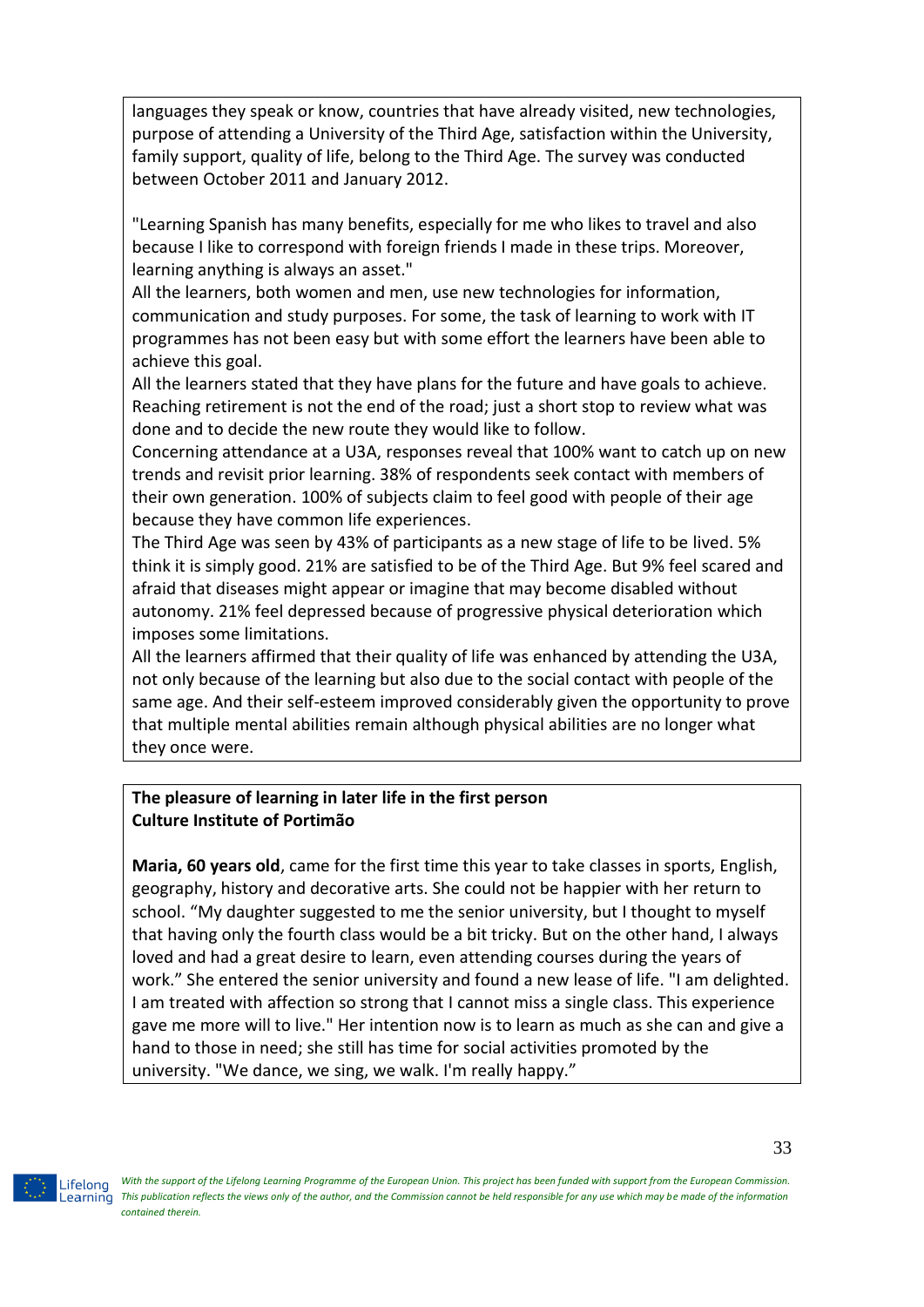Her fellow learner , **Rosa, 58 years old**, retired at age 45 because of health problems. After a lifetime as immigrants in Switzerland, she spent her days at home. The university provided a real therapy. She tells us: "I feel much better, always eager for the arrival of the days of the classes. I was always very curious, always wanted to know more." She praises the patience and dedication of the teachers as well as the relationship between colleagues. "We exchange views, share knowledge, it is very enriching. I am a new Rosa, and all thanks to this experience."

**Teresa, 65 years old**, has lived in Portimão for two years after a lifetime spent in Lisbon working as a technical human resources employee in the civil service. The senior university was a breath of fresh air in her life. "When I retired I decided to come to Portimão, I got my daughter and my grandson. I bought ahouse, I'm adapting. I was used to that bustle of Lisbon and I decided to go to the university to occupy the free time I have." The **team of teachers** is composed of a group of professionals from different areas who voluntarily share their expertise with seniors. Some started as learners, but soon their knowledge made them move to the role of teacher. "I do not like to be called 'teacher', I am just someone who shares what they have had the opportunity to learn," says Mário, 63 years old, an English teacher. He arrived seven years ago after a career as a systems engineer. "When I came to the Algarve I began attending the university as a learner, and I used to help my colleagues with English until I was invited to teach the subject."

**Manuel, 64 years old**, arrived as a learner 12 years ago. Retired from banking, he became involved in the activities of the institute becoming part of the management. Today he is responsible for the activities at the university. "Here we fight isolation through the activities we organize."

(Testimonies adapted from an article published in the journal "Algarve Mais" and available online at:

[http://www.algarvemais.pt/index.php?option=com\\_content&view=article&id=809:o](http://www.algarvemais.pt/index.php?option=com_content&view=article&id=809:o-prazer-de-aprenderna-terceira-idade)[prazer-de-aprenderna-terceira-idade](http://www.algarvemais.pt/index.php?option=com_content&view=article&id=809:o-prazer-de-aprenderna-terceira-idade)

#### *Slovenia*

#### **Simbioz@, e-literate Slovenia**

Simbioz@ is a unique volunteer Slovenian project started in the year 2011 by Institute Ypsilon and developed into an on-going yearly activity . The aim of the project is to use intergenerational solidarity as a basis of improving the computer literacy of older people in Slovenia, to promote exchange and encourage lifelong learning. Slovene statistical data show that 90% of people aged over 65 years have never used a computer or internet, which is below the average in EU. The project engaged more than 200.000 young people and more than 300.000 older people.

Young volunteers and older people eager to learn how to handle a computer in today's world of new technology met on organized free workshops in libraries, schools, homes for older people all over Slovenia.

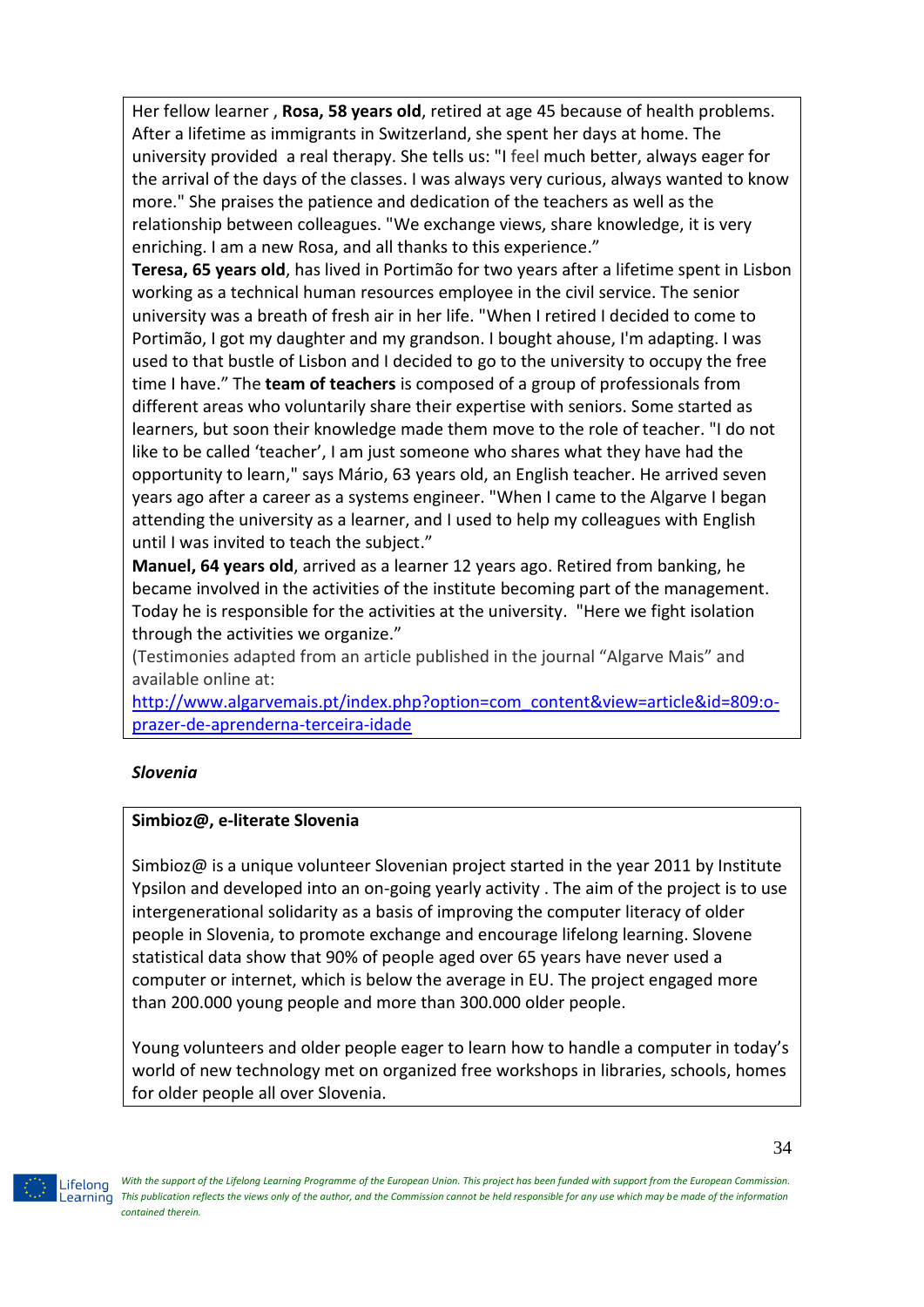The younger people share their knowledge and learn about importance of intergenerational solidarity and the older people learn way of new communication by using a computer. The key points of the project are: making the use of computer a positive learning experience for the older people; building their self-confidence and motivating them to learn and use internet; promoting lifelong learning as a way of improving quality of life. In the year 2012 8.283 participants participated in 300 locations: 3.250 volunteers taught 5.033 people, of them 67% were women. The average age of the older participants was 64 years and of the younger, 23. The oldest was 93 and the youngest participant only 10 years old. 93.1% of people were generally satisfied with the training.

#### *Who helped to make contact with these older adults?*

Contact was made through media, such as radio and television. A strong commercial campaign and advertising in newspapers, where the target population are older people, were used. Partners in the project such as different associations were also crucial as they acted as a link and connection with the target group. Printed media was also used (flyers), a phone line was opened and also a Simbioz@ info point.

*What key messages were necessary to make learning attractive to these older adults?* The key point in attracting the participants was the use of local coordinators. These were active local people who know their neighbourhood very well, have a good social network, are members of clubs, associations and are generally recognized in their neighbourhood. A key role was also played by the ambassadors appointed by Simbioza: actors, singers, TV and radio hosts and sponsors such as the president of the Republic of Slovenia, president of National council and parliament … who outlined the benefits of participating: social responsibility of younger people and social inclusion of older people.

# *What changes had to be made by the learning provider to ensure that these older adults could participate in group learning?*

To ensure such massive participation a lot of coordination had to be done in order to provide sufficient numbers of young volunteers, equipment and suitable locations, such as libraries, homes for older people, schools etc. Numbers of available computers, depending on the location, were limited, but normally one computer per person was provided. Two hours in the morning and two hours in the afternoon for five days of the week were offered to be convenient for all the participants. It had to be ensured that also younger could participate without missing out on classes.

# *What plans were put in place to make attending group learning acceptable and enjoyable?*

Locations were chosen by the number of interested individuals, based on their application and in relation with the possibilities of the city/town: is there a suitable, adequate place for group learning, with sufficient technical support, suitable lighting, is it accessible for people with disabilities etc.? All these aspects were taken in consideration.

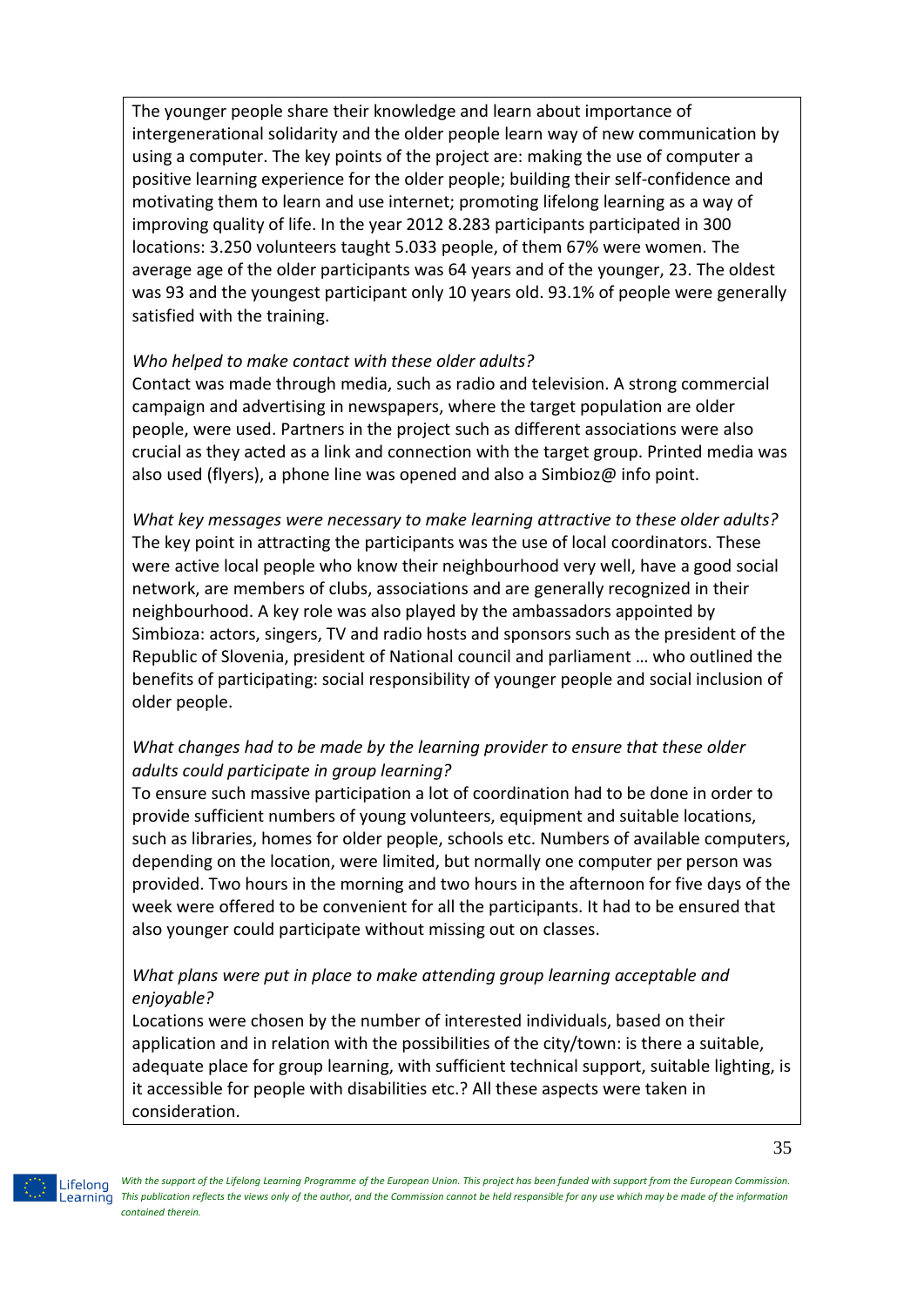# **ZDUS' self-help group**

ZDUS offices are housed in an apartment block where approximately 40 older, retired people live on their own. There are more, older women than men and mostly they have low pensions, a low level of formal education and few/poor social contacts. For some years ZDUS passively observed this situation and in the year 2012 took the initiative to unite residents in a self-help group. 30 residents attended the first meeting. Group discussion revealed poor communication amongst the residents which became one of the main activities for the group to focus on, learning how to improve their communication skills, personal relationships and contribute to a better quality of communal living.

#### *How does this learning group operate?*

The "learning" group has its sessions once per week. Arrangements and few changes have been made when it comes to the time of the sessions, since the residents wanted to participate after they finished their daily routine activities, such as preparing lunch. The location is very favourable for the participants, since it's on the ground floor of their own building and familiar to them, so they don't need to go far, as some are disabled or need support to walk. For the time being the frequency of the meetings will be once a week. Later if the group expresses the desire, more frequent sessions will be arranged. The two group leaders are both employed at ZDUS, and coordinators of ZDUS' volunteer social programme: Older people for better living quality in their homes.

#### *Switzerland*

# **Senior guides (Zurich) – informal learning in later life**

Elaborating and testing an innovative method of informal learning in later life: <http://www.senior-guides.eu/>

# **Ella (Zurich) – learning for seniors in in-patient clinics.**

The strategic aim of ELLA is the development of a new access to "lifelong learning" for the elderly in in-patient clinics. [http://www.projekt-ella.eu/cms/front\\_content.php?idcat=73](http://www.projekt-ella.eu/cms/front_content.php?idcat=73)



*With the support of the Lifelong Learning Programme of the European Union. This project has been funded with support from the European Commission. This publication reflects the views only of the author, and the Commission cannot be held responsible for any use which may be made of the information contained therein.*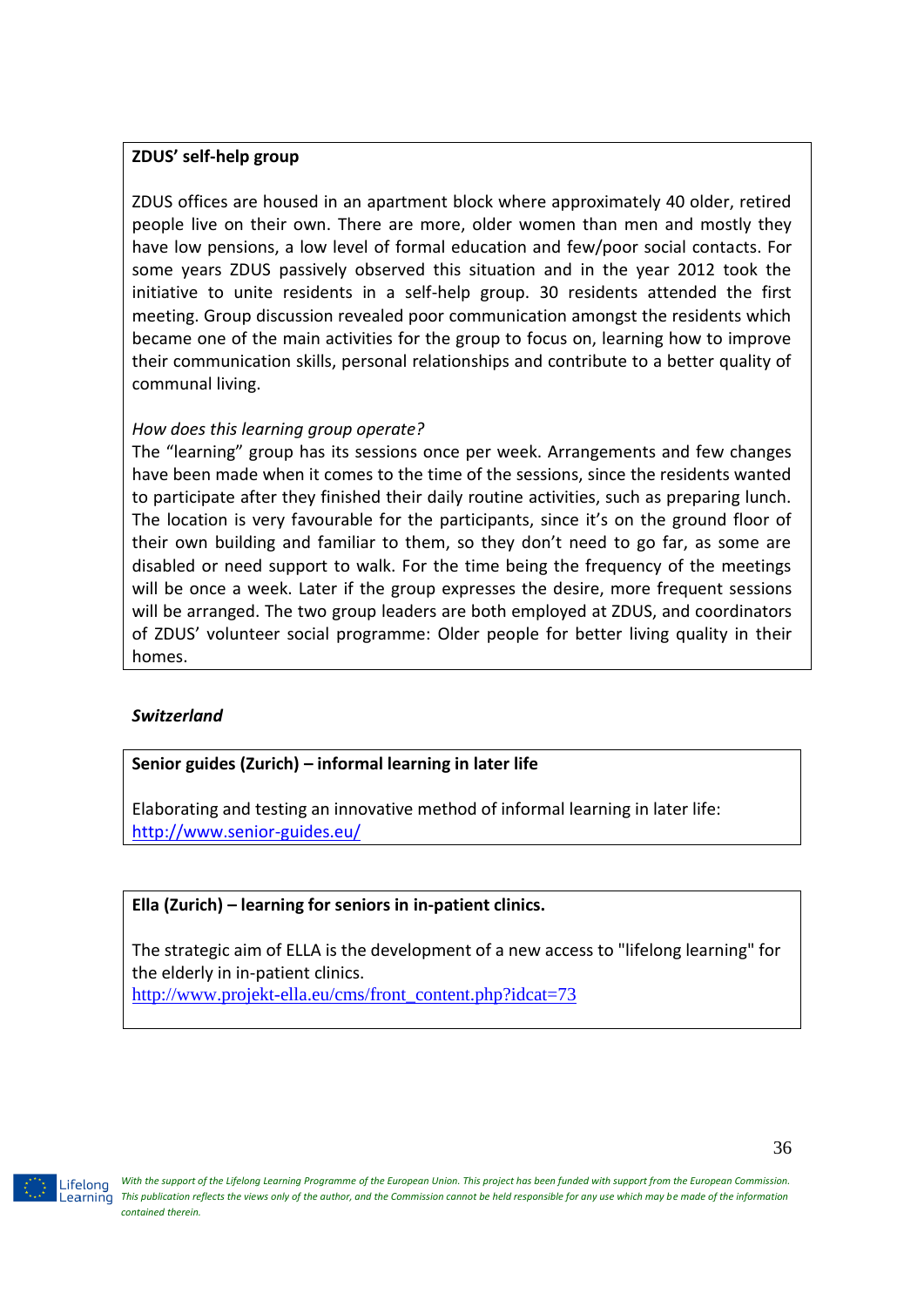# **Open Age UK** [http://www.openage.org.uk](http://www.openage.org.uk/)

Open Age established in 1993, is a user led charity working across Kensington, Chelsea and Westminster enabling older people, from 50 to over 100 years of age, to sustain their physical and mental fitness, maintain active lifestyles and develop new and stimulating interests. Open Age reaches all communities in these London boroughs working very effectively in all minority ethnic groups and care settings. The programmes are created through surveys of need, availability of resources (tapping into the local community – hence the work with the Chelsea FC Foundation. There are 200 weekly activities in over 50 community venues The activities include a wide range of physical activities, dance, creative and performing arts, IT, languages, current affairs social groups with speakers, weekly trips, tea dances and health and taster days. Activities are provided from around 50 different sites that include our own centres as well as church halls, community centres, libraries, sheltered housing schemes and sports centres. They even provide facilitated groups over the phone for free for those who cannot get out.

Some activities are especially targeted at carers to give them time for themselves. There are regular trips and social/cultural events as well as complementary therapy sessions.

The classes are normally run by independent professional tutors with the qualifications and experience in the area of activity taught. Social and information groups are facilitated by our outreach staff or volunteers who bring in appropriate speakers to deliver topics of interest. Open Age is further linked into a huge number of informal partnerships and work with a large number of arts and cultural organisations to spread the breadth of what we offer for example we are an ambassador to the Historic Royal Palaces.

Some of the key factors behind Open Age are that: -

-It is community led with older people involved in the decision making

-It operates in locations easily and safely accessible to older people

-The activities are very varied and respond to need

-word of mouth effectiveness in reaching older people

-the learning activities are projected as 'fun'

Its possible weaknesses are: -

-The lack of regular secured income

-Little evidence through research of the benefits – changes in attitudes, progression into other activities, more formal learning, from isolation to group activity.

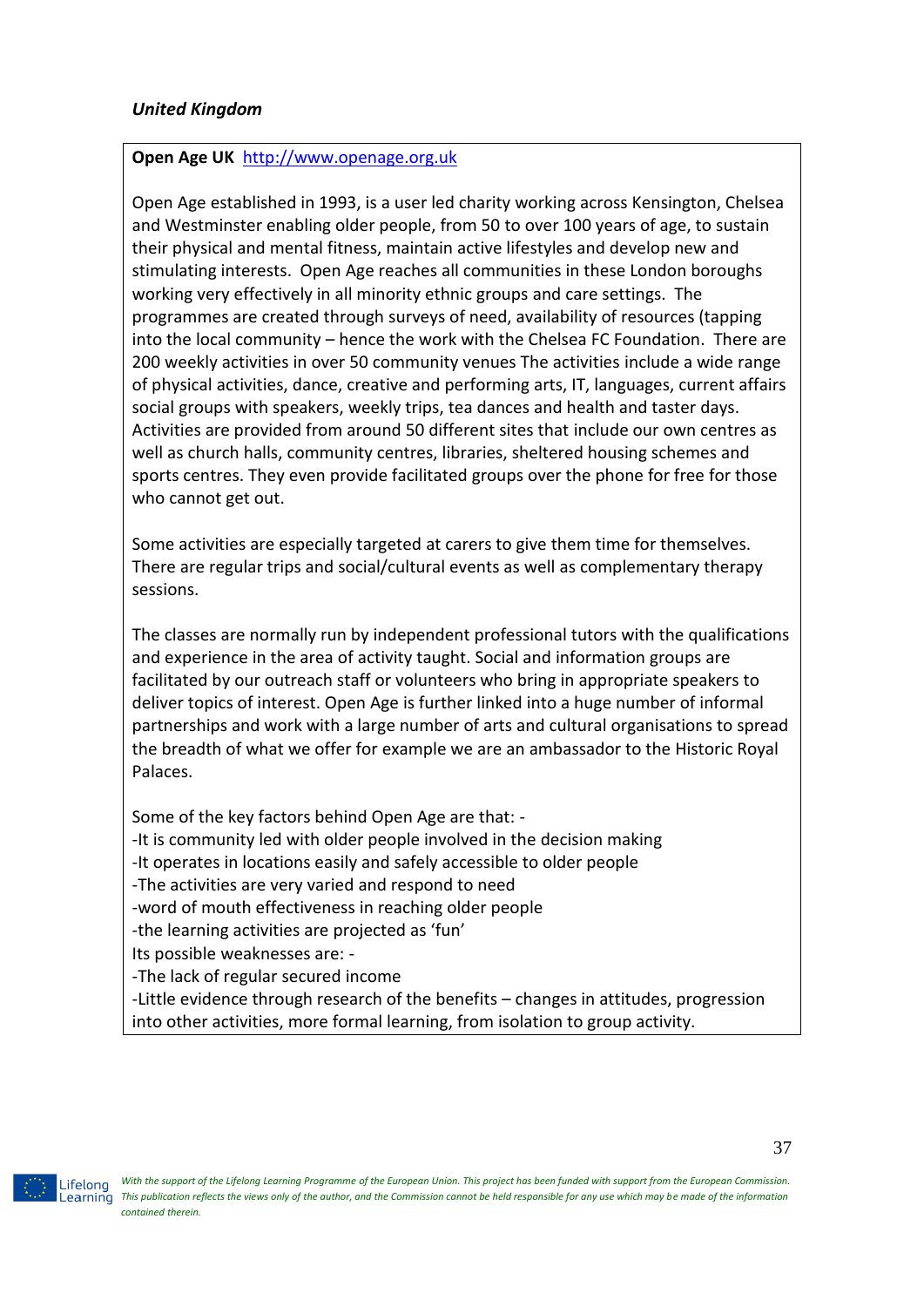# **Pepper Pot<http://www.pepperpotdaycentre.co.uk/about-us>**

Whilst primarily a day care centre for African Caribbean elders in Kensington and Chelsea Pepper Pot also runs a range of activities – many of which are 'educational' in nature. These activities include**:** Regular day outings around London, Annual Trip abroad, Exchange visits with other Day Centres, Music and Dance Therapy, Summer and Christmas parties, Dominoes and Bingo, Pool Table and other games, Bible Classes and Gospel Singing, Reminiscence and Discussion, Arts and Crafts, Computer Use, Tai Chi exercise classes. The starting points are being older from a particular ethnic group, then providing activities appropriate to those needs as stated (and previously researched) of those elders. The activities whilst showing the cultural origins do indicate attempts to 'branch out'. In 2010 Pepper Pot Centre aimed to broaden its membership base by encouraging members of other ethnic minority groups in addition to African and Caribbean people to access services they offered. (No evidence on website that this has happened – but I don't doubt that it has).

# *5. MATURE training*

MATURE partners have a rich variety of resources upon which to draw to develop their training programme. The structure of the programme and the project's proposed products highlight aspects that MATURE partners know are sticking points in reaching the hard to reach:

- *Initial engagement with non-participants*: how does that happen? Who can help it to happen? What form does this engagement take? What are its outcomes?
- *Involving people in learning*: how do people 'own' learning? Who else has a stake in learning? How do they have their say? Who manages differing perspectives? How does that happen?
- *Motivation to learn and motivation to continue learning*: what stimulates learning? How can learning be configured to sustain interest and commitment? What are the roles and responsibilities within a learning situation?
- *Relevant and applicable content*: what should be learnt and taught? How do you learn to learn? How is content best derived? What methodologies work best? How does teaching inspire learning and make it happen effectively? What resources support learning?
- *Progress and progression*: what constitutes positive outcomes from learning? Who makes those judgements and how are they made? What opportunities arise from successful learning for learners; for teachers; for stakeholders; for non-learners?

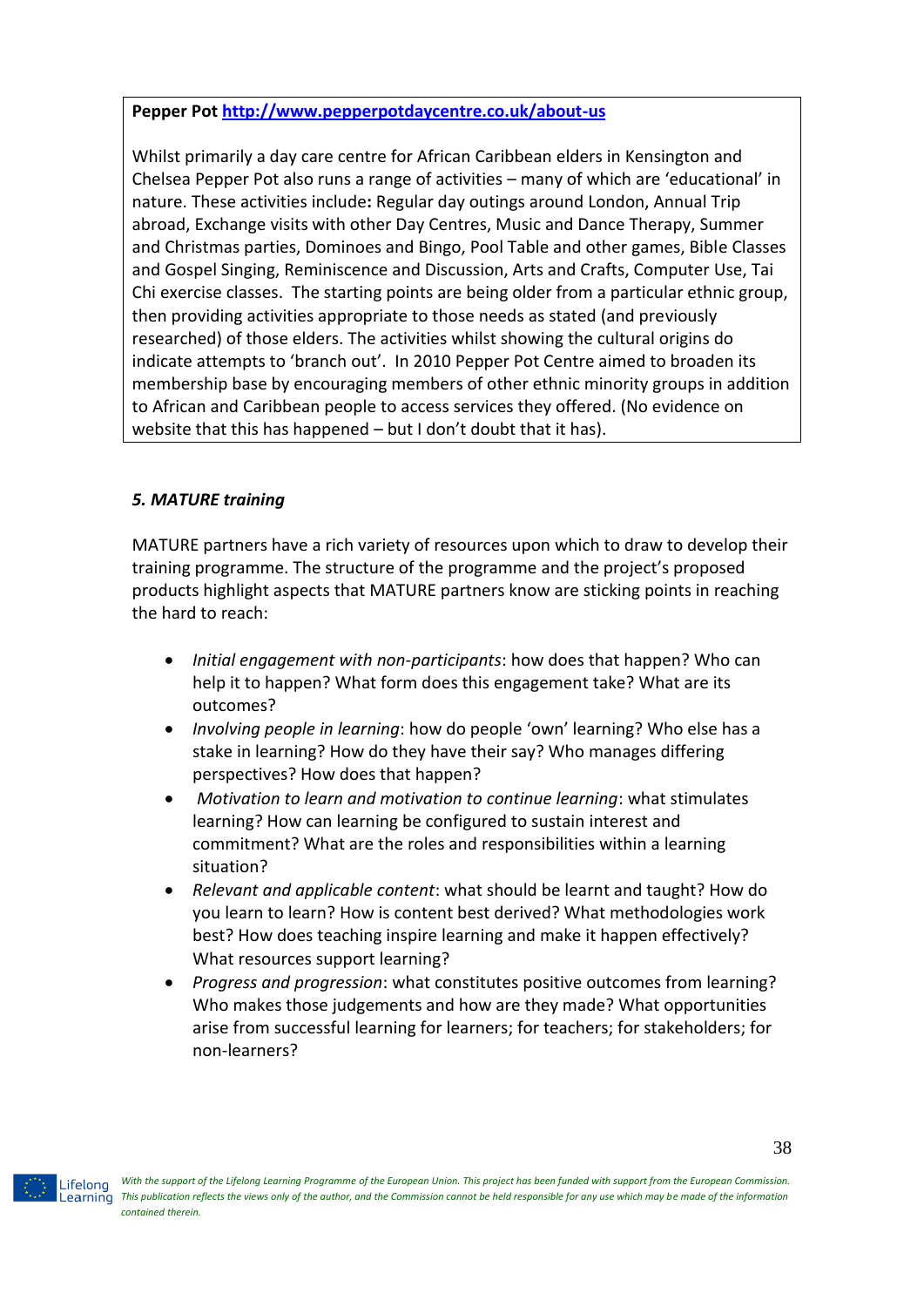# *5.1 Training teachers – competences.*

As well as benefiting from the previous experience and work within the team, MATURE partners will develop their ideas, courses and resources within the context of key European policy and practice relating to teacher training and lifelong learning.

The document 'Key Competences for adult learning professionals' states that:

'Competences should be understood as a complex combination of knowledge, skills and abilities/attitudes needed to carry out a specific activity, leading to results. Knowledge should be understood as a body of facts, concepts, ideas, principles, theories and practices related to a field of practice, work or study. Skills should be understood as a capacity learned or acquired through training in order to perform actions by applying knowledge. Abilities/attitudes should be understood as the physical, mental or emotional capacity to perform a task.'

Key competences for adult learning professionals: <http://ec.europa.eu/education/more-information/doc/2010/keycomp.pdf>

The knowledge base for MATURE training will include:

- understanding of the ageing process, its advantages and disadvantages;
- recognition of the links between learning and ageing;
- comprehension of later life issues;
- familiarity with factors that impact on engagement, participation and active longevity;
- awareness of the interrelatedness of learning and other social agendas influencing and informing the lives of older people;
- acquaintance with theories of teaching and learning applicable to older adults.

MATURE skills will embrace:

- competence in the development and delivery of engagement strategies that reach out to non-participant older adults;
- the ability to create programmes of learning that are responsive to the needs of ageing and older adults;
- the aptitude to deliver learning that motivates, inspires and draws commitment from older people;
- the talent to configure learning that is relevant and applicable to life skills;
- the flexibility to accommodate the needs of older adults within existing programmes of learning and within multi-generational learning groups.

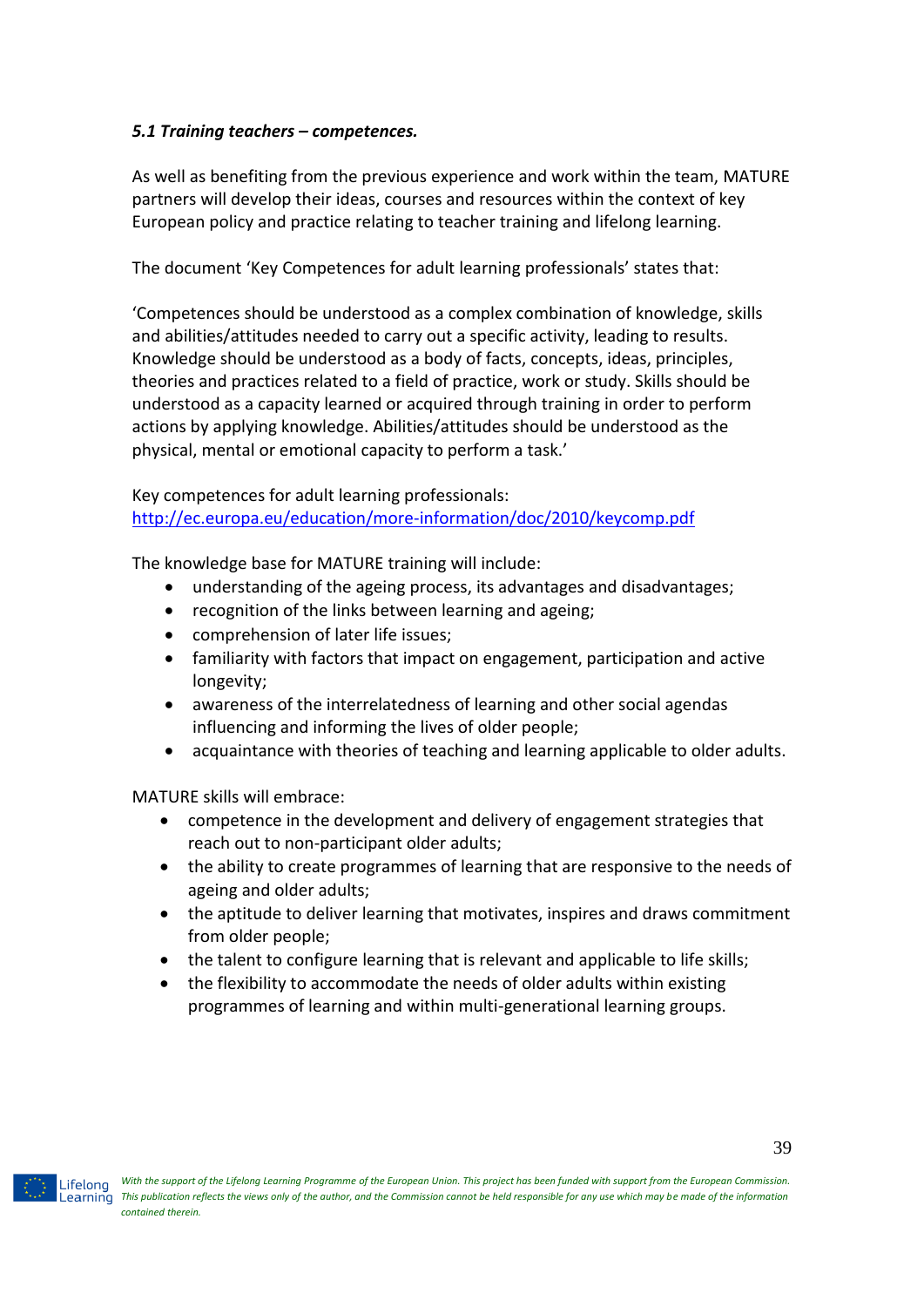MATURE abilities and attitudes include:

- empathy with older people;
- powers of engagement with a wide variety of individuals and organisations in the pursuit of relevant learning for older people;
- open-mindedness to new ideas; to challenging concepts and situations;
- willingness to embrace innovation; think 'out-of-the box'; challenge preconceptions;
- commitment to encourage progression from learning.

In focussing its teacher training on meeting the needs of older people, MATURE works within the spirit of the recommendations of the European Association for Education and Ageing:

EAEA recommends that adult education providers might:

- '• look at the barriers to learning opportunities for older learners
- develop outreach activities for older people and partnerships, including the (potential) learners themselves
- listen to, involve and facilitate older learners' voices when planning, designing, offering and evaluating learning processes of adult education
- value the wisdom of older people and draw upon during the learning process
- create a learning environment that is safe and supportive, confidence is nurtured, praise and encouragement given and a group learning approach is taken
- design appropriate learning offers, which are accessible in terms of venue, cost, timing and duration as well as relevant to their day-to-day lives.
- provide clear, concise and understandable information, guidance and counselling services for older learners
- recognize different experiences of people, different learning styles and the different levels and types of progress in learning process.
- consider a mixture of targeted learning groups, both heterogeneous and homogenous groups
- improve, adapt and widen informal adult learning for older people in care settings
- invest in the competences and skills of trainers working with older adults
- raise the awareness and positive attitude of adult educators for working with older learners.'

EAEA: Active ageing through adult learning:

[http://www.eaea.org/doc/eaea/2012\\_Recommendations\\_Active-ageing-through-Adult-Learning.pdf](http://www.eaea.org/doc/eaea/2012_Recommendations_Active-ageing-through-Adult-Learning.pdf)

MATURE training development will draw inspiration from the experiences and outcomes of other European projects that focus on learning in later life seeking out such projects featured in compendia complied by EACEA.

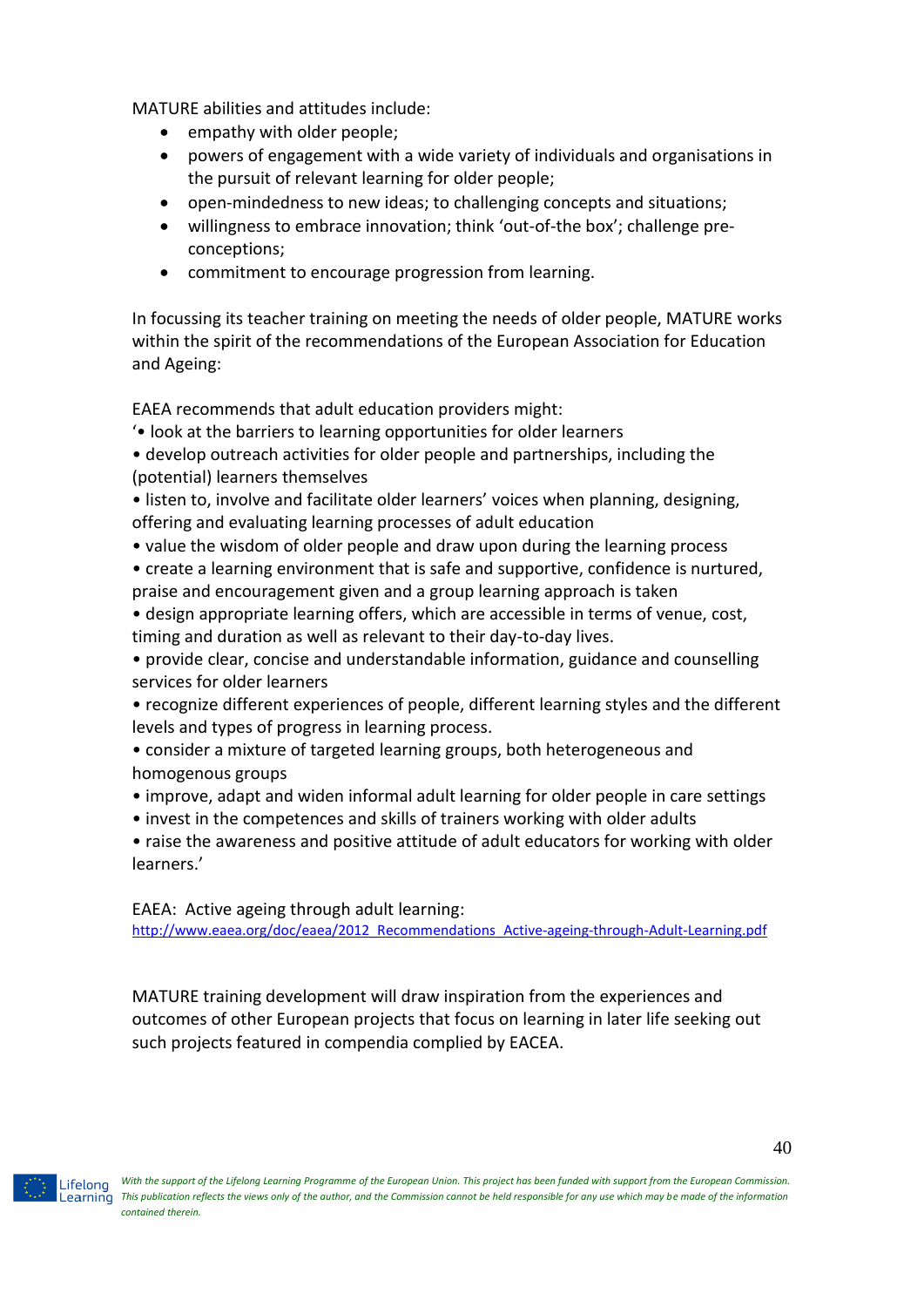[\(http://eacea.ec.europa.eu/llp/results\\_projects/project\\_compendia\\_en.php\)](http://eacea.ec.europa.eu/llp/results_projects/project_compendia_en.php) and or by making working links with other European networks such as ForAge ([\(http://www.foragenetwork.eu/en/\)](http://www.foragenetwork.eu/en/):

From the 2012 compendium it is possible to identify projects with potential synergies with MATURE such as:

- Developing Validation of Adult Education Trainers 526330-LLP-1-2012-1-IT-GRUNDTVIG-GMP
- KIM -Key Competencies for Migrant , Promote Social Inclusion and Gender Equality 526292-LLP-1-2012-1-IT-GRUNDTVIG-GMP
- Active Ageing Learning Community 526384-LLP-1-2012-1-BG-GRUNDTVIG-GMP
- Together Old and Young: young children and senior citizens learning and developing in intergenerational community spaces 526706-LLP-1-2012-1-NL-GRUNDTVIG-GMP
- Take Care Project: Healthcare Language Guide for Migrants 526736-LLP-1-2012- 1-NL-GRUNDTVIG-GMP
- Make it Work Meaningful work and (re)integration programmes for marginalised and vulnerable groups 527251-LLP-1-2012-1-NL-GRUNDTVIG-GMP
- Directing Life Change 527315-LLP-1-2012-1-UK-GRUNDTVIG-GMP
- Key competences: Validating Adult Learners' edUcational ExperienceS 527436- LLP-1-2012-1-IT-GRUNDTVIG-GMP
- Sharing European Memories BETween generations 527479-LLP-1-2012-1-IT-GRUNDTVIG-GMP
- MENTA50+. Learning to take actions for mental fitness and wellbeing in older age 527515-LLP-1-2012-1-ES-GRUNDTVIG-GMP
- Developing an European SOFTWARE to VALIDATE and RECOGNIZE the KEY NON FORMAL & INFORMAL Competences needed by the SENIORS who are VOLUNTEERS in Social & Educational Activities 527711-LLP-1-2012-1-ES-GRUNDTVIG-GMP
- SENIOR PASS 527846-LLP-1-2012-1-FR-GRUNDTVIG-GMP
- The New Knowledge For Pre-Retirement Training Quality 527863-LLP-1-2012-1- LT-GRUNDTVIG-GMP
- Visually Impaired Seniors Active Learning 527915-LLP-1-2012-1-FR-GRUNDTVIG-GMP
- Generations in Action The Role of Intergenerational Learning for Active Ageing (GoAct) 527114-LLP-1-2012-1-DE-GRUNDTVIG-GAM

# *5.2 Training teachers - educational theory - andragogy and geragogy*

The development of MATURE's training takes place within the broad principles of andragogy and geragogy.

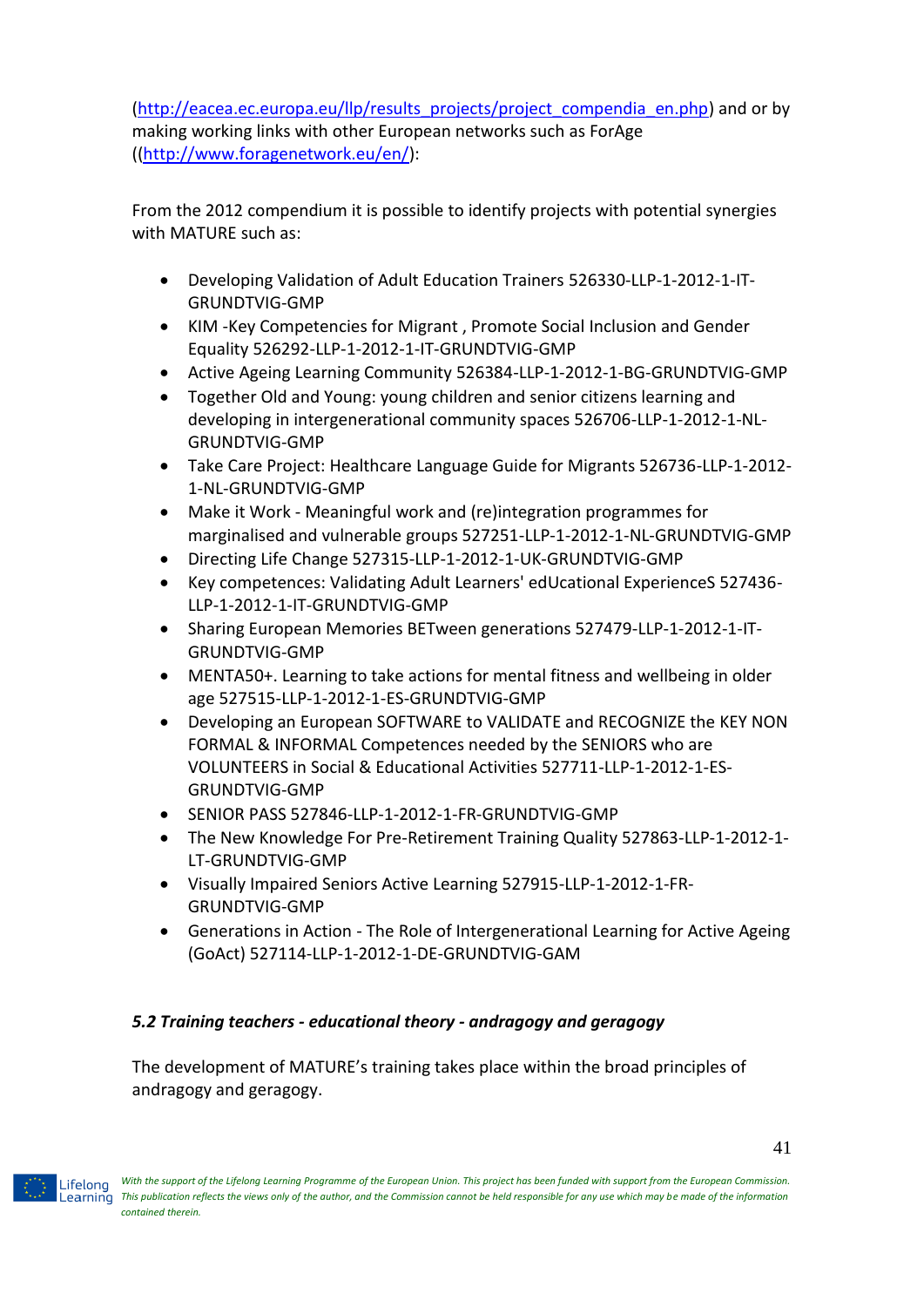Andragogy as defined by Malcolm Knowles in the 1950s is the 'art and science of helping adults learn'. Its key assumptions are: the need to know; learner self-concept; the role of learners' experience; readiness to learn and orientation to learning. Andragogy promotes practices such as facilitation and experience based learning that enable adults to be or to become self-directing in their actions.

Geragogy emphasizes the guided learning of older adults and considers their special needs. (Battersby & Glendenning 1992:120) promote a vision of geragogy that:

'…conceptualises teaching and learning as a collective and negotiated enterprise, as well as assuming a liberating and transforming notion which endorses principles of collectivity and dialogue as central to learning and teaching.'

Geragogy '…provides older persons with opportunities for a self-conscious critique of their life and experiences …that promote critical reflection and action.'

In 'Lifelong Learning in Later Life' (Findsen, Brian; Formosa, Marvin. 2011) the authors contest that:

'…one should not expect from geragogy some comprehensive educational theory for older adult learners, but only an awareness of and sensitivity to gerontological issues that surely will aid facilitators of older adult learners to plan and execute more efficient learning experiences.'

Consideration of the principles of geragogy leads to models of peer teaching, reflection about relevant curricula and about the look of learning for older adults.

Predecessor projects have led MATURE partners instinctively towards the application of the key principles of andragogy and geragogy. Within the development of outcomes and in work with participants, project teams have made use of practices associated with both theories. Partners have not, however, adopted theory-driven approaches to products; pragmatism, experience and commitment to what works have been prime instigators of project practice. Partners have used their individual and collective experience as principal sources for the development and delivery of project material. MATURE will continue to place practice and experience at the heart of training development using the know-how within the team and its networks.

# *5.3 Teacher competences - engaging the hard to reach*

One of the MATURE project's themes is the pursuit of older adults who have proved 'hard-to-reach' - the non-participants in learning. In focussing on specific areas of disadvantage that may be contributory barriers to engagement, the team wishes to explore and disseminate the mechanisms and processes that make contact and enlistment of new learners a reality.

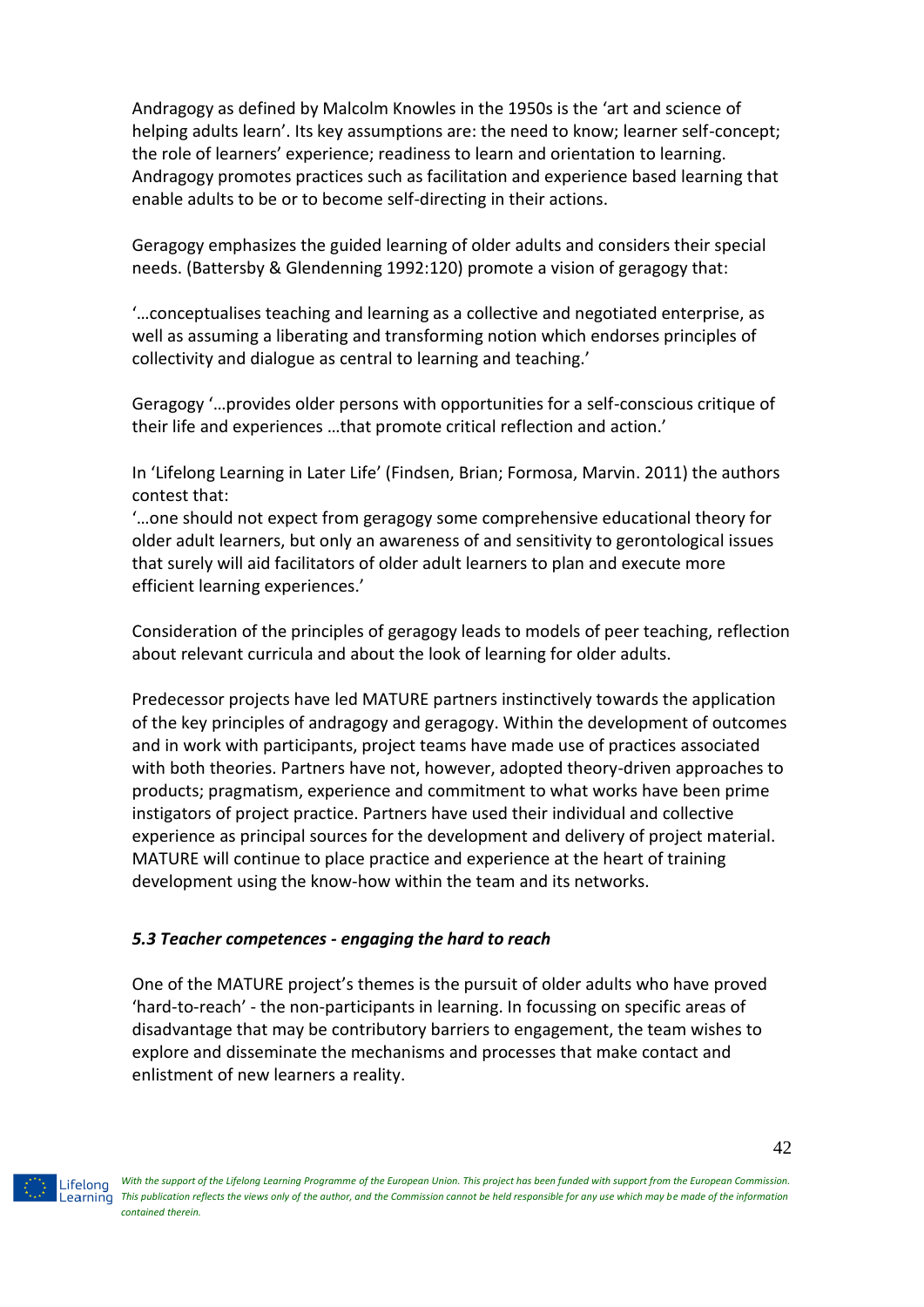Widening participation in learning is a key European aspiration and enabling access for those least likely to participate is a consistent feature among projects in the compendia quoted above

[http://eacea.ec.europa.eu/llp/results\\_projects/project\\_compendia\\_en.php\)](http://eacea.ec.europa.eu/llp/results_projects/project_compendia_en.php). INCLUSION is a European thematic network reviewing how people with fewer opportunities participate in lifelong learning programmes [\(http://www.llpinclusion.eu/default.asp\)](http://www.llpinclusion.eu/default.asp).

The co-option into learning of people who do not engage has been a continuing challenge for adult education practitioners at national level.

The MATURE project sets out to tackle non-participation among older adults from two perspectives:

- The consideration of the role that intermediary organisations might play in the initial contact, signposting and entry into learning of older people.
- The responsibilities of the teacher in the creation and delivery of learning and learning contexts that ensure access and progress for all learners.

The networking that has been a feature of MATURE's predecessor partners has convinced the team of the potential of intermediary organisations to build bridges between older adults and learning provision. Moreover, the experience of experts from different fields of engagement with seniors has its part to play in the development of relevant learning.

It is important for teachers to understand the place of collaboration in the development of learning. It follows that they need to know who key partners might be and how to engage with them. This joined-up approach is not common practice; MATURE products will help both intermediary organisations and teachers to enhance their understanding of each other, of learning, of its potential for older adults and of their respective roles in its development and delivery.

# *5.4 Training teachers – learner competences*

MATURE's perspective on later life learning needs will be informed by a number of sources including:

 Key competences for lifelong learning as defined in the 2006 European Framework of Reference:

'…….a combination of knowledge, skills and attitudes appropriate to the context. Key competences are those which all individuals need for personal fulfilment and development, active citizenship, social inclusion and employment.'

European key competences for lifelong learning

[http://ec.europa.eu/dgs/education\\_culture/publ/pdf/ll-learning/keycomp\\_en.pdf](http://ec.europa.eu/dgs/education_culture/publ/pdf/ll-learning/keycomp_en.pdf)

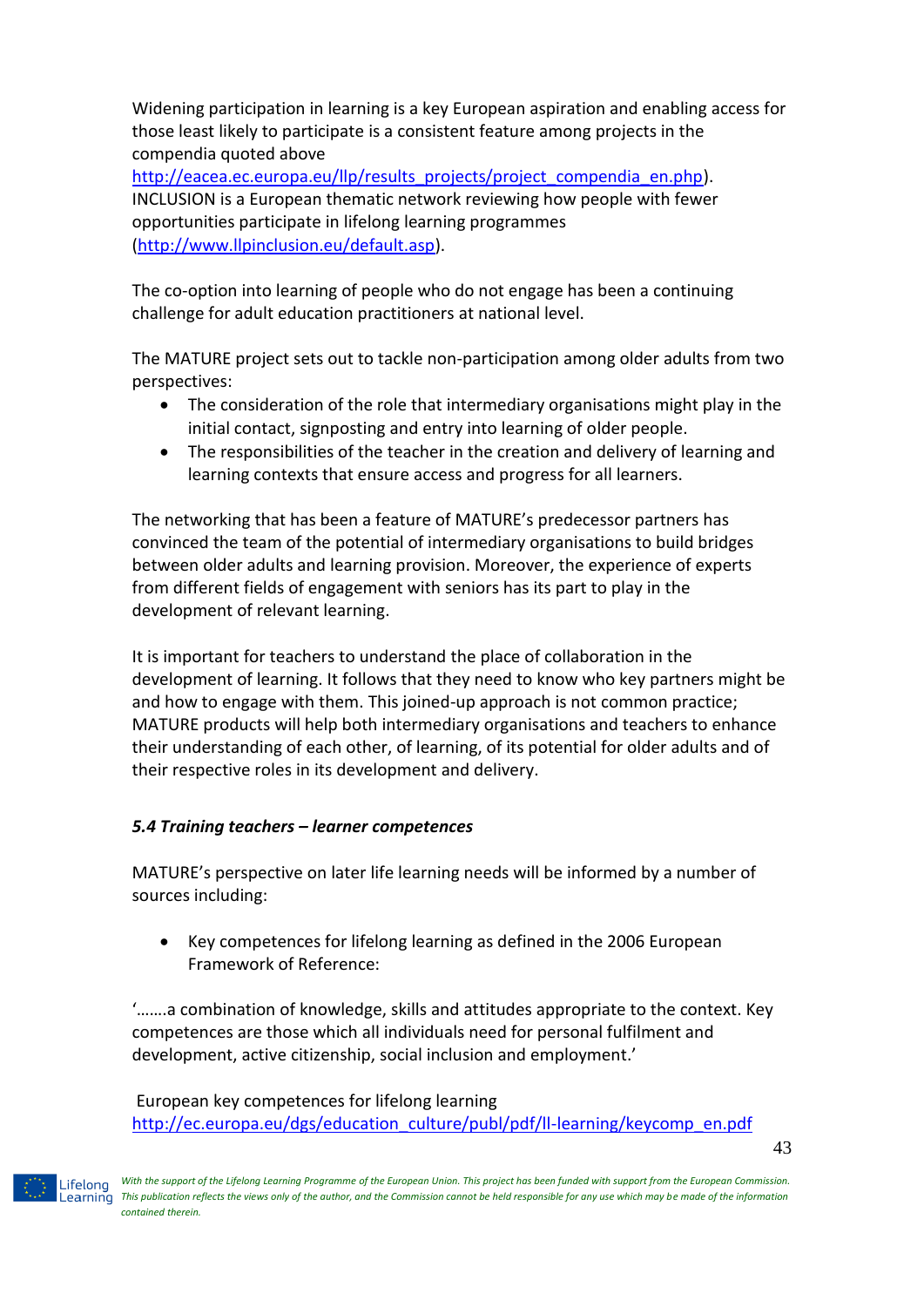The Reference Framework sets out eight key competences:

1) Communication in the mother tongue;

- 2) Communication in foreign languages;
- 3) Mathematical competence and basic competences in science and technology;
- 4) Digital competence;
- 5) Learning to learn;
- 6) Social and civic competences;
- 7) Sense of initiative and entrepreneurship;
- 8) Cultural awareness and expression.

The first two competences in this list have specific bearing on the work of the MATURE team who will wish to consider the potential correlation between communication and non-engagement with learning.

'…millions of adults across Europe lack the necessary literacy skills to function fully and independently in society.'

[http://ec.europa.eu/education/literacy/what-eu/high-level-group/documents/literacy-final-report\\_en.pdf](http://ec.europa.eu/education/literacy/what-eu/high-level-group/documents/literacy-final-report_en.pdf)

Poor mother tongue literacy and deficient host country language skills are particularly isolating for older adults. Inability to communicate effectively, the stigma attached to low or no literacy, lack of cultural insight and understanding are significant barriers not only to learning but to a host of other actions that typify active ageing.

Whilst acknowledging and embracing the basic literacies of the framework, MATURE partners take the view that ageing and later life generate the need for additional sets of competences and crucially for the ability to apply skills, knowledge and understanding across a range of contexts.

 The **LARA** project [\(www.laraproject.net.](http://www.laraproject.net/)), referred to above, began a process of defining and working with literacies for ageing. These included: financial literacy; emotional literacy; health literacy; civic and community literacy; technological literacy. At the centre of LARA's literacy paradigm is 'learning literacy' – a set of competences that define the ability to learn and that underpin success in achieving the other literacies.

The need to look at learning in a different way in order to match it with individual and target group need is a critical professional skill for teachers of adults. MATURE training programmes will use LARA's findings to help trainees to model alternatives for course and session content.

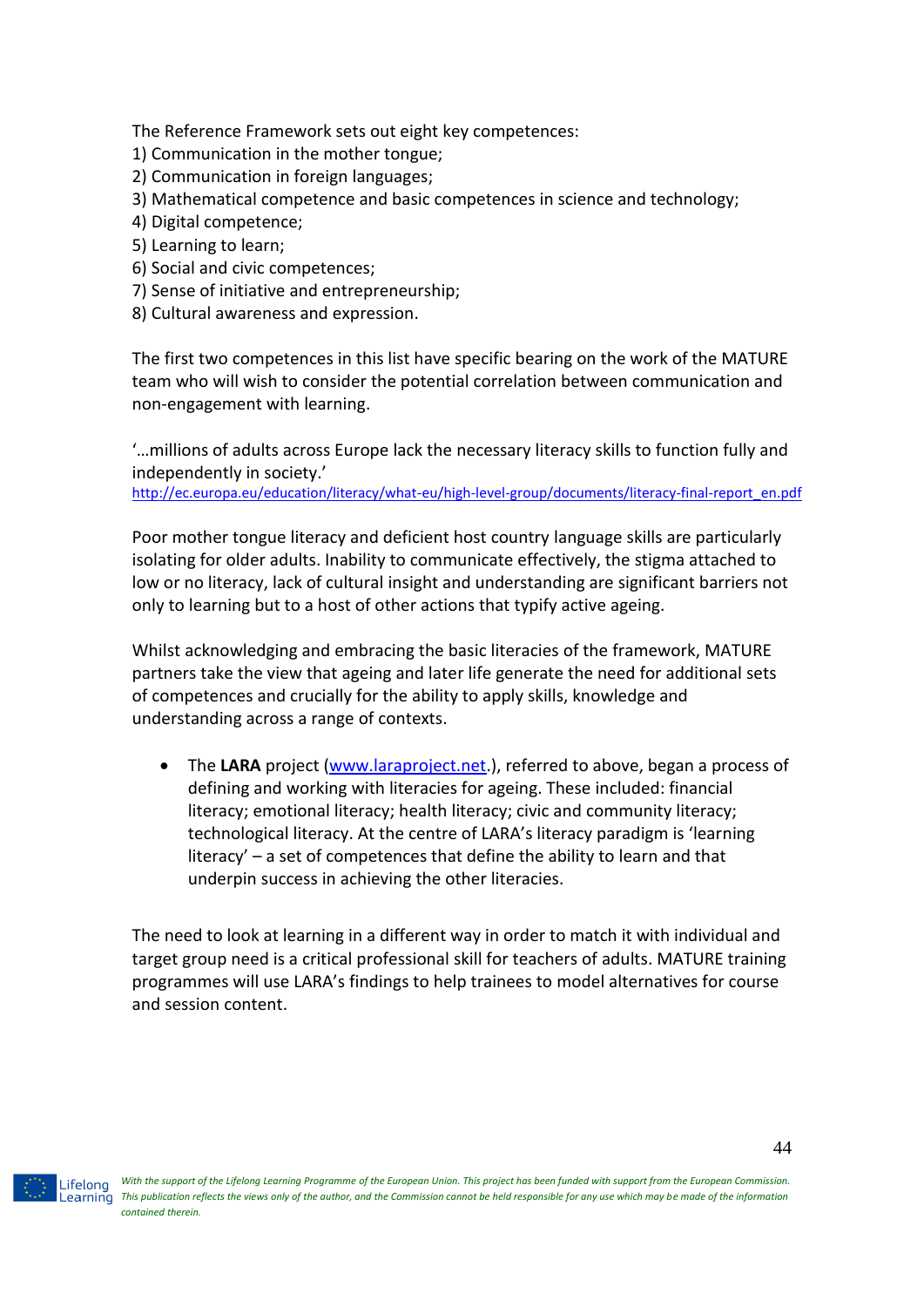# *5.5 Training teachers – methods*

MATURE partners come to the project well versed and practised in various methods of engagement and learning delivery from previous work. Fundamental to MATURE is the notion that learning is a negotiated activity from inception to end.

The LISA, LENA and EuBia projects taught us key facts about initial engagement to motivate participation:

- that it involves networking within communities and across locations;
- that the start of a learning journey may involve many more people than the individual for whom that journey is conceived;
- that the engagement of non-learners is an ongoing activity until the moment that commitment is achieved;
- that initial engagement practices may continue simultaneously with teaching in order sustain motivation.

The LENA project contained a particularly good illustration of the steps involved in reaching out to a non-participant community. In its 'Sharing across communities' project, VHS Hamburg worked extensively with local Turkish religious and community leaders to reach, engage, develop and deliver appropriate learning for a group of isolated older Turkish women learning together with their German counterparts. [\(http://www.bia-net.org/images/stories/lena/pdf/lena-handbook-en.pdf\)](http://www.bia-net.org/images/stories/lena/pdf/lena-handbook-en.pdf)

Once stimulated to join a learning group negotiation remains a key methodological approach. LENA project pilot courses demonstrated that involving older people in the creation of courses and sessions through focus group and individual work was an effective way of overcoming barriers to participation. In influencing the way in which learning was conceived and delivered, participants began to feel a sense of responsibility and ownership increasing motivation to 'stay the course'. What was learned made more sense and was both more enjoyable and more relevant.

These democratic processes of engagement and motivation have an impact on behaviours within learning groups. The LARA project [\(www.laraproject.net.](http://www.laraproject.net/)) looked closely at classroom practice and the roles of participants, highlighting methods that were most likely to generate learning that was responsive to ageing:

- emphasis on facilitation not teaching
- promotion of experiential learning
- strategies in place that enable learners to be active participants
- deployment of significant differentiation tactics

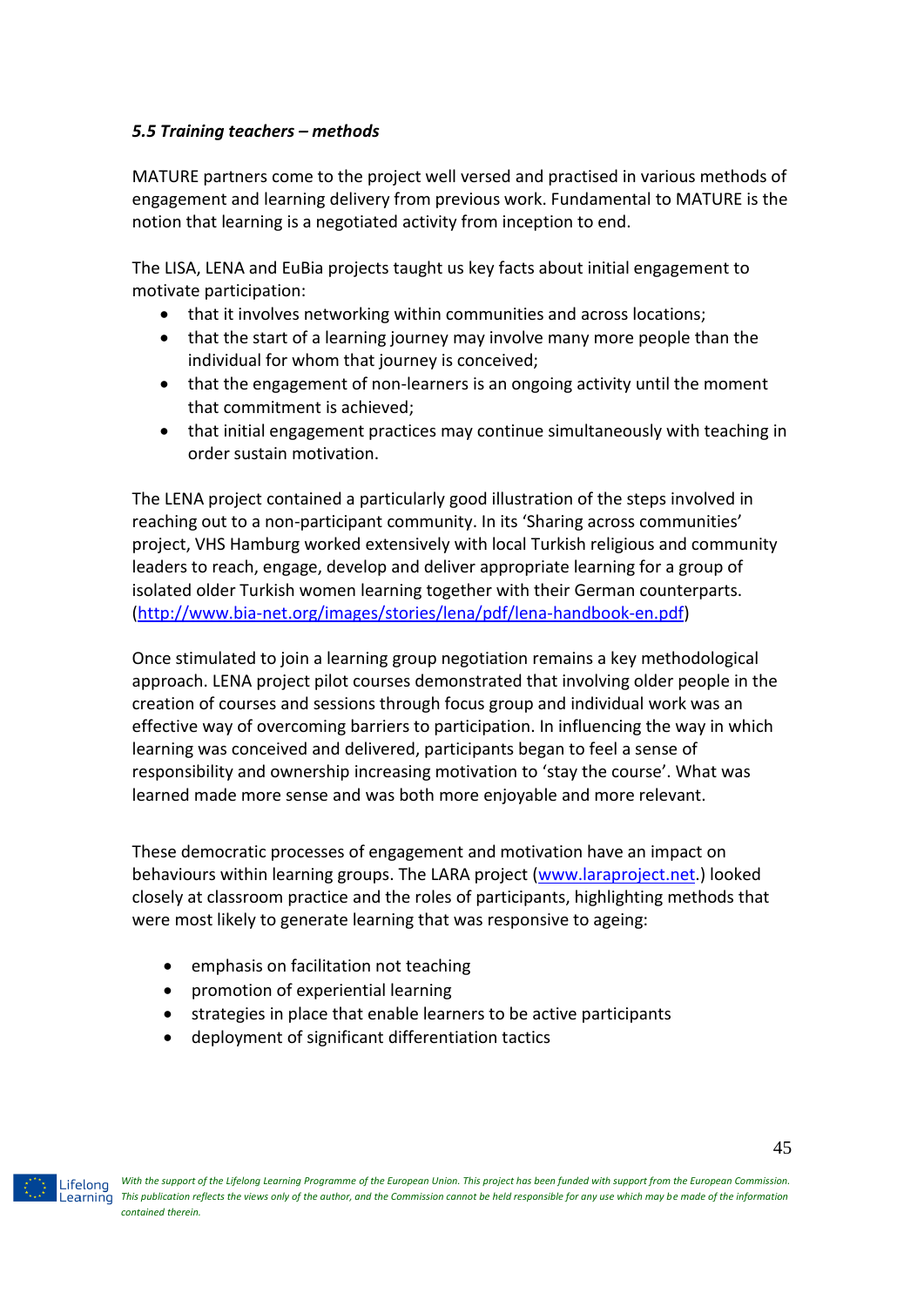# *5.6 Teacher training - outcomes from learning*

MATURE's training is designed to generate outcomes from learning that impact positively on the lives of older adults. Previous work has led to the following conclusions:

- Formal measurement gives rise to quantifiable data but does not do justice to the breadth of learning that has taken place.
- Learning provision tends to be subject driven; the measurement of outcomes relates to the skills and knowledge acquired of that subject.
- The measurement of progress is liable to take place within linear criteria but progress in learning is not linear.
- Progression is too frequently viewed as movement to a higher level of activity or to a prescribed outcome (work; volunteering etc.).
- For older adults 'progression' may be many things: a change for the better in daily life; a side step to linked or additional skills and knowledge; the application of what has been learned for the benefit of the self or others (family; community; friends).
- In common with the majority of adults, older people illustrate that the outcomes of learning manifest themselves at any number of points in time and rarely as an immediate consequence of a learning experience.
- The maintenance and demonstration of the balance between the celebration of subject skills and of other outcomes of learning (increased well-being; confidence; self-esteem) is particularly important for older adults.

The European perspective on measuring learning is to be found in: European Commission Council recommendation 2012

[http://ec.europa.eu/education/lifelong-learning-policy/doc/informal/proposal2012\\_en.pdf](http://ec.europa.eu/education/lifelong-learning-policy/doc/informal/proposal2012_en.pdf) Member states should:

'Ensure that the national system of validation of non-formal and informal learning includes the following elements:

– Support to citizens in the identification of their learning outcomes acquired through non-formal and informal learning;

– Assistance to citizens in documenting their learning outcomes acquired through nonformal and informal learning;

– Assessment of an individual's learning outcomes acquired through non-formal and informal learning;

– Certification of the results of the assessment of learning outcomes acquired through non-formal and informal learning in the form of a qualification, as credits leading to a qualification or as otherwise appropriate.

It should be ensured that every citizen can take advantage of any of the aforementioned opportunities separately or in combination, according to their needs.'